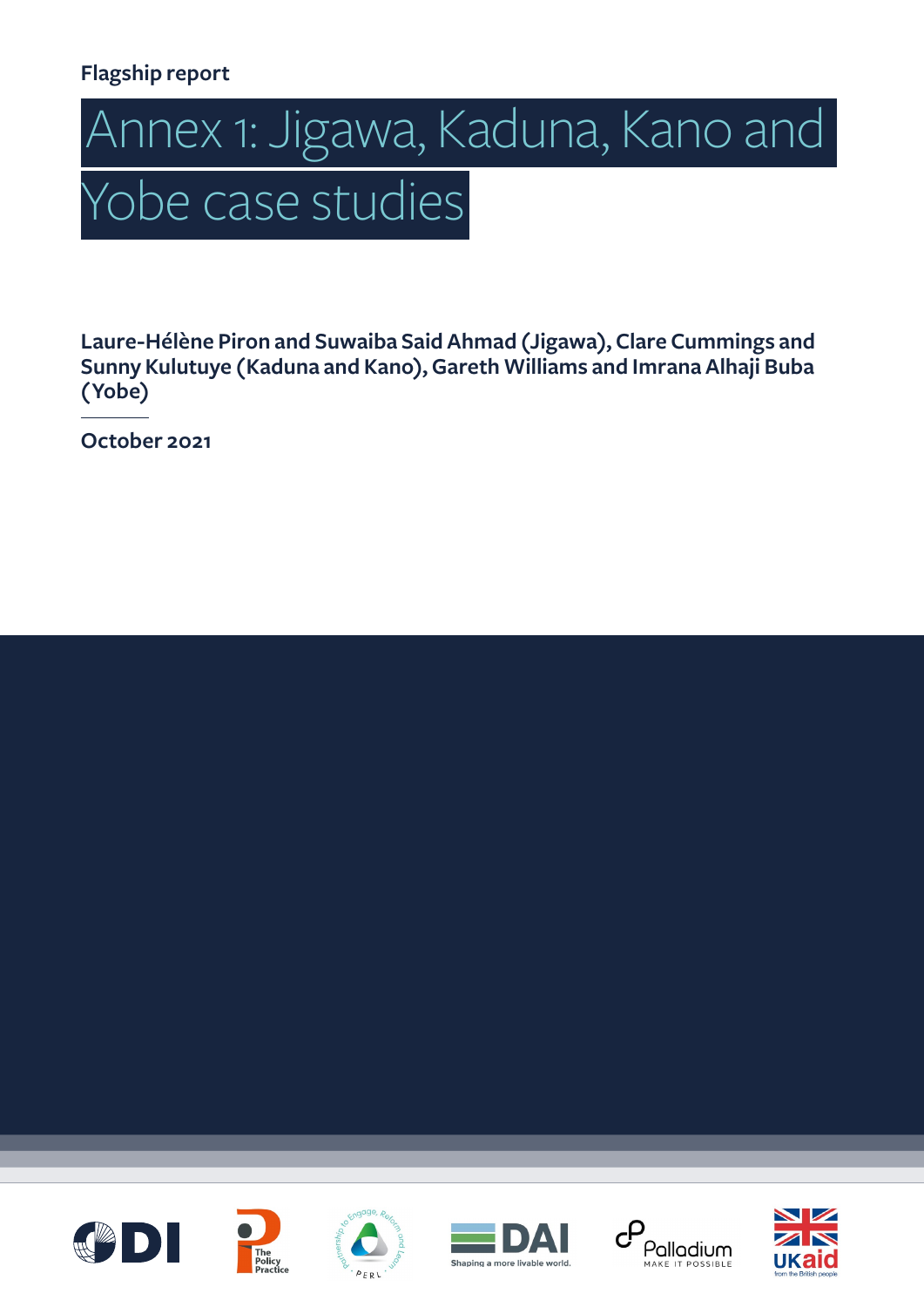# Contents

**1 Introduction** / 1

#### **2 Jigawa State** / 2

- 2.1 Context / 2
- 2.2 UK programmes / 3
- 2.3 Outcomes / 3
- 2.4 What combinations of context, interventions and mechanisms explain outcomes in Jigawa? / 5 2.4.1 PFM and PSM core governance / 5
	- 2.4.2 E&A reforms / 8
	- 2.4.3 Core governance contributing to health and education outcomes / 10
- 2.5 Conclusion / 13

#### **3 Kaduna** / 14

- 3.1 Context / 14
- 3.2 UK programmes / 15
- 3.3 Outcomes / 15
- 3.4 What combinations of context, interventions and mechanisms explain outcomes in Kaduna? / 17
	- 3.4.1 State PFM and PSM reforms / 17
	- 3.4.2 State-society engagements and sector outcomes / 20
- 3.5 Conclusion / 22

#### **4 Yobe** / 24

- 4.1 Contextual factors / 24
- 4.2 UK programmes / 25
- 4.3 Outcomes / 26
- 4.4 What combinations of context, interventions and mechanisms explain outcomes in Yobe? / 27 4.4.1 State and non-state engagement in PFM improvements / 27
	- 4.4.2 Humanitarian coordination / 29
- 4.5 Conclusion / 30

#### **5 Kano** / 32

- 5.1 Context / 32
- 5.2 UK programmes / 33
- 5.3 Outcomes / 33
- 5.4 What combinations of context, interventions and mechanisms explain outcomes in Kano? / 34 5.4.1 PFM interventions with government and parliamentary partners / 34
	- 5.4.2 E&A and sector outcomes / 39
- 5.5 Conclusion / 40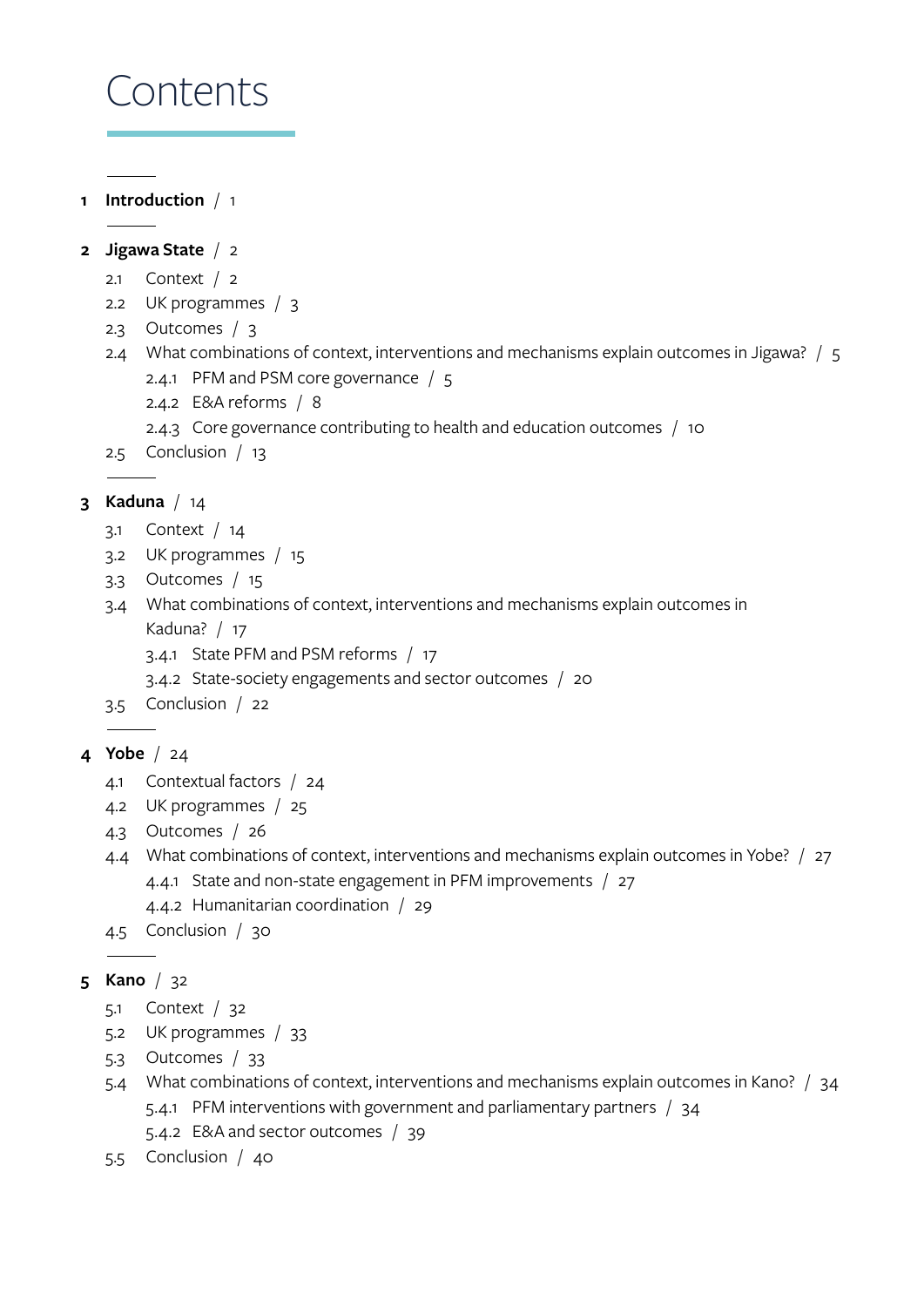# Display items

#### Boxes

**Box 1** SLGP approach to ownership and experimentation in Jigawa / 7 **Box 2** Jigawa appetite for innovation / 8 **Box 3** PFM and procurement improvements in Jigawa / 9 **Box 4** SLGP, SAVI and SPARC collaboration with sector programmes on health and education policy and budget / 11 **Box 5** Political credit and constituency linkage mechanisms and rural health / 12 **Box 6** Development partner coordination in Kaduna / 18 **Box 7** Incentives through the State Fiscal Transparency Accountability and Sustainability Program for Results (SFTAS) / 19 **Box 8** From confrontational to constructive civil society engagement in Kaduna: Know Your Budget campaign vs the Kaduna Basic Education Accountability Mechanism / 20 **Box 9** Collaboration between governance and sector programmes in Kaduna / 22 **Box 10** Routinisation and participation in Yobe's budget processes / 28 **Box 11** Humanitarian coordination and the incentive of 'accessing donor funds' / 30 **Box 12** Wudil Water Issues-Based Project / 35 **Box 13** Accessing federal and international health funds / 36 **Box 14** Political interest in education in Kano State – but not in sector governance reforms / 37 **Box 15** Skills and innovation to use horizontal accountability channels / 38 **Box 16** Free MNCH advocacy as an example of government – CSOs constructive engagement / 39

## Figures

**Figure 1** Jigawa State political settlement 2020 / 3

**Figure 2** Kaduna State political settlement 2020 / 15

**Figure 3** Yobe State political settlement 2020 / 25

**Figure 4** Kano State political settlement 2020 / 33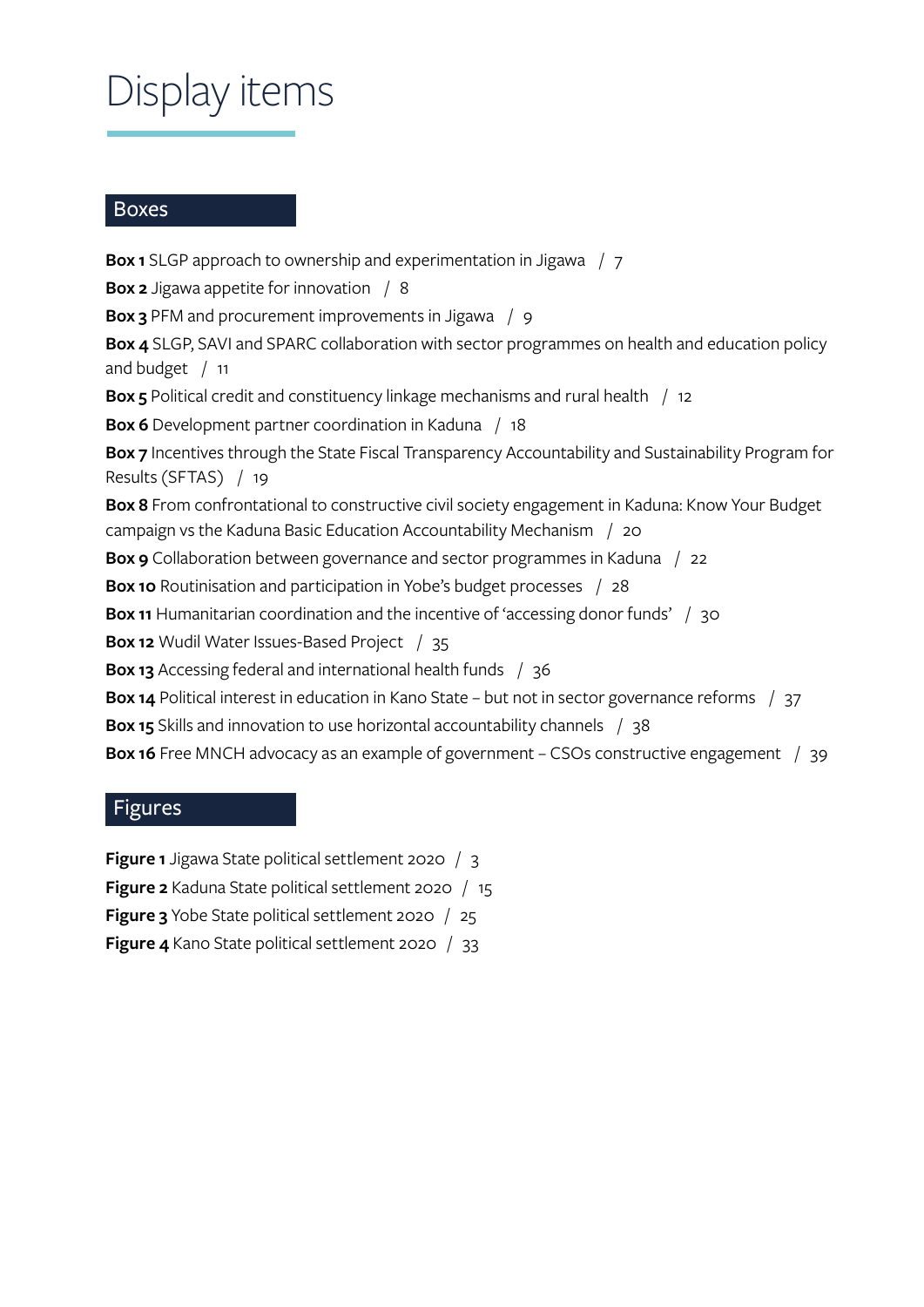# 1 Introduction

This annex to the Flagship Report on the impact of 20 years of UK governance programming in Nigeria summarises key findings from the four longer case studies that form the evidence on which it is based.

It first reviews the experience of **Jigawa State**, which has benefited from UK governance assistance since 2001, and has made the most progress in core and sector governance and the second most progress in health and education outcomes (Chapter 2). **Kaduna State** has undergone rapid transformation under the leadership of Governor El-Rufai since 2015, contrasting with the preceding years since the start of UK support in 2006 (Chapter 3). **Yobe State**, which has been affected by violent conflict and received the shortest period of UK governance support (2011–2021), demonstrates that UK assistance has made some impact even in these circumstances (Chapter 4). **Kano State** offers an example of a challenging context for governance reforms over 15 years, but where all health and education final outcomes have nonetheless improved (Chapter 5).

These case studies have followed the Flagship methodology inspired by a realist synthesis approach (explained in the main report). Each chapter provides an overview of the state context and UK programmes, followed by a summary of outcomes indicators. These provide the background information to the presentation of various combinations of contextual factors (C), interventions (I) and mechanisms (M), which together contributed to some of the intermediary outcomes (O) – CIMOs for short.

The case studies do not present all the UK interventions over 10–20 years, nor all statelevel research findings. They are illustrative of how change has happened (or failed to take place) in relation to specific governance, health or education initiatives or reforms in each case. Selected CIMO stories (presented in boxed text) serve to assess the contribution of UK interventions to these outcomes, whether as a firm contribution, partial contribution or association.

The political settlements in each of the four states are represented by diagrams, placing at their heart the State Governors and their close allies, a wider group of 'contingently' loyal stakeholders, and opposition groups. These diagrams were based on discussions within PERL during 2020, and schematically illustrate the range of interests, opposition and alliance each of the states.

Each State case study concludes with the main implications for the Flagship Report.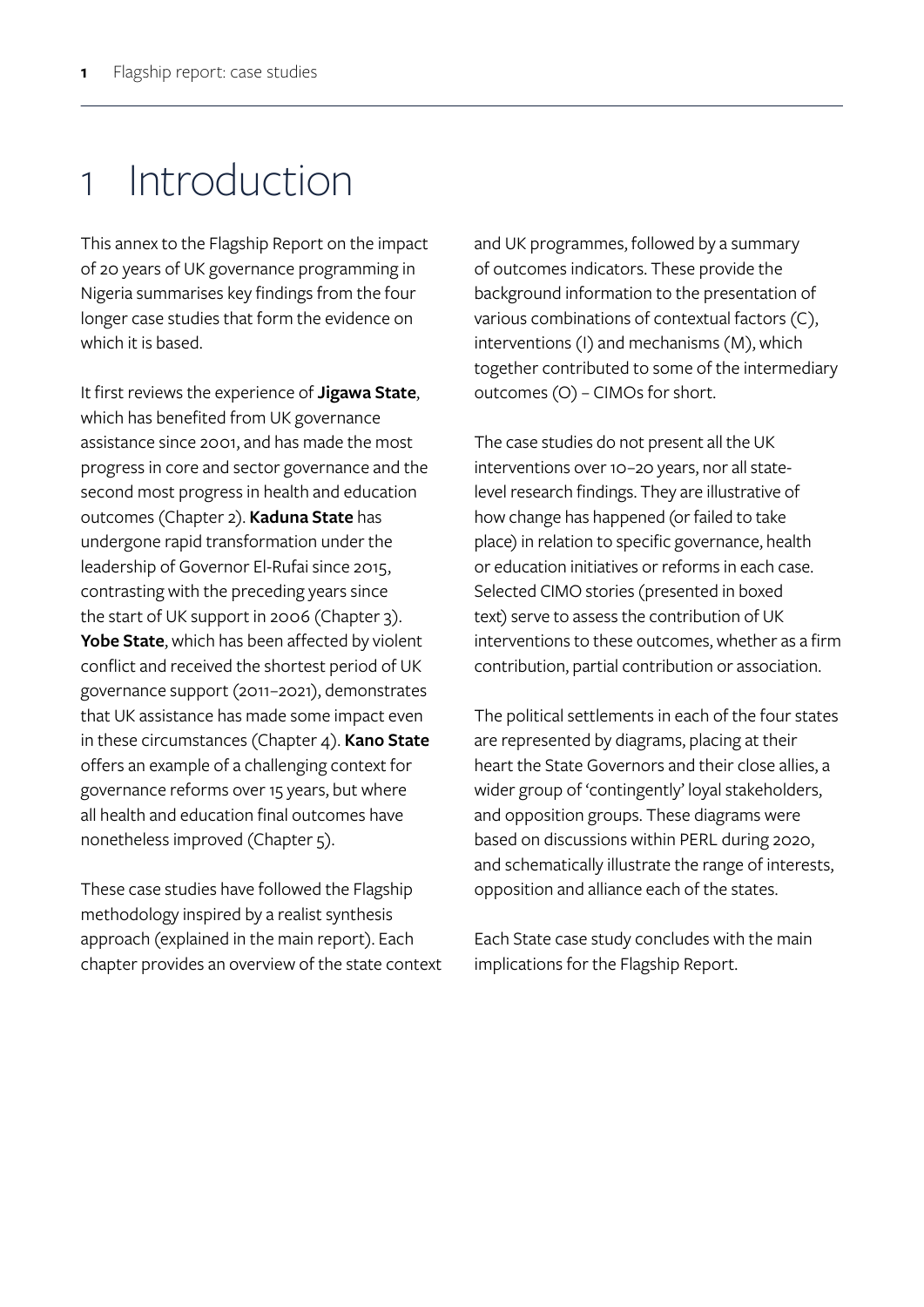# 2 Jigawa State

# **2.1 Context**

**Jigawa is a predominantly rural state**. It was carved out of Kano State in 1991, and has an estimated population of around 6 million. It is ethnically homogenous (Hausa-Fulani) and relatively peaceful, apart from farmer–herder conflicts and banditry. It has the lowest level of conflict-related deaths of the four states, but the highest rate of poverty. Jigawa is heavily dependent on federal transfers and formal publicsector employment. Its economy is agrarian and undiversified, and generates few formal privatesector jobs.

#### **In Jigawa's clientelist political settlement**, a

small elite protects the interests of a large number of social groups, and few groups can displace the status quo. The ruling elite is more unified than in more politically divided states such as Kano and Kaduna, resulting in less competition for votes. This creates somewhat more space for development policies and less pressure to fall back on patronage and clientelist politics. Prospective State Governors must build alliances with the five Emirates who can influence voters in their home areas. The Emirate Councils have significant political influence individually (and compete to lobby for state resources) but can be controlled

because their divisions prevent them operating as a collective bloc (PERL, 2019i).

**Jigawa has only had three Governors over the last 20 years, providing more stability than in any of the four case-study states**. Governor Turaki (1999–2007, All Nigeria Peoples Party – ANPP), described in interviews as a 'maverick', gave civil servants the freedom to pursue a wide range of reforms. Governor Lamido (2007–2015, People's Democratic Party – PDP) was supported by Turaki (who had switched to PDP in his last year in office), whose political allies remained in place. This provided Lamido with the political space to implement a reform-oriented agenda, relying on the existing civil service. Towards the end of his second term, political actors left the PDP to support Governor Abubakar (2015–present, All Progressives Congress – APC), who was elected with a strong electoral mandate and was supported by the APC at the federal level. After the 2019 elections, the APC became dominant and controlled all the elected positions in the state. Formerly an accountant, nicknamed 'the calculator' because of his scrutiny of financial proposals, Governor Abubakar has continued previous PDP policies in Jigawa, supported by the same civil service, deeper state–society connections and continued UK assistance (UK programmes' political economy analyses – PEAs).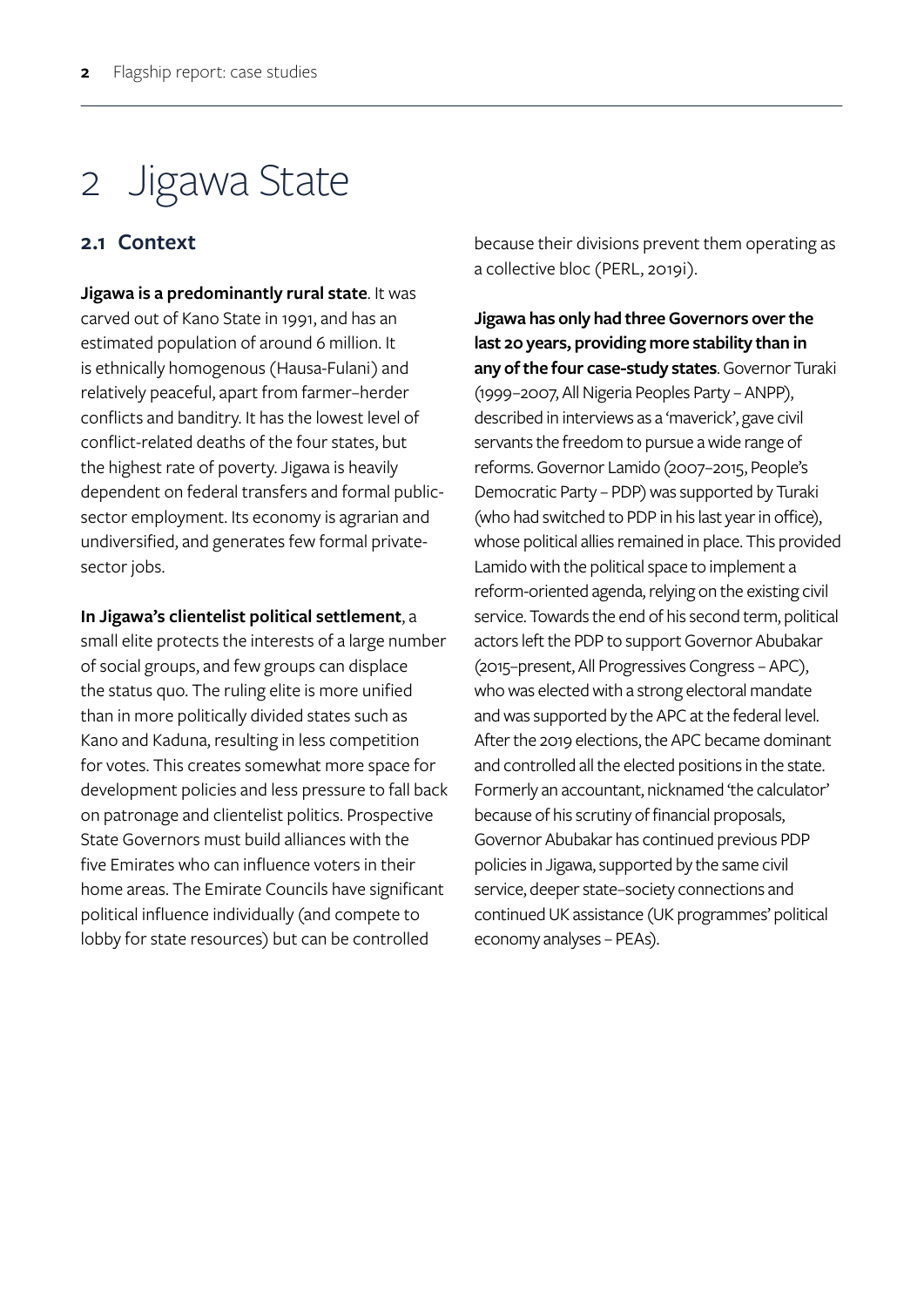



## **2.2 UK programmes**

**UK governance assistance started soon after Jigawa became one of the first four DFID 'focal' states in 2000.** SLGP began implementation in 2001, responding to the priorities of a governmentled State Reform Team, which laid the ground for many of the initiatives which the UK was to support over 20 years, through SAVI, SPARC and PERL. The UK-funded health and education programmes started at the same time or soon after SLGP: PATHS1 then PATHS2, PRRINN-MNCH, MNCH2, W4H, and Lafiya (health) and CUBE, ESSPIN and TDP (education).

A key characteristic of UK governance programmes in Jigawa is the long-term and continuous relationships that have been established with political leadership, the civil service, State House of Assembly (SHoA) and media, and with civil society. No other state in Nigeria has benefited from such

long-term and continuous UK support across such a wide range of governance issues. In terms of aid per capita, UK support in Jigawa has been the most intensive of the four states.

#### **2.3 Outcomes**

Looking at outcomes from each of the states, it is clear that **Jigawa State has seen the strongest performance across all the indicators for core and sector (health and education) governance** (with improvements in 10 out of 12 core governance, six out of seven health governance and five out of six education governance intermediate indicators that were assessed). It has the second most progress in final outcomes, with sustained improvements in seven out of eight health and education final outcomes.

**Public Financial Management (PFM).** Sustained and substantial improvements in PFM supported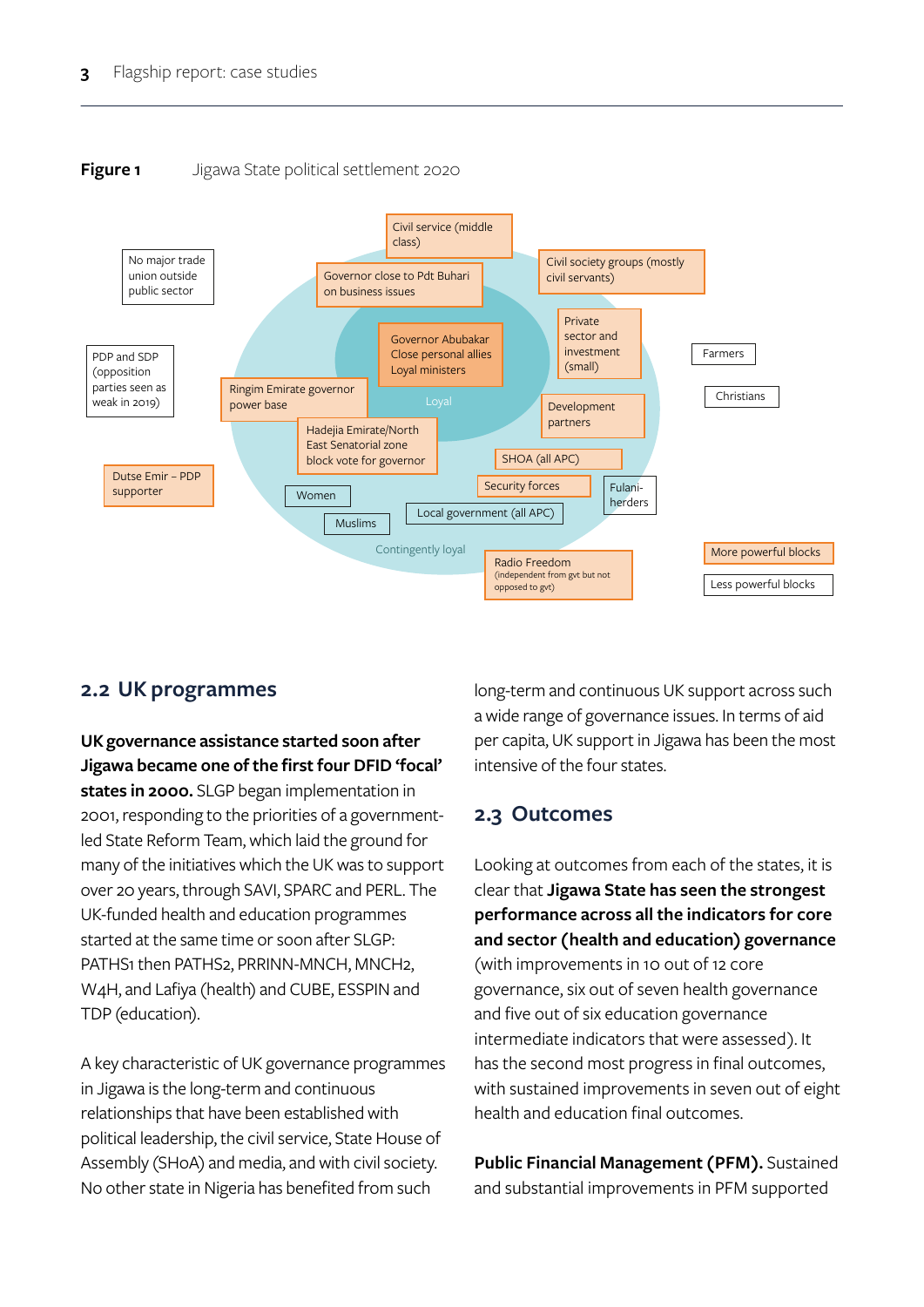by UK governance programmes. Jigawa's aggregate budget execution rate has exceeded 80% for nearly all of the study period (*indicator 5*). There have been substantial improvements in budget transparency (Jigawa was the bestperforming state in the 2020 and 2018 Nigeria States Budget Transparency Index (*indicator 2*) and PERL Most Significant Change Study (MSC) Jg-2), substantial and sustained increase in citizen participation in the budget (*indicator 4*) and improvements in public procurement (*indicator 6*). Jigawa's PFM progress has been recognised by the World Bank SFTAS programme where Jigawa received the largest payments for results in the 2018 and 2019 Annual Performance Assessment (\$19.6 million for the two years combined) of any Nigerian state (see MSC Jg-7).

**Public Sector Management (PSM).** Limited improvement despite long-term support from UK governance programmes. There is no evidence of improvement in central civil service human resource management (HRM) (*indicator 8*) with continued politicisation of appointments and a failure to address adequately the need to rejuvenate the ageing civil service. Uptake of corporate planning recommendations made by UK programmes has been limited (*indicator 7*). Pensions reform appears to have gained more traction (see Box 2), partly in connection with support from UK governance programmes (especially SLGP), although this reform area is not captured in the core indicators for this study as it was not pursued in all four states.

#### **Empowerment and Accountability (E&A).**

Over 20 years Jigawa's state–society relations have been profoundly transformed. Civil society's capacity to hold the State Government to account has increased substantially as a result of the civil society Project Monitoring Partnership (PMP) which scrutinises budget proposals, procurement

processes and implementation (*indicator 11* and MSC Jg-5). There has been a clearly improving trend on media reporting on governance and accountability (*indicator 10*). The SHoA is playing a stronger role in budget preparation (*indicator 3*) and is the only one out of the four states where it is also exercising its scrutiny role to a greater extent (*indicator 9*).

**Health and education expenditure.** Following sharp increases in health and education spending prior to 2010 under Governor Lamido, the share of the budget allocated to these two sectors has remained higher than in other states (*indicators 14 and 21*). On a per capita basis, Jigawa spends significantly more on health and education than the other three states studied. Health expenditures grew more significantly as a share of the budget than education, but education remained larger overall. Health funding grew from 5.5% of the budget in 2004 to 12.8% in 2018 (roughly three times). Education funding grew from 24.1% in 2004 to 33.9% in 2018 (roughly a third). Expenditure has been backed by improvements in budget execution at the sectoral level (*indicators 16 and 23*). There is also evidence of increased allocation of expenditure to primary health and basic education services (*indicators 15 and 22*). These trends are particularly impressive given the substantial overall decline in the value of federal transfers to Jigawa over the research period.

**Health and education governance.** There are strong and improving processes of health and education policy, planning and budgeting in Jigawa State (*indicators 13 and 20*). Human resource management and civil society oversight in the health and education sectors have improved (*indicators 17, 18 and 25* as well as MSCs Jg-3 and Jg-4).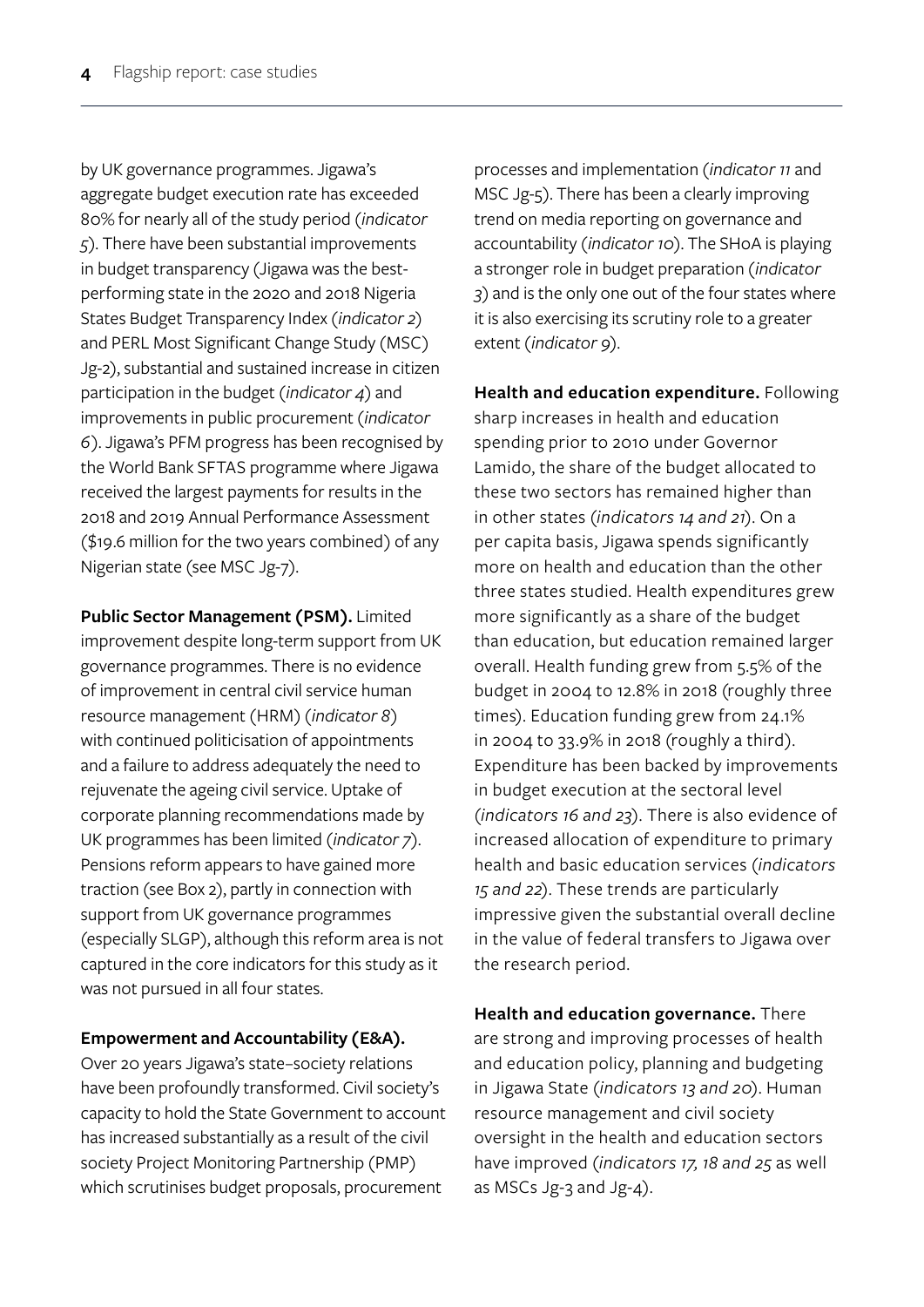**Health and education final outcomes.** There have been marked improvements in maternal and child health indicators (*indicators 27–30*), but no clear improvement in basic immunisation coverage (*indicator 31*) due to inconsistent data. Primary school enrolment rates (*indicator 32*), completion rates (*indicator 33*) and gender parity (*indicator 34*) have improved.

## **2.4 What combinations of context, interventions and mechanisms explain outcomes in Jigawa?**

This section explores whether and how UK governance programmes contributed to Jigawa State's progress across almost all the governance, health and education indicators over a 20-year period, by developing CIMO combinations. Not all the policy areas or intermediate outcomes are reviewed as noted above; together, the selected examples illuminate different ways in which UK governance programmes stimulated changes and enable an assessment of successive UK governance programmes' contributions to Jigawa outcomes.

# 2.4.1 PFM and PSM core governance

In a **less competitive political context (C)**, Jigawa Governors who belonged to different political parties (moving from APP to PDP and then to APC) could ensure continuity in the agendas they pursued as elites would also switch sides and tended to support the State Governor of the day.

While successive Governors were motivated by political credit and constituency linkages mechanisms, the **'broad-based political legitimacy' mechanism (M)** best explains the successes under Governor Lamido (2007–2015), the most reformminded of the three Jigawa Governors since 1999,

who built on a period of experimentation under Governor Turaki (1999–2007) to lay the ground for continuous reforms. Not only did he not face significant opposition and benefited from a more **conducive fiscal framework – prior to the fall in oil prices (C)** – he also had a **clear agenda to improve the management of the state's affairs, as well as service delivery (C)**. His commitment can be related to his intention to build the legitimacy of his government on the basis of its record in delivering public goods and his early political career as part of the left-of-centre People's Redemption Party (Piron, 2017). An in-depth evaluation of all UK state-level programmes concluded: 'In Jigawa reform progress has mainly been the result of an independent, reform-minded governor, who has been able to exercise unchallenged power' (IMEP, 2017: 33). He both significantly increased the share of the state budget allocated to health and education, and also improved budget execution for both sectors and at an aggregate level. He reportedly managed to favour politically important actors in awarding contracts, but also expected performance (Piron, 2017).

**International and Nigeria-wide contextual factors (C)** (the post-2015 oil price crash and COVID-19 fiscal crunch) have constrained Governor Abubakar (2015–present), who was described as having a weaker commitment to broad-based development. This is an example of how political vision and fiscal constraints interact: politics become more contested when resource rents are reduced, making broaderbased commitments a less appealing strategy. For example, progress related to teachers' recruitment and training has been slow, with a high-quality recruitment process halted for political reasons in 2018, before 4,000 additional teachers were finally recruited in 2020 following support from PERL through the education Technical Working Group (TWG).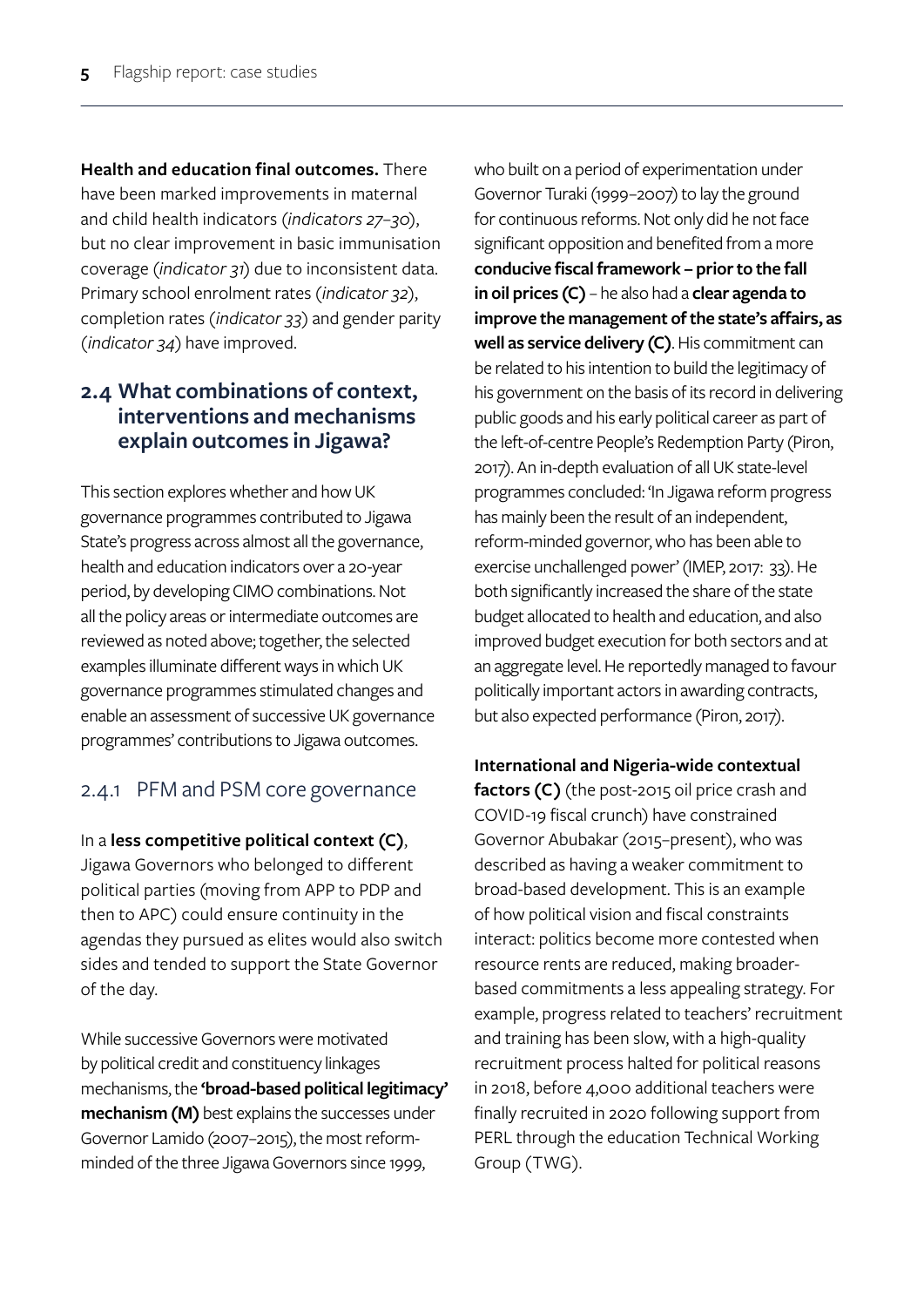A relatively **capable and motivated Jigawa civil service (C)** has provided the instrument for politicians to achieve their agenda. Jigawa's civil service was carved out of Kano's when Jigawa State was created in 1991. This resulted in a legacy of relatively strong bureaucratic capacity. By 2001, when SLGP started, the civil service had been disorganised through a radical decentralisation of MDAs across the five Jigawa Emirates (promoted by Governor Turaki as a way of meeting the demands of these powerful constituencies). Nonetheless, politicians and the civil service leadership were able to develop a vision for Jigawa's development as Governor Turaki granted them some autonomy, expressed in Jigawa's State Economic Empowerment Development Strategy (2007) which SLPG supported. Under Governor Abubakar, the politicisation of the civil service is reported to have increased, potentially linked to greater resource constraints, and civil service capacity gains to date seem under threat as a generation of senior civil servants retires and is not replaced. SLGP's responsive approach explicitly sought to build **'reform ownership' (M)**. It did not impose a menu of reforms but instead facilitated the preparation and implementation of proposals from the State Reform Team, led by the Deputy Governor. Two of them, **pensions** and **procurement** reforms, were initiated at that time and have been consolidating since then (see Box 1). There has been a great continuity of civil servants, counterparts for UK governance programmes, who have been able to gain increased expertise and capacity over the years through the technical assistance, training and material support provided by successive UK programmes. SLGP, SPARC and PERL-ARC in particular have continued to work closely with the Budget and Economic Planning Directorate which has driven many of the policy and PFM outcomes documented in this research. **'Reform ownership'(M)** was less visible in other initiatives which were not successful, such as HRM where, from a **political patronage perspective (C)**, there is much less to gain, and a great deal more to lose.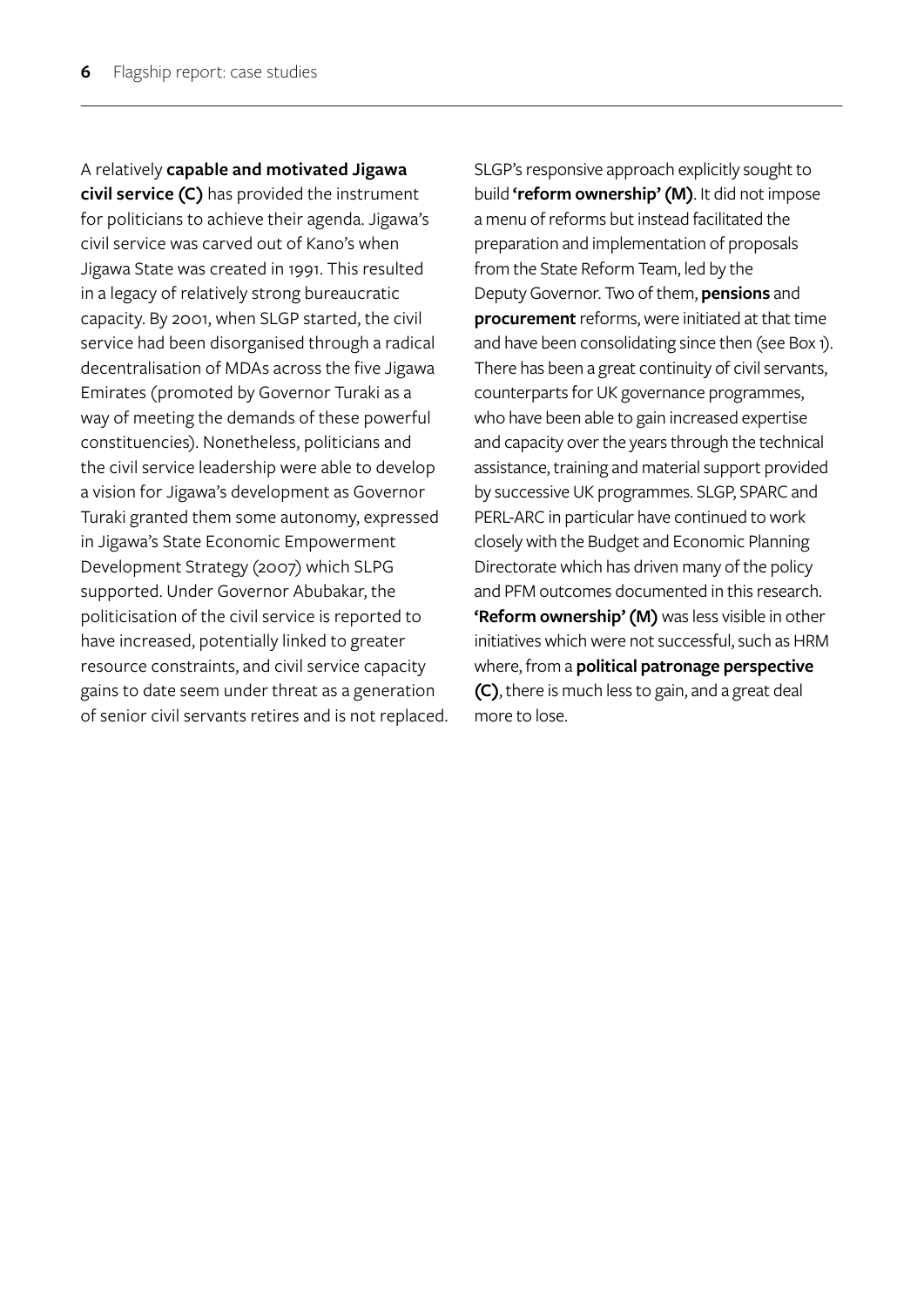# Box 1 SLGP approach to ownership and experimentation in Jigawa

SLGP had more room to be responsive to state priorities than successive governance programmes which developed a more standard menu of PFM and PSM issues. In 2001, Jigawa, with SLGP technical support, reviewed its existing pension scheme and established Nigeria's first **contributory pensions scheme** for its 50,000 public servants, ahead of federal-level reforms. By 2018, it had paid nearly 10,000 pensions, although the scheme's long-term sustainability was under threat due to its low funding ratio, an issue that PERL is helping Jigawa State address.

SLGP also experimented with **issues-based programming**. The provision of water for hospitals was a targeted issue which became a successful entry point for wider **procurement reforms** in Jigawa. It was identified as an issue that would require a broad coalition rather than a governmentled reform, designed in collaboration with PATHS1. Ten hospitals benefited from access to water and sanitation through a process that improved procurement and budget allocation for generators' maintenance costs. Health and hospital staff gained greater skills while the State Ministry of Health budget department received more credible data. These improvements to procurement then expanded across Jigawa through the new Due Process and Project Monitoring Bureau.

SLGP principally worked with state officials; in the years immediately after the political transition, civil servants were highly suspicious of non-state actors. The SLGP team was nonetheless able to establish the first **Radio Jigawa phone-in programme** as an E&A intervention that enabled women and men from rural communities to express their priorities to government authorities. SAVI and PERL-ECP interventions built on this legacy.

SLGP is assessed to have made a **firm contribution** to these results as the only similar programme at the time, providing flexible facilitation and technical assistance to support the Jigawa State Government.

Sources: Interviews; DFID, 2006; Jigawa State Government, 2006; Gbadebo-Smith et al., 2006

Why did Jigawa politicians and civil servants respond so well to resources and opportunities provided by UK governance programmes? Interviews suggested a profound motivation akin to **'state-building' (M)**, a desire to build new state structures and policies to develop a rural state (and individual emirates within it) and bring it up to the level of wealthier Kano. Box 2 provides quotes demonstrating the motivation associated with improved systems and the pride

in being seen as innovators. Jigawa was an 'early adopter' of many reforms supported by the UK across Nigeria; Jigawa often shared many of its innovations with other states (triggering an **'early adoption'** combined with a **'peer pressure' mechanism (M)**). Jigawa politicians and officials appear particularly motivated by rankings across Nigeria's states, aiming to outdo Kano and Kaduna, coming first in transparency or SFTAS rankings, for example. In Jigawa, even the **'routinisation**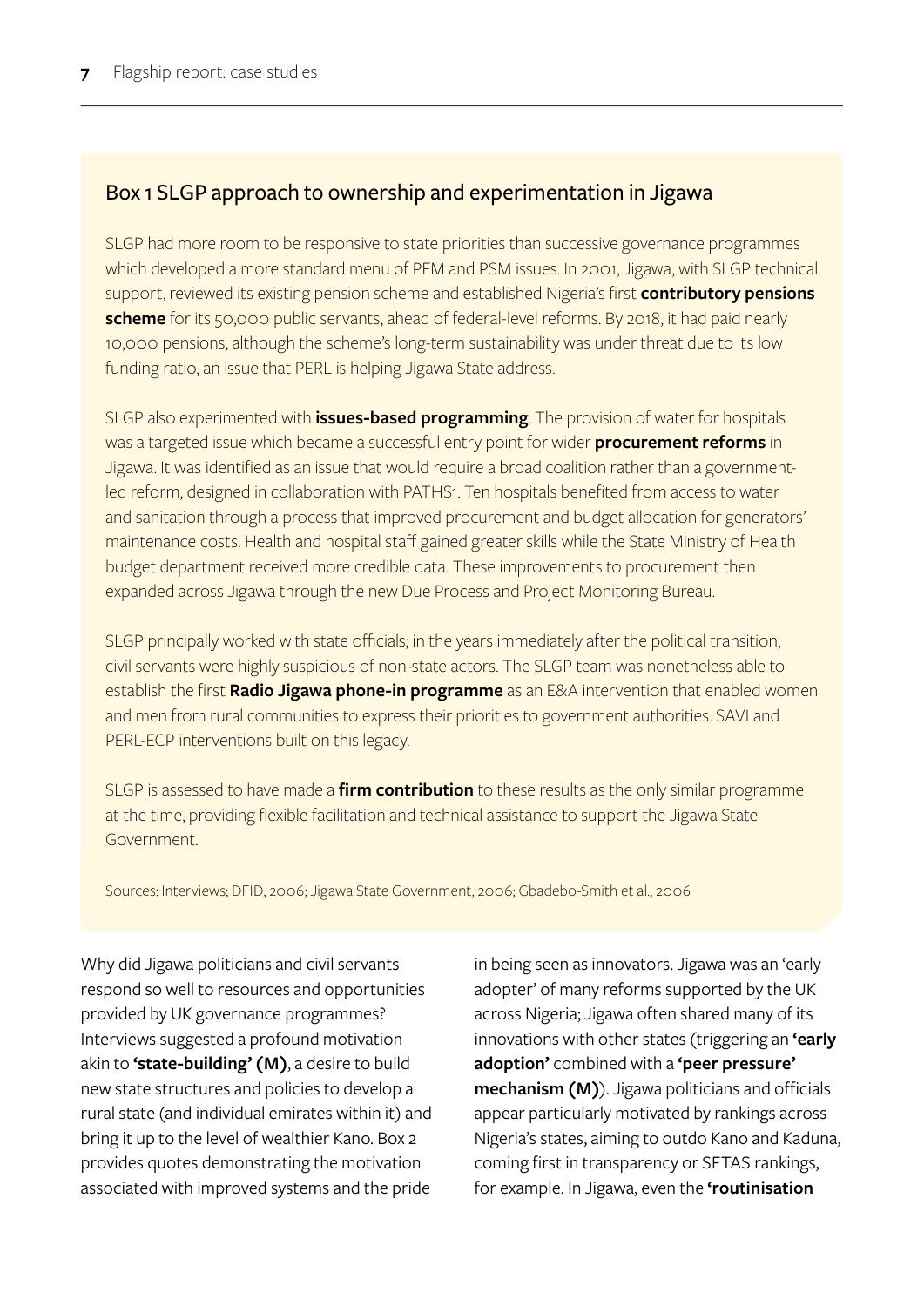**of processes' (M)**, crucial in budgeting, was associated with an enthusiasm for 'scientific methods' (**an 'innovation' mechanism**).

## Box 2 Jigawa appetite for innovation

Many interviews in Jigawa with civil servants and civil society actors who had collaborated with DFID/FCDO for nearly 20 years indicated a personal motivation for innovation, which was also combined with a state-building-like agenda, the pride of contributing to rural Jigawa's transformation:

*'They came with something better than what we have, we accept. This is what motivate me.'* 

*'When you project it realistically, coming up with CDF, MTSS, and annual plans with involvement of CSO, this helps me to broaden my mind and wholeheartedly accept the reform.'*

Several interviews were proud of new *'scientific approach'* to budgeting, and felt politicians in particular *'cannot go back as they have seen the benefits*'.

# 2.4.2 E&A reforms

Combined with the contextual factors reviewed above, the **nature of civil society and the lack of an organised private sector (C)** in Jigawa explains how citizens have interacted with the state. In a rural state with high rates of poverty, grassroots communities were in the early 2000s too weakly organised to make demands on their State Governments or elected representatives

beyond the traditional patronage networks. Over the years, **civil servants (often but not always retired) have set up or become involved in CSOs (C)** keen to contribute to the development of their own communities, in which they are well embedded. This is one of the factors which has enabled a **constructive approach** with state officials, often based on **'insiders' access' (M)**, for example a private meeting to make the case to the Governor, a Commissioner or a SHoA member that a new policy should be adopted or sectoral funds should be released, appealing to their **political incentives (M)**, whether personalised credit, targeted constituencies or continuing with a broader-based political agenda.

In parallel, the development of media capacity, and reporting on governance funded by SLGP, SAVI and PERL-ECP, made use of the potential for **'eyes and ears, with voice' (M)** by publicising some failings in public policy to stimulate a government response, or enabling citizens to directly communicate their views to politicians. Interviews provided anecdotes of governors and politicians taking measures in response to these public events (for example in relation to deaths in child-birth or girls' access to school). The threat of public shaming, and more confrontational approaches, have not been documented in Jigawa as a significant causal mechanism. The combination of media reporting incidents, citizens being able to directly contact some of the governors (e.g. Governor Lamido reportedly took direct phone calls, a practice continued under Governor Abubakar), and insider lobbying, combined to create sufficient pressure for the State Government to take action on a number of health and education issues. The growth of social media during the period has facilitated responsiveness.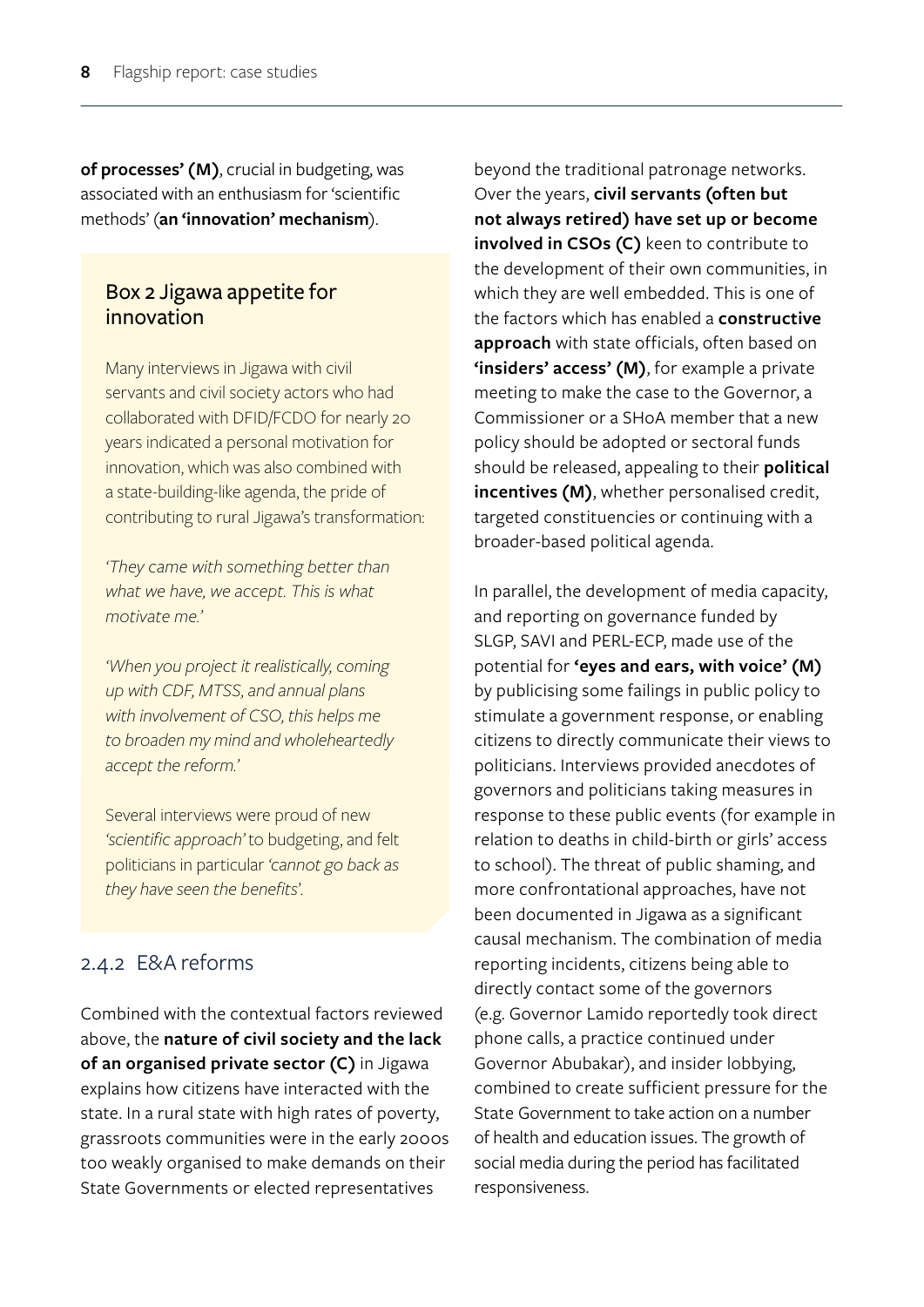Starting with SLGP, then SAVI and SPARC, but intensified under PERL, UK programmes have simultaneously worked both with officials and those representing citizens' voices (CSOs, media and SHoA) to institutionalise **'new spaces and processes' (M)** around which constructive engagement could take place. These have contributed to improvements in budget transparency (for example, through interventions that ensured budgets were prepared so they could be understood by CSOs), institutionalising budget participation (to the extent that the 2019 budget was described as 'the people's

budget' (PERL, 2019d)), improving the gender and inclusion sensitivity of policies and other core governance outcomes. Box 3 illustrates how, over time, continuous but evolving UK interventions assisted both government and nongovernment partners to establish a more robust procurement system, which is now feeding into policy processes. This combined a number of bureaucratic mechanisms (such as **'reform ownership'** and **'innovation'**) with **'eyes and ears, with voice and teeth' (M)** to generate effective action in response to the monitoring.

## Box 3 PFM and procurement improvements in Jigawa

The end of military rule in Nigeria was associated with greater political attention to improving PFM and tackling corruption, including at the federal level under the **second President Obasanjo administration (C).** 

Governor Turaki (1999–2007), who had switched to the President's PDP party in his last year in office, was sensitive to some of these measures, but it is under Governor Lamido (2007–2015) that dramatic improvements in PFM and procurement systems became visible, benefiting from **technical assistance and training** from SLGP and then SPARC **(I)**. His second year in office, 2008, saw the approval of 20-year PFM Reform Plan and the adoption of the Due Process and Project Monitoring Bureau/Law (2008). The Economic and Fiscal Responsibility Law was adopted in 2009, and the first State Development Plan (Comprehensive Development Framework – CDF) a year later. Aggregate expenditure peaked in 2011, and for the 2010–2012 period, budget performance did not fall below 93%. The period also saw much improved contract performance. Contracts were still awarded to favoured parties, but increasingly on condition that they were completed to an acceptable standard and at a reasonable price.

The **Due Process and Project Monitoring Bureau** was established in 2009 as a centre of government core governance reform, initially with SLGP then SPARC and PERL-ARC support (through support to legislative revisions, preparation of guidelines, procurement plans, training in open contract standards, etc. – **I**). Funding conditions, attached to World Bank and DFID capital projects, incentivised respect for clauses on due process, and Open Contracting Data Standard is a condition of SFTAS **('access to international funding' – M).**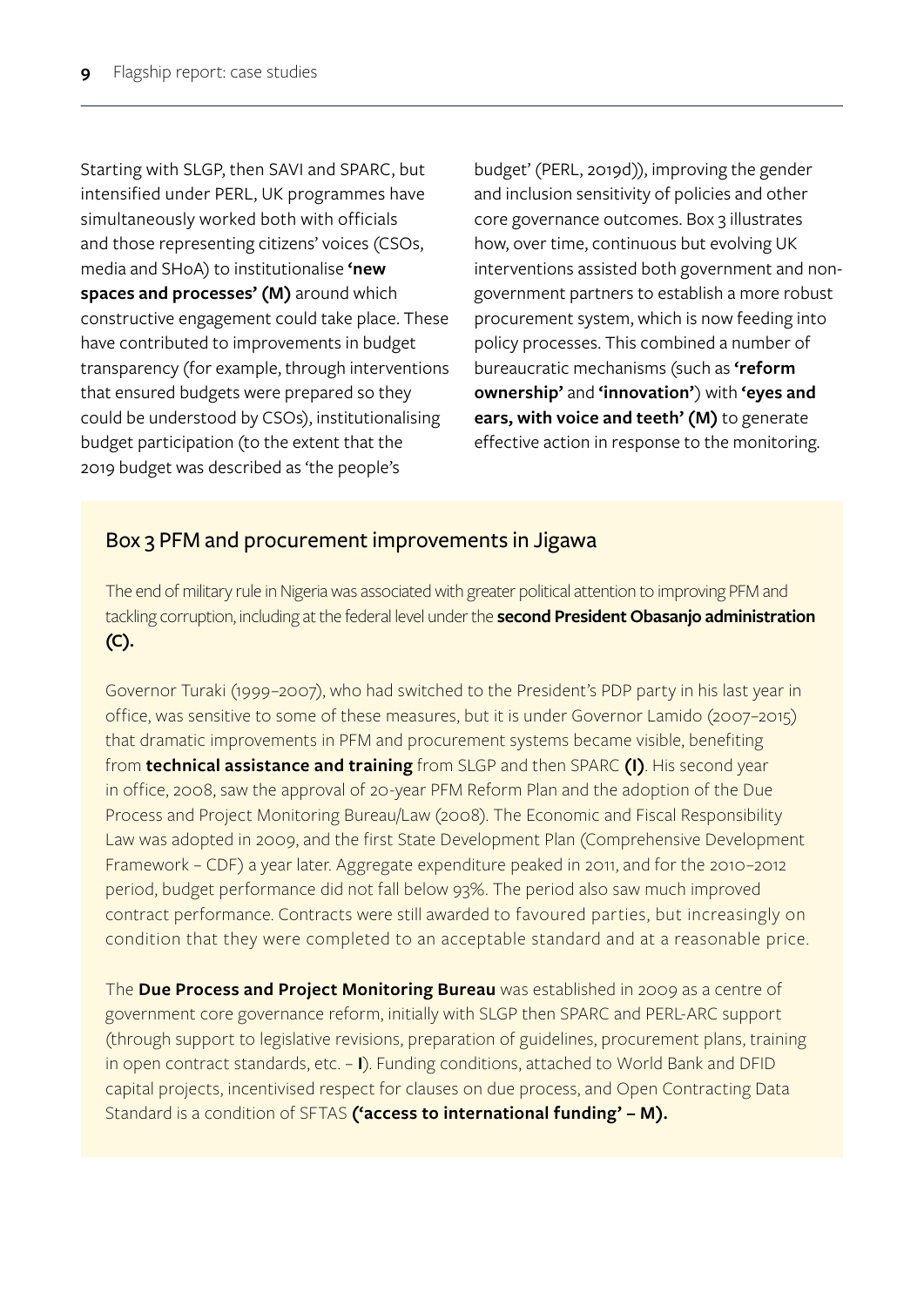The procurement system now also includes an accredited civil society monitoring network. The Project Monitoring Partnership (PMP) is an effective civil society platform which monitors the implementation of projects such as roads or schools (**'eyes and ears' mechanism**). It is backed up by the ability to inform government action because it has developed trust with government and is invited to policy-making processes as well as through its collaboration with Jigawa media, which attend monitoring visits and can report procurement problems (**'voice' mechanism**). Through its close collaboration with the Due Process Bureau, its monitoring can also lead to sanctions as CSOs can inform government when contractors do not meet expected standards and the Due Process Bureau is expected to take action (**sanction or 'teeth' aspect of the mechanism**). This has led to a reported change of behaviour on the part of contractors, who increasingly comply with bills of quantities.

In a context where **CSOs could operate relatively freely (C)**, PMP and CSOs in all of Jigawa's LGAs were trained and mentored by SAVI then PERL-ECP in monitoring the quality of project implementation, engaging communities, state officials and other stakeholders **(I)**. They gained sufficient confidence and credibility to challenge government and contractors when they identified inappropriate work (**'new skills and awareness' mechanism**). Over time, this has extended to the confidence to take part in budget processes, as well as policy-making and advocacy (e.g. on health or education).

The PMP initiative was originally created by grassroots CBOs which monitored local development interventions. UK governance programme support has helped PMP become a network across the state, operating in 'invited' spaces (such as those related to policy and budget). Its close collaboration with the Due Process Bureau means that locally identified wrongdoings (in terms of project delivery) can be backed up by credible sanctions. A series of procurement laws have established and reinforced the role of the Due Process and Project Monitoring Bureau, while PMP CSOs register with it, which gives them legitimacy when they monitor contract implementation. Communities now contact the Bureau directly and not only through PMP. This collaboration has resulted in improved contract vetting; and, according to PERL, saved an estimated N610 million during the 2018–19 period in reduced losses from wastage and corruption **(O)**.

UK programmes made a **firm contribution** to this procurement outcome given the intensive and sustained support across various stakeholders over 15 years.

Sources: Interviews; IMEP, 2017; SPARC, 2016c; PERL, 2021a (MSC Jg-5)

## 2.4.3 Core governance contributing to health and education outcomes

In the conducive political, bureaucratic and state–society relations context described

above, UK governance programmes have been able to contribute to health and education improvements through interventions focused on different steps in the service delivery chain. Because of the duration of UK support, and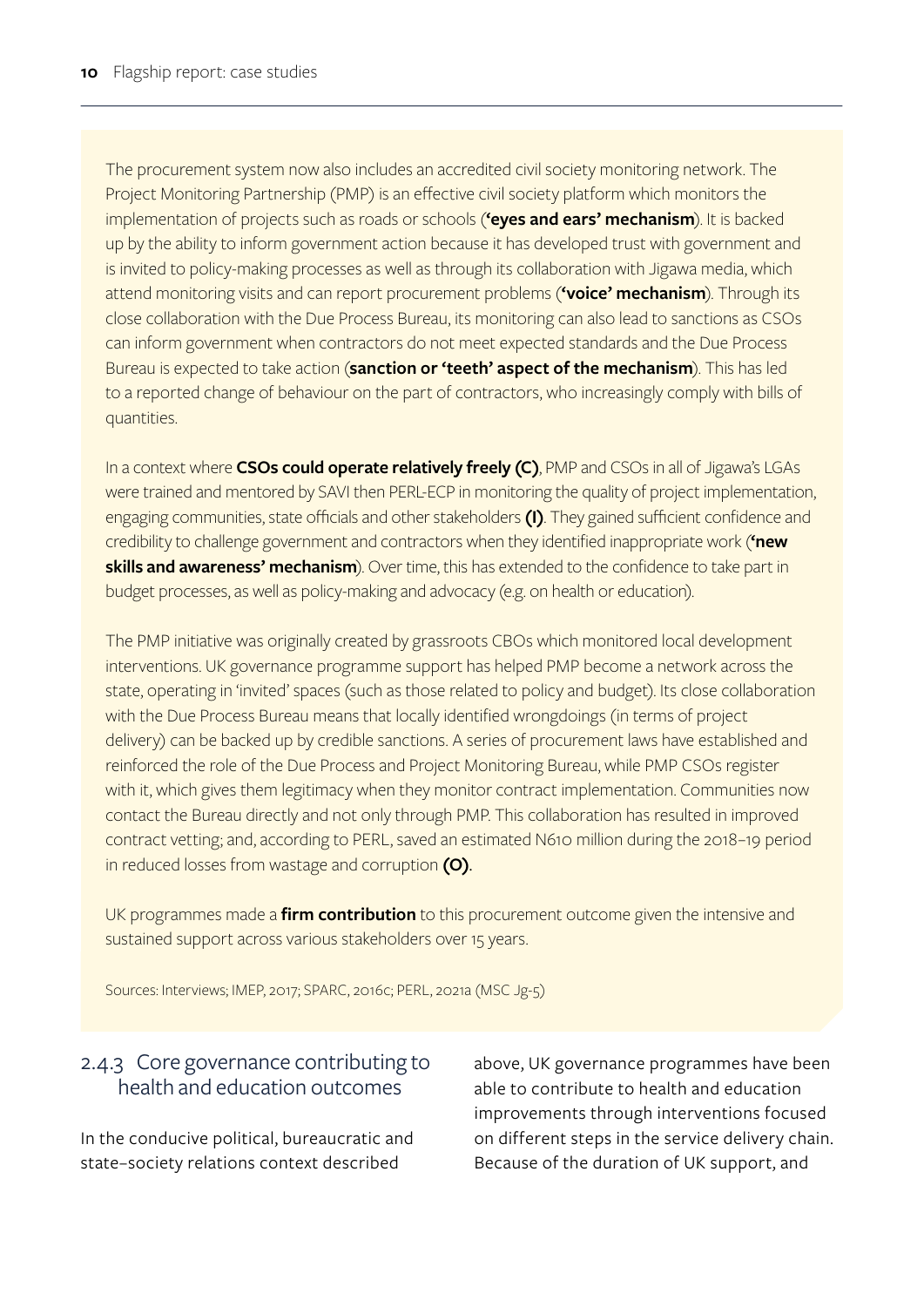Jigawa's politicians' and civil servants' relative openness to change, there is evidence that

core governance policy and PFM reforms have influenced sector governance (see Box 4).

## Box 4 SLGP, SAVI and SPARC collaboration with sector programmes on health and education policy and budget

Under Governors Turaki and Lamido, state health and education ministries were 'pilots' for a range of policy and PFM reforms, such as sector strategies and MTSS, initiated by the central Ministry of Economic Planning and Budget, supported by SLGP then SPARC **(I)**. Interviews confirmed **politico-bureaucratic incentives (M)** similar to those identified for core governance: reform ownership, routinisation of the policy-budget cycle, a sense of state-building and appetite for innovation, as well as personal commitments to developing individual skills. Through their involvement in the pilots, and the adoption of a 'train the trainers' approach, whereby sector staff would train their colleagues, sector ministries were motivated to continue the processes, which have cumulatively led to **improved sector PFM and policy processes (O)**.

SLGP collaborated with CUBE and SPARC with ESSPIN and MNCH2 on CDF, MTSS, sector strategies and annual sector reviews, a workstream which has continued under PERL. **When sector programmes had their own governance expertise, this could sometimes lead to conflicting approaches**. Sector programmes were working with higher-capacity ministries, able to move faster on reform, whereas SLGP-SPARC-SAVI had to work on policies across the entire state, including with weaker ministries. Interviews suggest that when ESSPIN first decided to support the education MTSS without SPARC collaboration, this resulted in an education sector plan and budget higher than the state's overall budget; the next year, ESSPIN worked closely with SPARC and the Budget Department. Collaboration with governance programmes improved budget realism as they have the overview of the entire budget. ESSPIN used SPARC MTSS toolkits and collaborated with SAVI to facilitate budget releases through SAVI's access to SHoA members. Coordination between governance programmes was not always smooth; there were sometimes tensions and inconsistencies between SAVI and SPARC, for example, between supporting advocacy to increase funding for specific policies (such as MNCH) which may not be affordable or sustainable.

Governance programmes can demonstrate **partial contribution** to these sector governance policy and PFM improvements; they are unlikely to have happened in such a state-wide manner without their support, but sector programmes (and other development partners' programmes) have also supported a range of sector governance initiatives.

Sources: Interviews; review of programmes' final reports; Derbyshire and Williams, 2021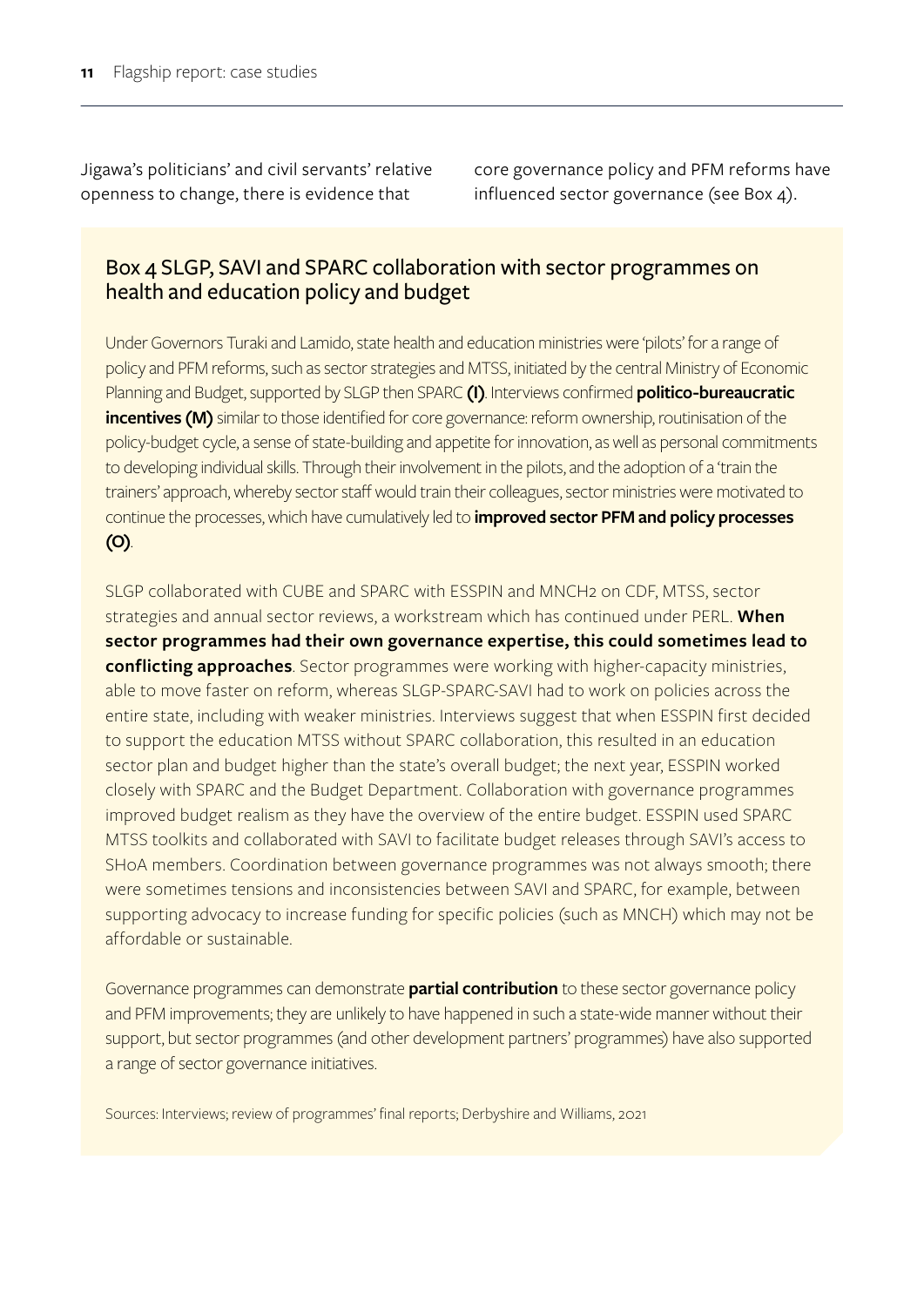The **'personalised political credit'** and **'constituency linkage' mechanisms (M)** were at play throughout the period (for example in balancing the interests of rival emirates in the allocation of

government positions and infrastructure). They were most visible in terms of health and education. Box 5 provides an example from the health sector under Governor Abubakar (2015–present).

## Box 5 Political credit and constituency linkage mechanisms and rural health

Governor Abubakar has made improving rural health a political priority, visibly communicated through infrastructure

investments, such as constructing new health training schools, which were to be located in different Emirates. PERL and Women for Health (W4H) have built on this and other **political incentives (M)** to strengthen

human resources (to staff health facilities rather than leave new buildings empty), such as ensuring that the School of Nursing in Hadejia was not only built, but also awarded provisional accreditation with 50 approved indexed places (State Government N9 million contribution to accreditation costs).

Initiatives that linked legislators to developments in their electoral constituencies have the potential to combine **personalised credit in their constituencies (M)** with more systematic and transparent processes across the state. For example, PERL helped W4H obtain SHoA support for a foundational year's training for nurses and midwives by **making use of PERL personal connections in the SHoA built on years of UK collaboration (I)**. PERL staff put forward influential arguments: politicians were able to see the links to rural girls from their constituencies who would benefit from the training and be incentivised to return to work as local midwives or nurses.

Such facilitation by PERL therefore contributed to W4H results in Jigawa: a training and retention scheme for community midwives, primarily in rural areas, has **improved human resources for maternal health services (O)**. This has been adopted by local governments and the State Government which are now contributing their own funds to the scheme. All LGAs now have at least one trained midwife, making maternal healthcare more readily available across the state.

The evidence suggests a **partial contribution** by UK governance programmes to these health outcomes which depended on collaboration with UK health programmes. Governance programmes played a key role through support to health TWG and the PMP that has engaged in health sector monitoring and advocacy.

Sources: Interviews; DFID, 2018b; PERL, 2021c (MSC Jg-4)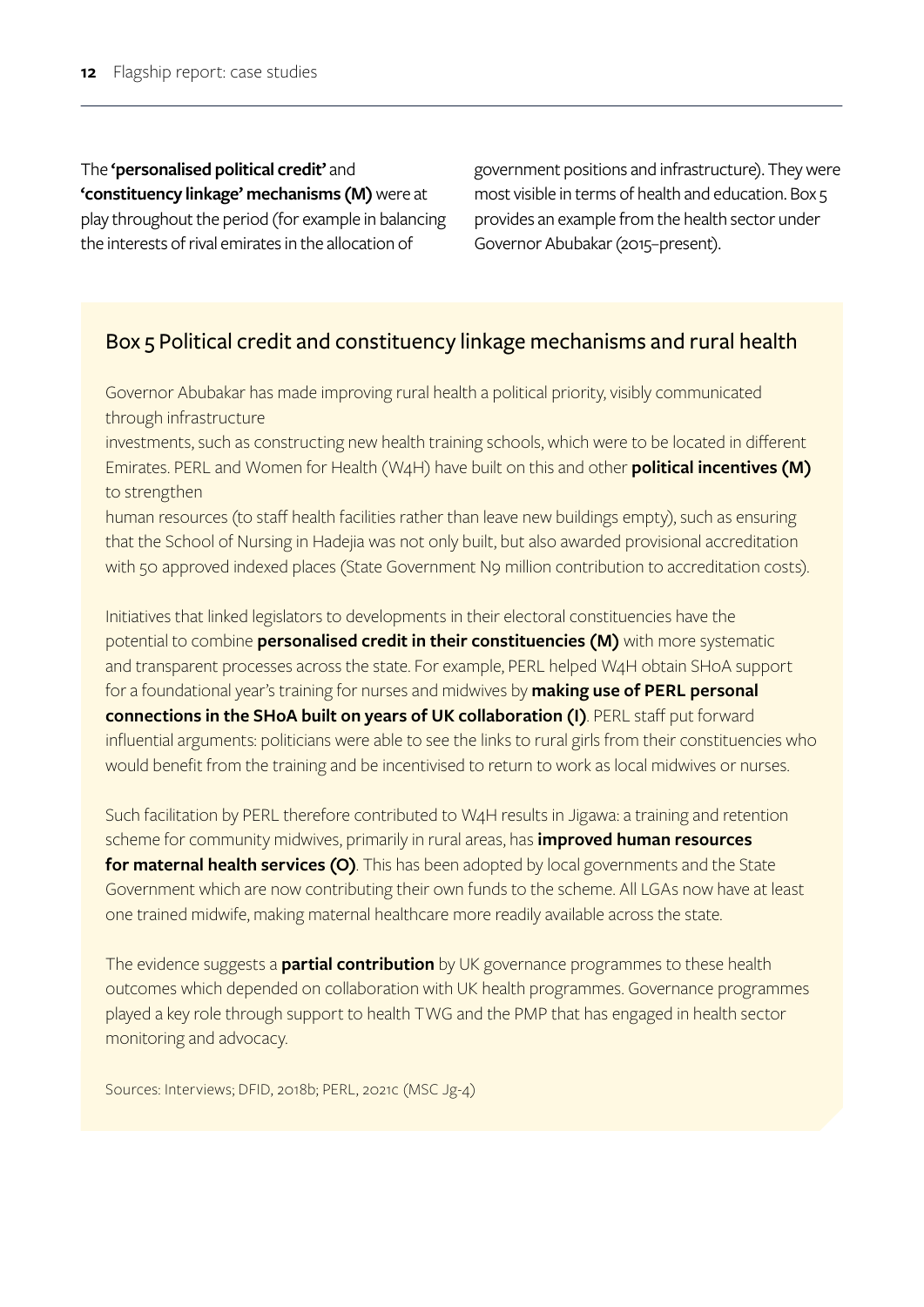### **2.5 Conclusion**

The experience of Jigawa State powerfully demonstrates the cumulative contributions of UK governance programmes over 20 years. Although health and education indicators are still relatively low, Jigawa has made the most progress relative to other states over 20 years for a number of reasons:

- A relatively favourable political context with limited political competition and competent civil servants meant demands for patronage could be balanced with improvements to state systems and service delivery, with a view to ensuring broader-based access.
- Motivation of politicians, civil servants and citizens to developing their Emirates and their State, open to new ideas – which UK programmes were able to build on or stimulate through relevant interventions and collaborative approaches.
- Governor Lamido was the most reformminded of State Governors; the legacy of his initiatives continues to this day as he focusedon institutional development, and not simply on short-term service delivery or other

visible but less broad-based results. The fiscal crisis is constraining Governor Abubakar's ability to make such rapid and deep progress.

- The parallel development of state capacity with civil society's capacity to organise and make demands on the state.
- Continuity and intensity of UK support, at a political level and through its programmes. As a result, DFID/FCDO have become part of the state context, rather than solely external actors.

Despite these achievements, health and education final outcomes indicators are still relatively low in Jigawa, and will be hard to improve in a more financially constrained environment. Educated youth prefer to move to Kano or more developed cities and states, rather than remain in Jigawa, challenging the state's technical capacity despite years of investments.

With regards to DFID/FCDO continued engagement, the flipside of a long-lasting partnership is whether some support has continued for too long in some dimensions, and whether the UK could disengage from some areas of relatively sustained progress to free up resources to help the state address more challenging issues.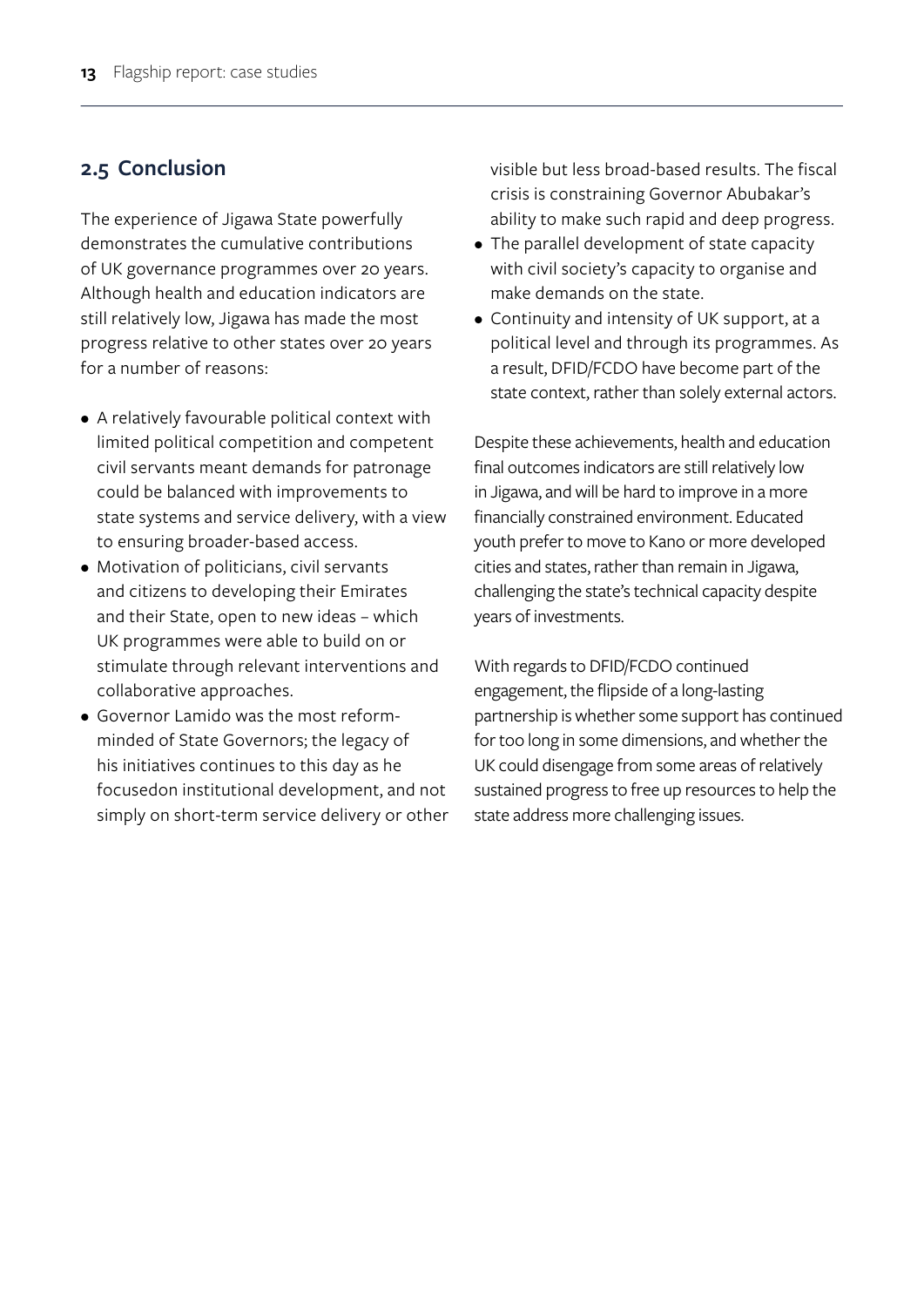# 3 Kaduna

# **3.1 Context**

**Kaduna is a politically and economically powerful state** of 8 million people; a vibrant commercial hub with numerous private-sectorled businesses as well as Federal Government institutions, attracting highly skilled Nigerians. Kaduna's elite has a reputation for being internationally connected, and interested in more competent government. While Kaduna's industry has declined, it is the richest of the four case-study states, with poverty and inequality levels close to the national average and significant internally generated revenue (IGR). Of the four states, it has the highest rates of female and male literacy (near to the national average) and lowest rates of under-5 mortality (lower than the national average).

**The state is ethnically and religiously heterogenous, and has suffered from conflict and insecurity. It has the highest rate of conflict-related deaths of the four states (6,000 from 2000 to 2020).** Violence has displaced communities and led to school closures. Conflict factors include the polarisation between northern and southern Kaduna (Muslim and Christian populations); herder–farmer violence in rural areas; and banditry especially along Kaduna–Abuja road. Banditry is now reaching schools and suburbs of Kaduna City.

**Since 2015 there has been less inter-elite competition in Kaduna and less powerful opposition**. This represents a significant change from the previous period affected by political instability, inter-elite competition and intense patronage and clientelism. During the 1999–2015 period, Kaduna was governed by the PDP under the leadership of Governors Makarfi, Sambo, Yakowa and Yero. Although there were important differences between them, the period was marked by weak PFM, a subservient SHoA, and disempowerment and defunding of local government (PERL, 2020a). In the absence of development-minded and reformist leadership, there was a notable neglect of the health and education sectors (PERL, 2020a).

**Following the 2015 elections, political control shifted to Governor Mallam Nasir El-Rufai (APC) who has embarked on a vigorous programme of reforms.** He was elected without the backing of powerful 'godfathers', giving him freedom to appoint people who share his vision of governance (PERL, 2019a). Kaduna serves as a high-profile state in which El-Rufai may build his reputation. His political position is secure due to his popularity with the metropolitan elite and Muslim population, his reputation for efficacy and his support from President Buhari. While power is becoming more concentrated around El-Rufai, political leadership appears to be following a strategy of co-opting potentially competing elites, rather than ignoring or repressing them.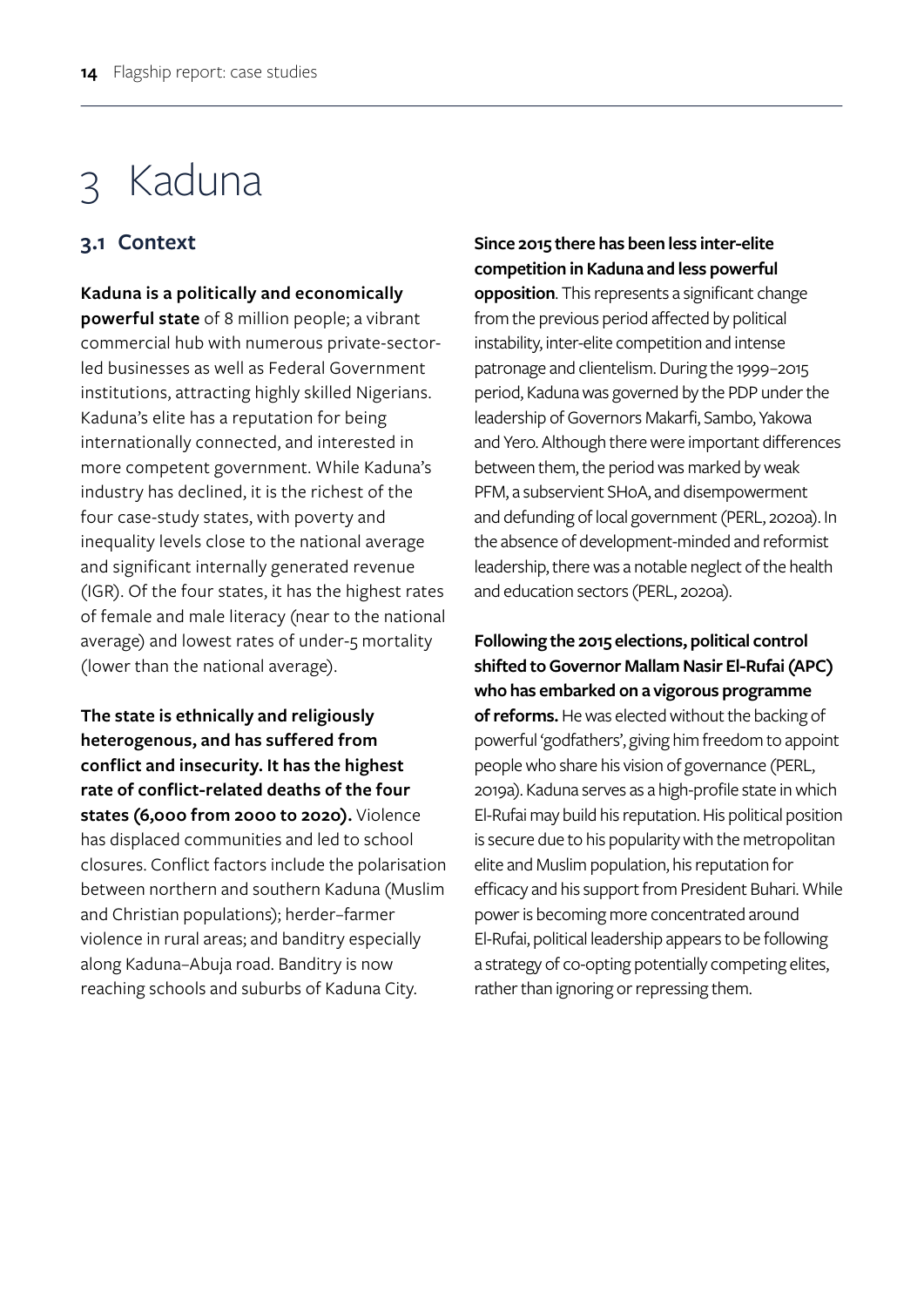**Figure 2** Kaduna State political settlement 2020



# **3.2 UK programmes**

# **UK governance support started in 2006** in

Kaduna with the last years of SLGP, coming after UK support to CSO development (CBDD). It followed education support (CUBE started in 2003, followed by ESSPIN and TDP) and health programmes (PATHS1 in 2001, followed by PATHS2, MNCH2 and Lafiya).

By comparison to the other three states, Kaduna State leads in coordinating development partners' assistance, adhering to a mutual accountability framework with the UK (since 2015). PERL has focused more on local governance, PSM, and IGR (since 2015). PERL has also had strong partnerships with MNCH2 and TDP relative to the other three states.

# **3.3 Outcomes**

The research focused on the post-2015 period in Kaduna, to document processes through which governance and sector outcomes can improve. UK governance programmes were able to adjust, and drew on the technical capacities and processes developed with civil servants during the 2006– 2015 period of collaboration when the political environment was less conducive to reform.

Kaduna State has achieved rapid progress since 2015 in particular. Over the period of UK support, data indicates improvements in seven out of 11 intermediate governance outcomes, five out of seven health governance and five out of seven education governance intermediate outcomes. Available data suggests it has only achieved sustained improvements in five out of eight final health and education outcomes indicators.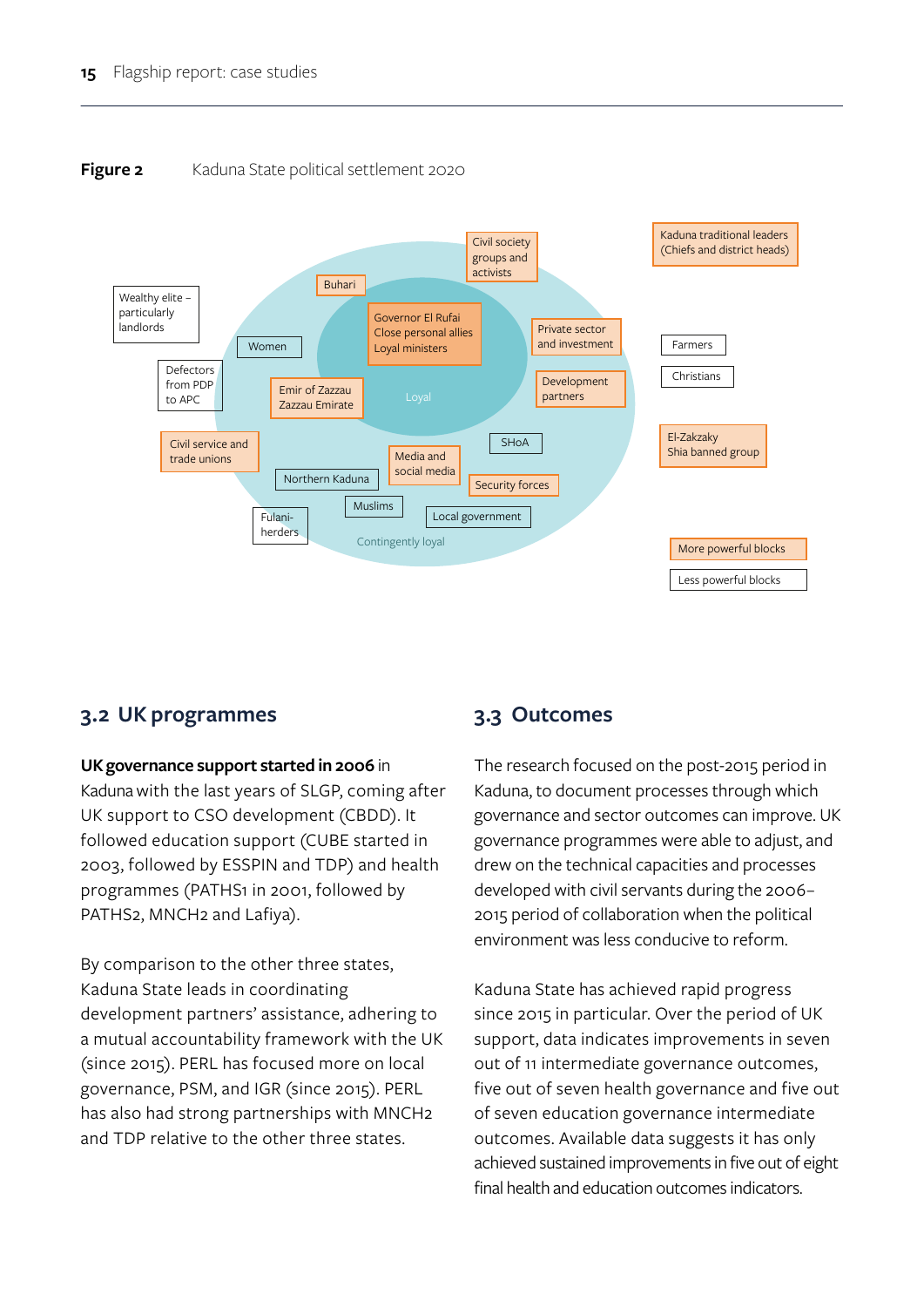**PFM.** Most indicators are on an upward trend. The best PFM results in Kaduna have related to the increased connection between the State Development Plans, Sector Investment Plans (MTSS) and annual budgets since 2017 *(indicator 1*), improved budget transparency (*indicator 2*), public participation in the budget through the Community Development Charters (*indicator 4* and MSC Kd-1 and Kd-3) and growth in IGR (340% growth between 2015 and 2020; see MSCs Kd-4). Budget execution rates have fluctuated (no overall trend over the 20-year period) at aggregate and sector level (*indicators 5, 16 and 23*), but there has been an improvement in aggregate budget performance since 2015.

Kaduna has been rewarded for its PFM performance through the World Bank SFTAS programme. It was the best-performing state nationwide in the first Annual Performance Assessment (2018) and fourth best overall in the second Annual Performance Assessment (2019).

**PSM**. Despite considerable support by PERL-ARC and SPARC, the indicators used in this report (*indicators 7 and 8*) have not measured any improvement.

**E&A.** Positive trends have been measured in relation to media reporting on governance and accountability (*indicator 10*), civil society capacity to hold the State Government to account (*indicator 11*) and sensitivity to gender equality and social inclusion in core governance processes (*indicator 12*). A standout feature of Kaduna's governance reforms has been the empowerment of citizens at the level of local government through the Local Government Reform Law, the Local Government Fiscal Transparency, Accountability and Sustainability programme and Community Development Charters (see MSC Kd-3).

**Health and education expenditure.** Kaduna has increased the share of public spending on health and education (*indicators 14 and 21*) despite the decline in the real value of federal transfers. However, budget execution remains weak at sector level (*indicators 16 and 23*).

**Health and education governance.** There have been notable improvements in health and education sector governance over the past few years, in particular in the areas of development partners' coordination (e.g. Health Sector MoU), policies for managing human resources in the health and education sectors (*indicators 17 and 24* and MSCs Kd-5 and Kd-6), and increased civil society advocacy on health and education (*indicators 18 and 25*). The Kaduna Maternal Accountability Mechanism (KADMAM) and the Kaduna Basic Education Accountability Mechanism (KADBEAM) play a key role in monitoring the performance of services (see MSCs Kd-5 and Kd-6).

**Health and education outcomes.** These have followed mixed, but generally improving, trends. There have been improvements in some MNCH indicators: the percentage of women receiving antenatal care from a skilled health provider (*indicator 27*) and under-5s who slept under an insecticide-treated net the night before the survey (*indicator 30*). However, there has been no improvement in the percentage of women who gave birth in a health facility or were attended by a skilled health provider (*indicators 28 and 29*). Immunisation coverage (*indicator 31*) has not improved. In the education sector there has been a marked increase in the primary school enrolment rate (*indicator 32*), primary completion rates (*indicator 33*) and gender parity in school enrolment (*indicator 34*).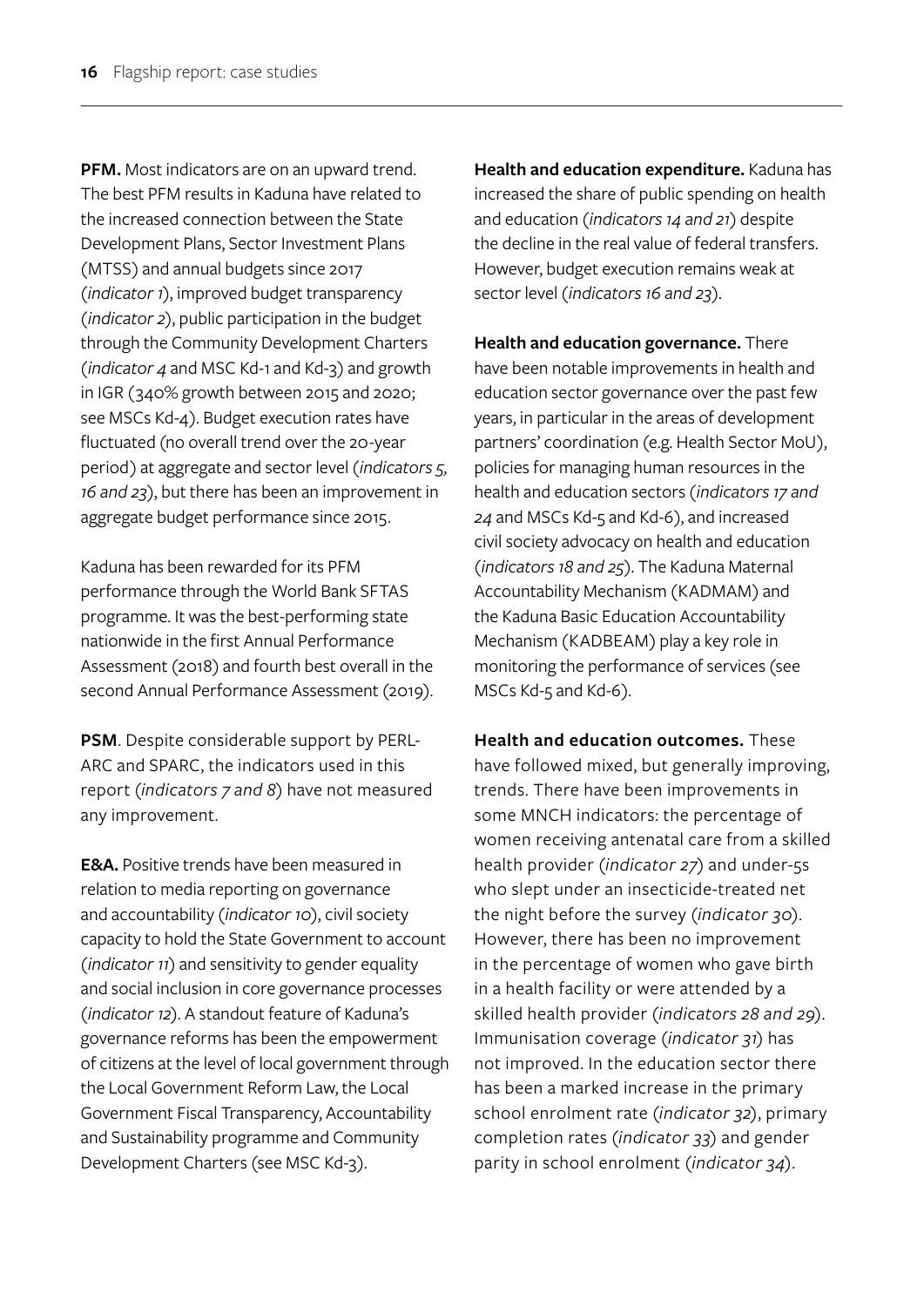## **3.4 What combinations of context, interventions and mechanisms explain outcomes in Kaduna?**

UK governance programmes have facilitated the implementation of Governor El-Rufai's governance and sector agenda in three main ways:

- support to the bureaucracy, including to access donor funds through coordination or meeting programme conditions
- support to constructive state–society relations
- collaboration between governance and sector programmes in response to state leadership

# 3.4.1 State PFM and PSM reforms

In Kaduna, Governor El-Rufai has succeeded in consolidating his control over the civil service in order to implement his reforms. He appointed several technocrats, who share his vision for development, to ministerial positions. Soon after gaining power, he also removed a large number of civil servants who might have blocked his reform agenda by reducing overall staff numbers and restructuring MDAs. A new cadre of civil servants is gradually emerging who are young, less likely to have established political ties, and more open to a new organisational culture within the state bureaucracy. The ability of Governor El-Rufai to make these disruptive changes reflects his political security; they were necessary for him to achieve his vision of development for the state. SPARC and PERL-ARC were not involved in these initiatives.

In this **less competitive context where the Governor reformed the civil service to achieve his agenda (C)**, PERL provided **technical assistance and facilitation (I)** which was clearly aligned with **political and bureaucratic incentives (M)**. Progress had been slow under SLGP and SPARC but some systems and processes were put in place. Notably, the Kaduna State Government had agreed to a **State Development Plan with SPARC's support (I)** in order to satisfy development partners but without any real government interest. The plan was made and published with little political engagement and was not implemented.

In contrast, Governor El-Rufai was interested in the outcomes of reforms and fulfilling his manifesto promises, such as reducing the number of children out of school **('political credit' mechanism - M)**. He took ownership of the State Development Plan; used it to streamline Sector Investment Plans (SIPs, as MTSSs have been renamed in Kaduna State) with state priorities; and is using SIPs to coordinate external support. Building on previous UK support, Governor El-Rufai is **using these governance reforms or programmes (I)** to improve development partners' coordination (see Box 6) in order to implement his wider developmental commitments, responding to the **'accessing donor funds through development partners coordination' mechanism (M)**.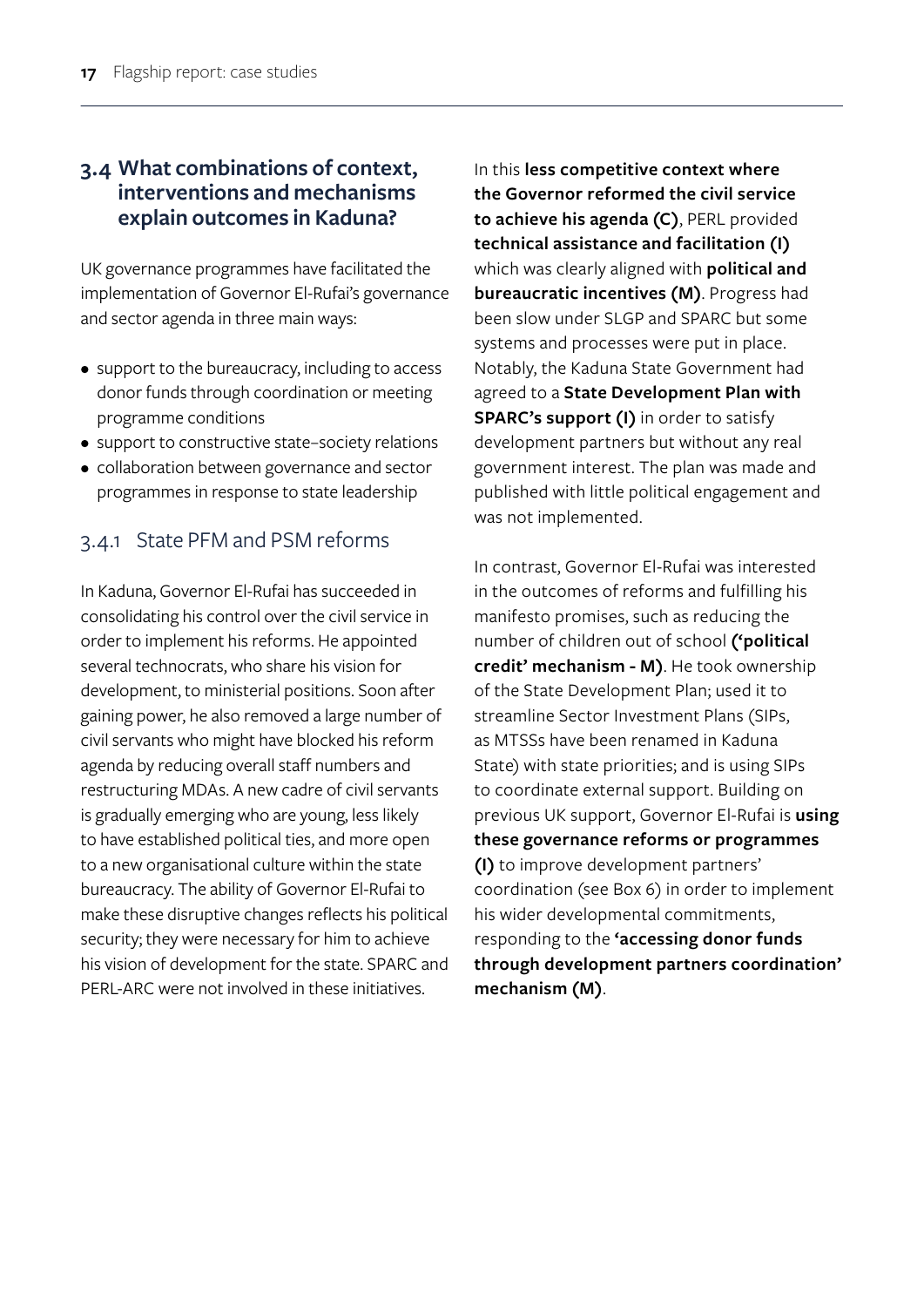# Box 6 Development partner coordination in Kaduna

Governor El-Rufai has made explicit and effective use of the PFM reforms and capacities that successive UK programmes had been building since 2007 to streamline and coordinate education and health assistance provided by development partners in support of the State Government's agenda **('political credit' M).**

**Governance frameworks (I)**, established with the long-term support of DFID governance programmes, are acting as a **central coordination mechanism for governance and sector programmes (M),** helping to build trust between the State Government and development partners, and encourage the use and strengthening of government systems rather than creating parallel systems for service delivery. DFID/FCDO has played a key role in establishing constructive relations between programmes and the State Government, for example by promoting the Development Cooperation Framework in Kaduna, coordinating development partners' work behind Kaduna State priorities. This is moving towards the model of a **mutual accountability framework (I)** setting out the commitments of the State Government and development partners which has been in place been in place since 2010 and has been updated in 202 2021. It creates condition for more stable and trusting relationships, close alignment of development programmes with State Government plans, use of government systems, and stronger collaboration among development programmes.

DFID/FCDO and governance programmes have made a **firm contribution** to improvements in the coordination of development partners based on their technical support to establishing the governance frameworks used for the coordination as well as the UK's visible political leadership of the approach. Coordination between FCDO governance and sectoral programmes has been stronger in Kaduna compared to other states and started earlier (around 2010) with an agreement on cross-programme indicators.

DFID/FCDO is trying to promote the same principles elsewhere, and strategic dialogues have taken place in Jigawa, Kano and Kaduna. There is a more concerted approach to develop Mutual Accountability Frameworks backed by UK diplomatic pressure and connecting the FCDO portfolio across sectors.

Sources: Interviews; Derbyshire and Williams, 2021

PERL has made use of another **'accessing donor funds mechanism' (M)** by providing **PFM, PSM and E&A technical assistance (I)** to enable

Kaduna (as well as Jigawa and Yobe) to access large grants from the World Bank. See Box 7 for an illustration.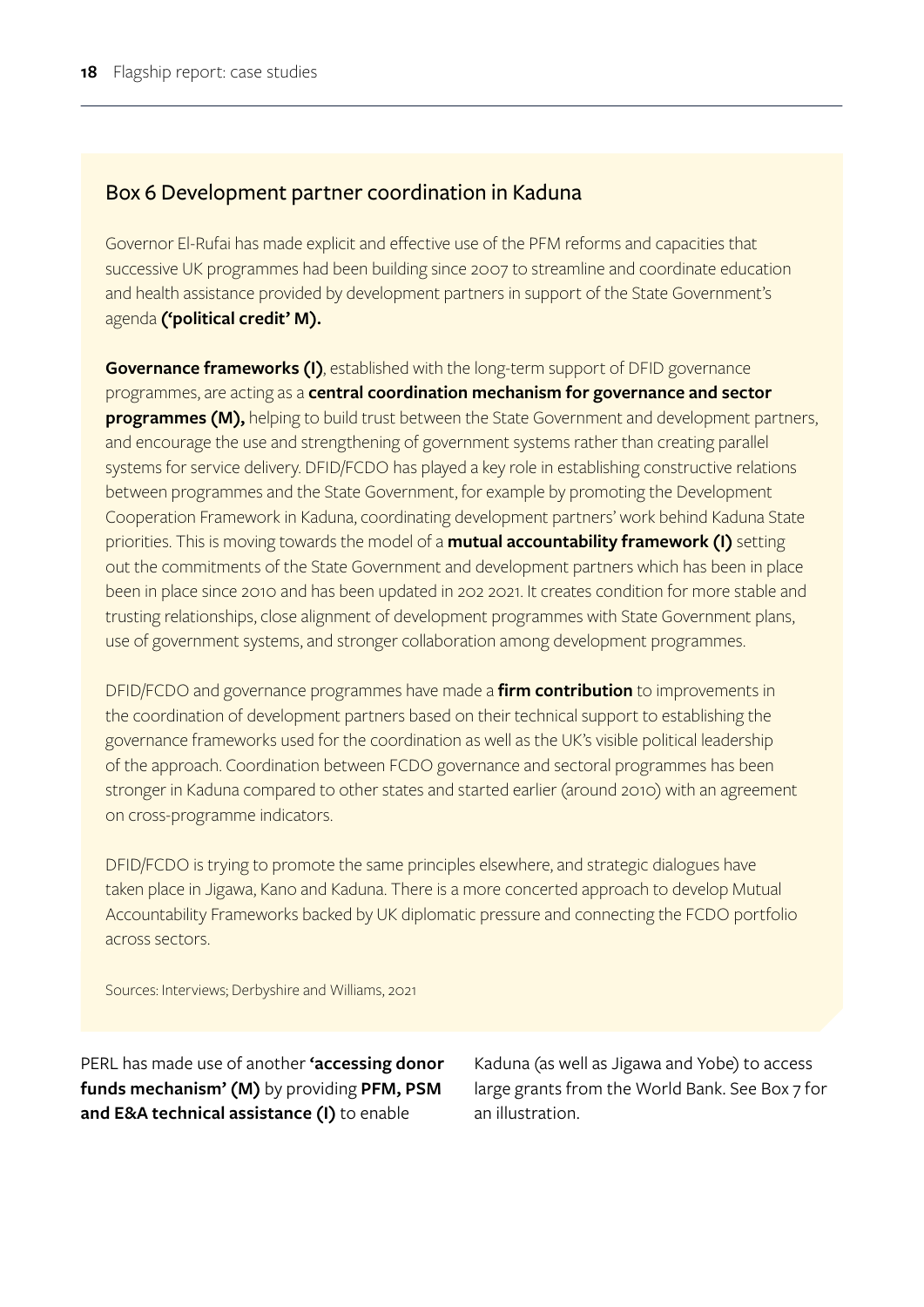# Box 7 Incentives through the State Fiscal Transparency Accountability and Sustainability Program for Results (SFTAS)

SFTAS is a World Bank programme that makes grants to states that are conditional on PFM and PSM improvements. Critical eligibility criteria include the publication of the state budget and audited financial accounts. Other Disbursement Linked Indicators incentivise a range of additional reforms. Jigawa, Kaduna and Yobe have each performed significantly better than Nigerian states on average and have received substantial funding from SFTAS over the past two years (whereas Kano has performed less well than the Nigerian average). For the 2018 and 2019 Annual Performance Assessments, the four states received \$56.4 million from the SFTAS programme, which was \$15.2 million more than they would have received had their performance been at the level of the average Nigerian state. The short duration of the SFTAS programme (three years) raises questions about whether the reforms will be sustained. However, many of the indicators have required visible changes in practices (e.g. publication of audited financial statements) that will be difficult to reverse without complaints from legislative, civil society and media bodies.

#### In 2018 and 2019, **Kaduna obtained**

**\$16.6 million through SFTAS (O)** by meeting indicators related to fiscal transparency, Treasury Single Account, IGR reforms, public procurement reforms, biometric registration of civil servants, and debt management. PERL's presence in the state, and its flexibility in the use of resources, meant that it could respond quickly to new opportunities by offering **technical assistance** for toolkits, forecasting advice and facilitating a Community of Practice for Commissioners of Planning and Budget from all 36 states in Nigeria to address PFM reform and SFTAS indicators; as well as in Kaduna a PFM rapid annual assessment framework and support for a Planning and Budget Commission and Economic Intelligence Unit overseeing PFM reforms **(I)**.

PERL was able to provide relevant and timely support, demonstrating a **firm contribution** to SFTASrelated governance outcomes in Kaduna and other states.

The Kaduna State Government has been so taken by SFTAS that it created its own version of the scheme to **incentivise local governments** to improve their performance through Local Fiscal Transparency, Accountability and Sustainability initiatives. PERL is collaborating closely with the State Government, building on the work of M4D to help local governments to meet the programme criteria and so receive extra funding.

Sources: Interviews; PERL 2021f, (MSC Kd-3)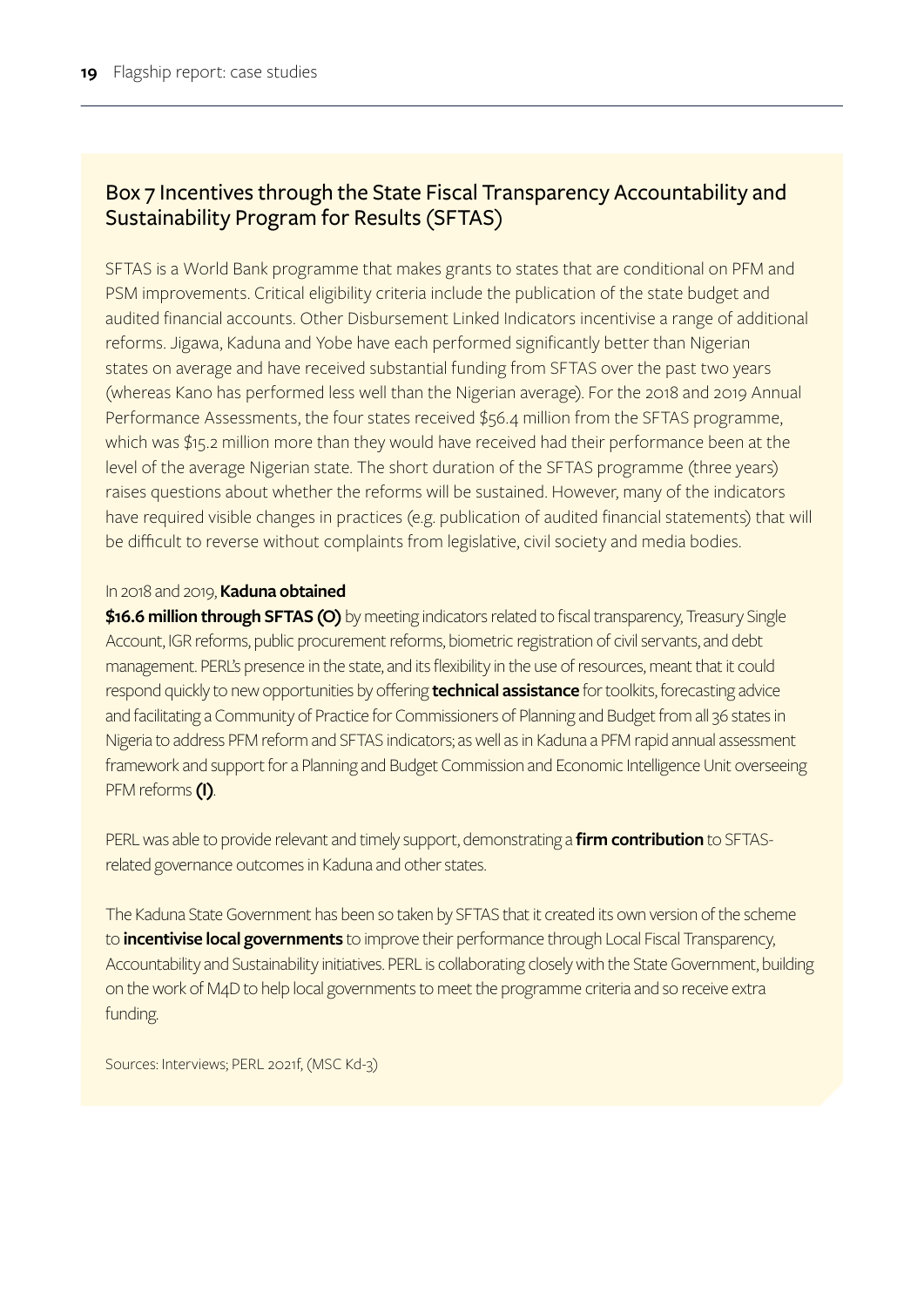#### 3.4.2 State–society engagements and sector outcomes

DFID/FCDO programmes in Kaduna have mostly been able to collaborate strategically so that technical support to planning and budget processes are aligned with support to non-state actors working on service sectors and other issues. This enables non-state actors to engage more easily with core governance processes, scrutinise budgets and monitor government service provision. They have also been able to build on the work of previous programmes, supporting existing accountability mechanisms so that they become institutionalised and

replicating them across the state to increase the inclusiveness of citizen participation in governance (see Box 8).

Across the four case-study states, UK governance programmes have used different forms of constructive state–citizen engagement. The one significant example of a more **confrontational civil society approach (M)**, under SAVI in Kaduna, did not lead to a change in government policy. More constructive approaches since 2016, encouraged by Governor El-Rufai's own willingness to engage and co-opt organised CSOs, has been more fruitful.

## Box 8 From confrontational to constructive civil society engagement in Kaduna: Know Your Budget campaign vs the Kaduna Basic Education Accountability Mechanism

In 2010, the SAVI-supported **Know Your Budget** campaign highlighted the over-inflated Kaduna State Government budget. In the short term, this contributed towards the Governor making a public statement about reducing the budget – which was widely celebrated at the time. The campaign involved citizens scrutinising the budget and taking it to the SHoA where it was reduced. 'SPARC support to Ministries of Economic Planning and Finance led to a reduction in the overall budget from N196 billion to N153 billion. This revision was resubmitted to the SHoA by the Executive in order to "inform" their oversight and review process. […] SPARC/SAVI/DFID formed an extremely powerful partnership, which led directly to a budget reduction of N30 billion – whilst the problems of credible budgeting have certainly not been resolved, there is some cause to claim success' (SPARC-SAVI, 2010).

However, the more lasting effect was hostility between CSOs and government and a closing down of civil society space until Governor El-Rufai was elected in 2015. Some of the SAVI team had preferred a confrontational, rights-based approach to engaging with government which also contributed to a breakdown in relations between the development partners and the State Government.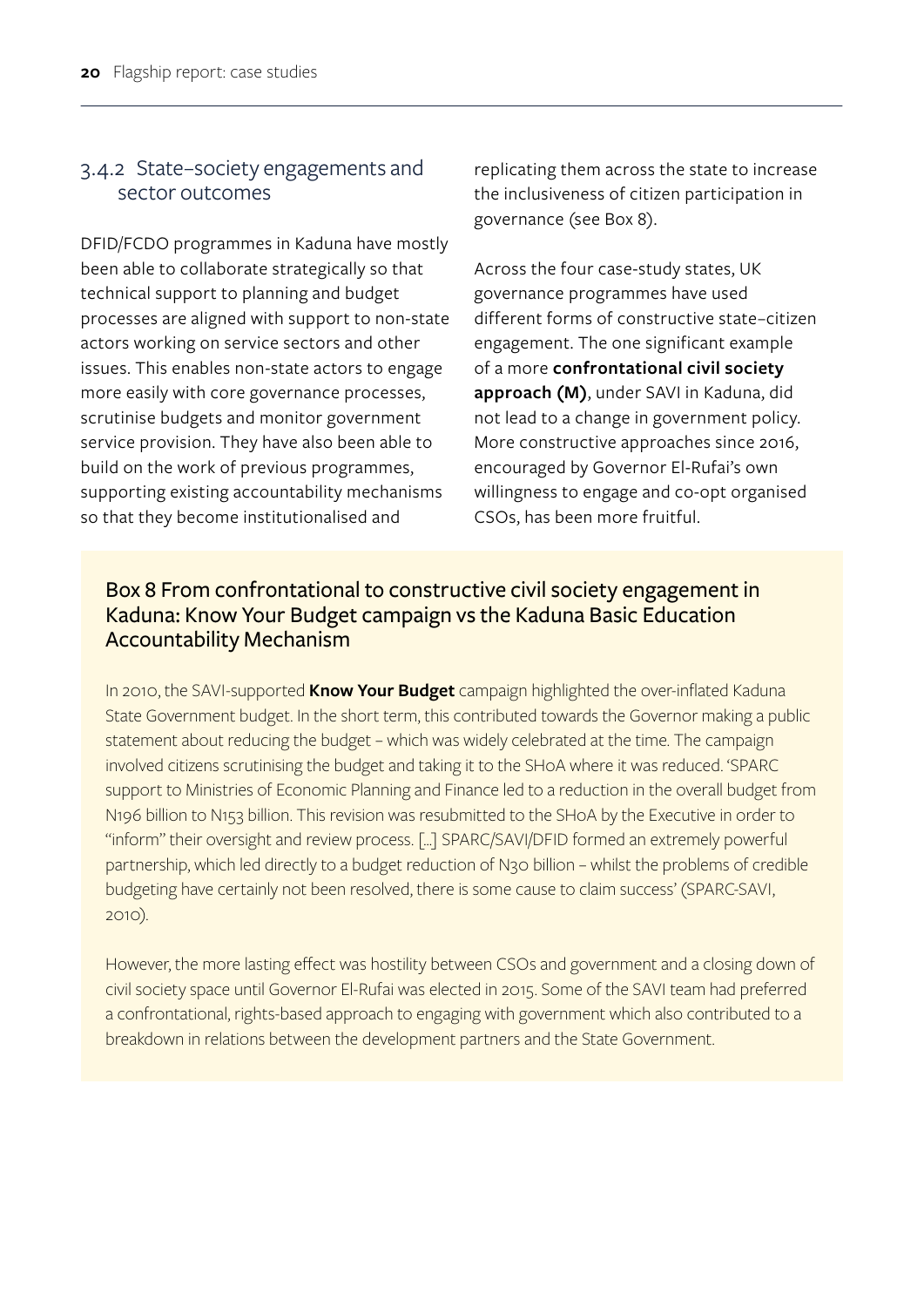Learning from health-sector initiatives and SAVI's establishment of the **Kaduna Maternal Accountability Mechanism (KADMAM)**, PERL-ECP supported media and civil society activists to engage in education sector, in particular to form the Kaduna Basic Education Accountability Mechanism (KADBEAM), a platform for organising and engaging with the State Government on education issues. This has focused in particular on providing input into the new education policy and monitoring the performance of over 700 schools in 11 LGAs **(I)**.

KADBEAM has a constructive working relationship with the Kaduna Ministry of Education and is enabling real-time monitoring of education across the state (**'eyes and ears' mechanism - M**). Social media users can more easily engage with the State Government, share ideas and express demands and criticism. This appears to be relatively effective at eliciting a government response in Kaduna, such as influencing the location of an education project or inviting KADBEAM to participate in procurement processes for SUBEB projects. KADMAM and KADBEAM are also using internet-based systems to gather data via scorecards from across the state, enabling government responsiveness beyond those with access to social media. As of 2021, KADBEAM continues to develop as an organisation, expanding its activities with guidance from PERL and seeking external funding.

KADMAM and KADBEAM would not have existed without UK support, though civil society platforms on health and education could have been established in other ways. A **UK partial contribution** to civil society monitoring of health and education monitoring and policy can therefore be demonstrated through these interventions.

The Kaduna State Government has established an Eyes and Ears project, based in the Department of Monitoring and Evaluation that assesses government programmes and alignment with the SDPs. The project includes a citizen engagement platform. This initiative has not been supported by UK governance programmes, and is indicative of the State Government's home-grown agenda.

Sources: Interviews; Williams et al., 2020a; PERL, 2021i (MSC Kd-6)

In our case studies and in a dedicated LEAP report, the most clearly evidenced links between core and sector governance take place when **governance programmes collaborate with sector programmes (I).** Sector programmes often had governance components, making collaboration crucial. For example, human resources for primary health and for basic education have improved in Kaduna through the joint support of PERL and the Teacher

Development Programme (TDP) for the development of the state's policy on teacher recruitment and deployment.

Improvements in the training, recruitment and deployment of frontline health workers and teachers, in particular in remote rural areas, might seem more closely associated with improved service delivery. The UK developed targeted programmes (W4H and TDP) to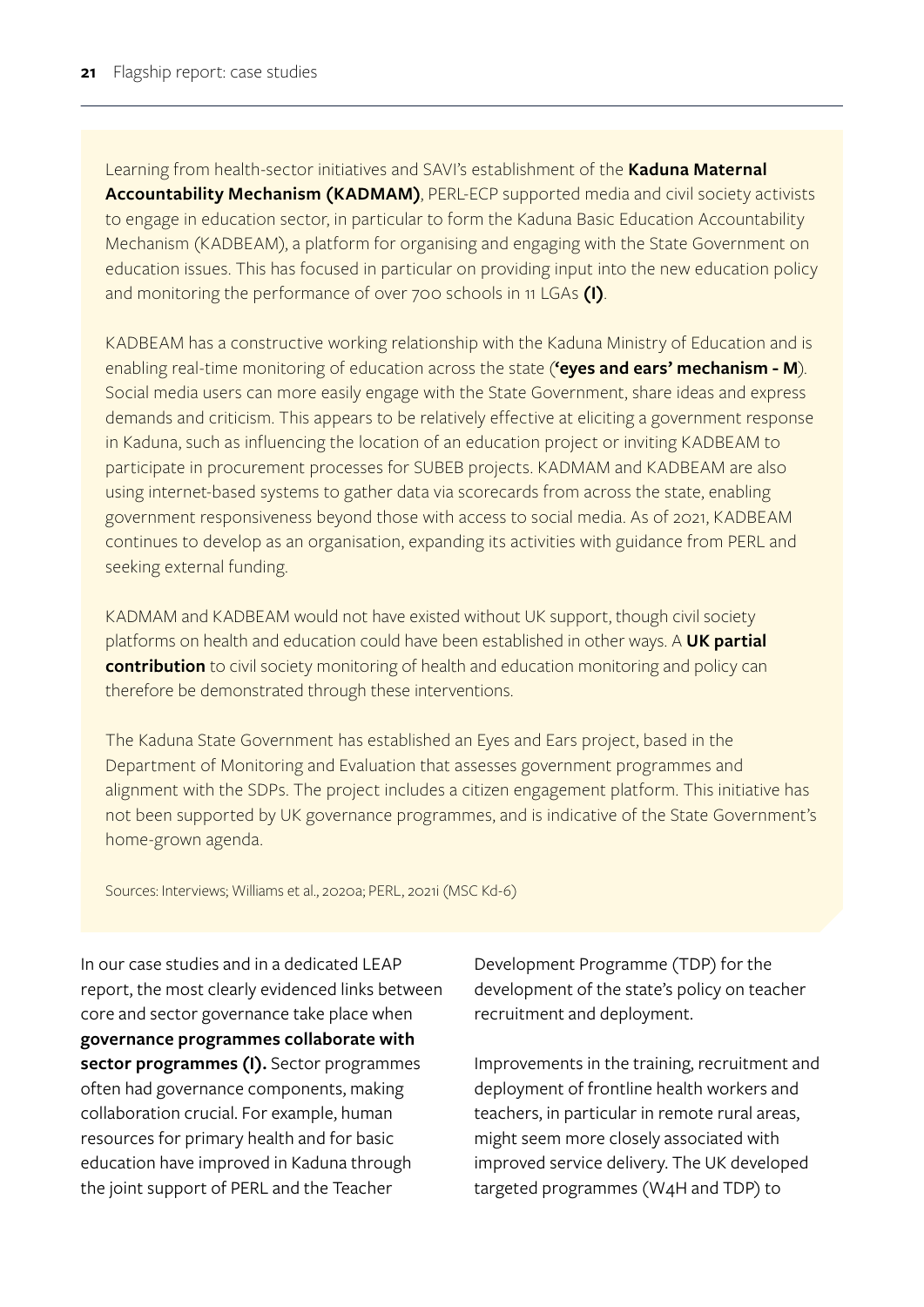address these blockages. By collaborating with these sub-sector programmes, core governance programmes contributed to improved sectoral

HRM. Results were even more evident under PERL, which had the mandate and resources to address these issues (see Box 9).

### Box 9 Collaboration between governance and sector programmes in Kaduna

In the health sector, PERL assisted the Kaduna State Development Cooperation Framework coordinated by the Kaduna State Planning Commission and signed by Development Partners, and the related Health Memorandum of Understanding (MoU). This was established by the Kaduna State Government in 2016, coordinating the inputs of all major health programmes in support of agreed priorities in the State Development Plan and Health SIP. While the Health MoU contains a large (and expanding) group of high-spending development partners, PERL plays a critical and valued role in having shaped the **governance framework which is used to coordinate inputs, advising on organisational development, and linking health sector reform to wider governance reform in the state (I).**

In the context of a **pro-education sector Governor from 2015**, PERL and TDP were able to collaborate on teachers' recruitment and training. PERL supported **the development of the new education policy (I)**, which has had a major impact by eliminating school fees and is likely to have been a factor in increased school enrolment. In line with Governor El-Rufai's manifesto commitments, the new policy provided for free and compulsory education for all pupils. The TDP PCR states that PERL's assistance on developing the teacher recruitment policy was critical to the success of its support in the recruitment and training of 21,000 qualified teachers, indicating a **firm contribution.**

Sources: DFID, 2019a; Derbyshire and Williams, 2021; PERL, 2021h (MSC Kd-5); PERL 2021i (MSC Kd-6)

# **3.5 Conclusion**

The vision, ambition and prior experience of Governor El-Rufai are fundamental to the reforms taking place in Kaduna State. The most significant improvements have occurred since 2017, by which time El-Rufai had been able to consolidate and implement governance and sector reforms instigated by DFID programmes prior to his election.

The long duration and consistency of DFID/FCDO support to core governance and service sectors has built capacities and created strong relationships between government and programme staff. Over

the last 20 years, these programmes have laid the groundwork for the faster change that has been possible since Governor El-Rufai came to power.

Without the work of the predecessor programmes, there would not have been a ready 'cadre' of trained bureaucrats (some of whom have since retired but remain influential), non-government activists, journalists, CSOs and politicians able to take advantage of the current reform-conducive political environment.

One of the challenges in Kaduna State is ensuring that political motivation for reform and government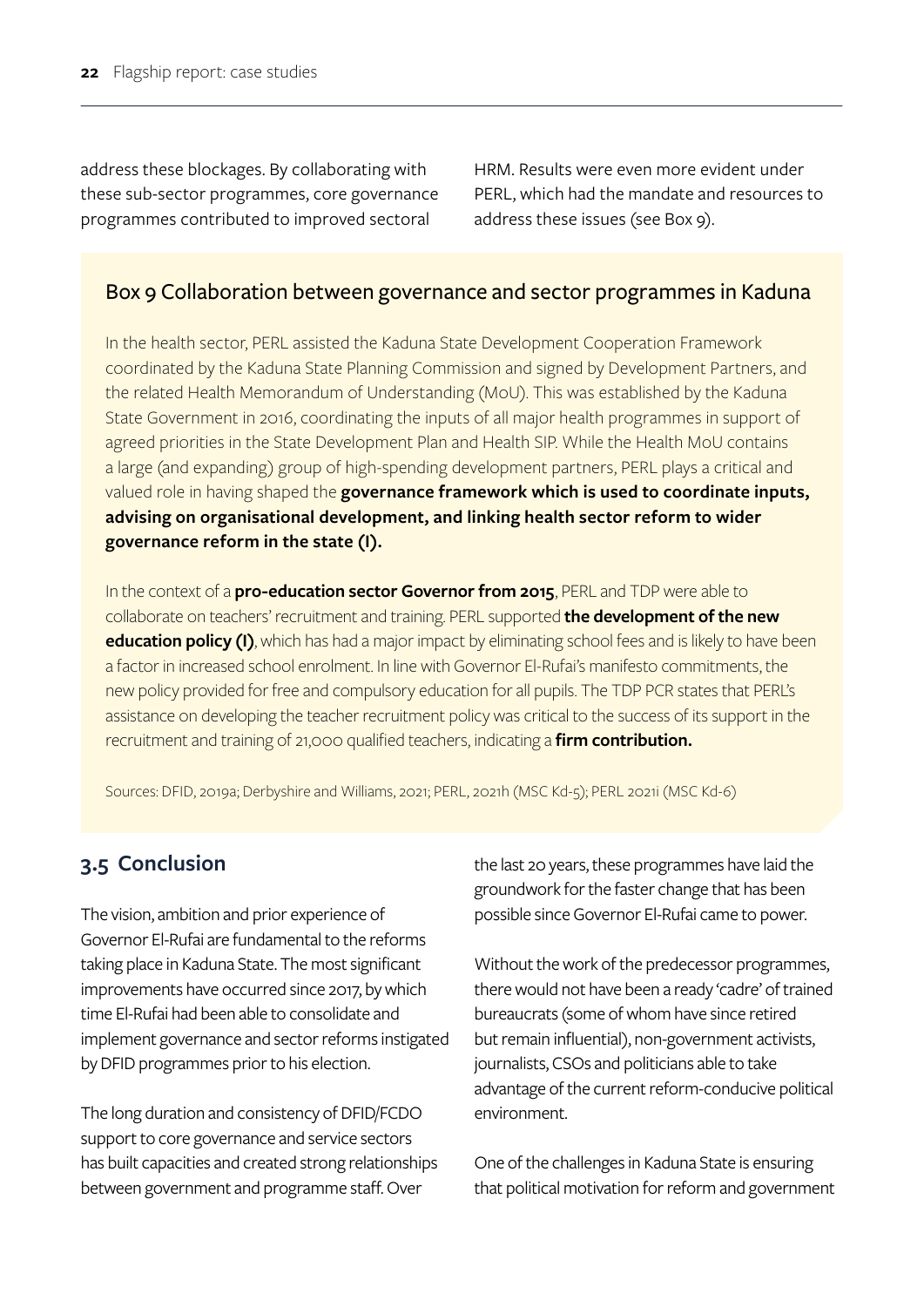responsiveness reaches beyond the more powerful citizens living in Kaduna City to those living in rural areas who are much poorer and less connected. Worsening security conditions in Kaduna State

constitute a major threat to recent gains in governance and service delivery. UK governance programmes have not been directly working 'on' conflict issues.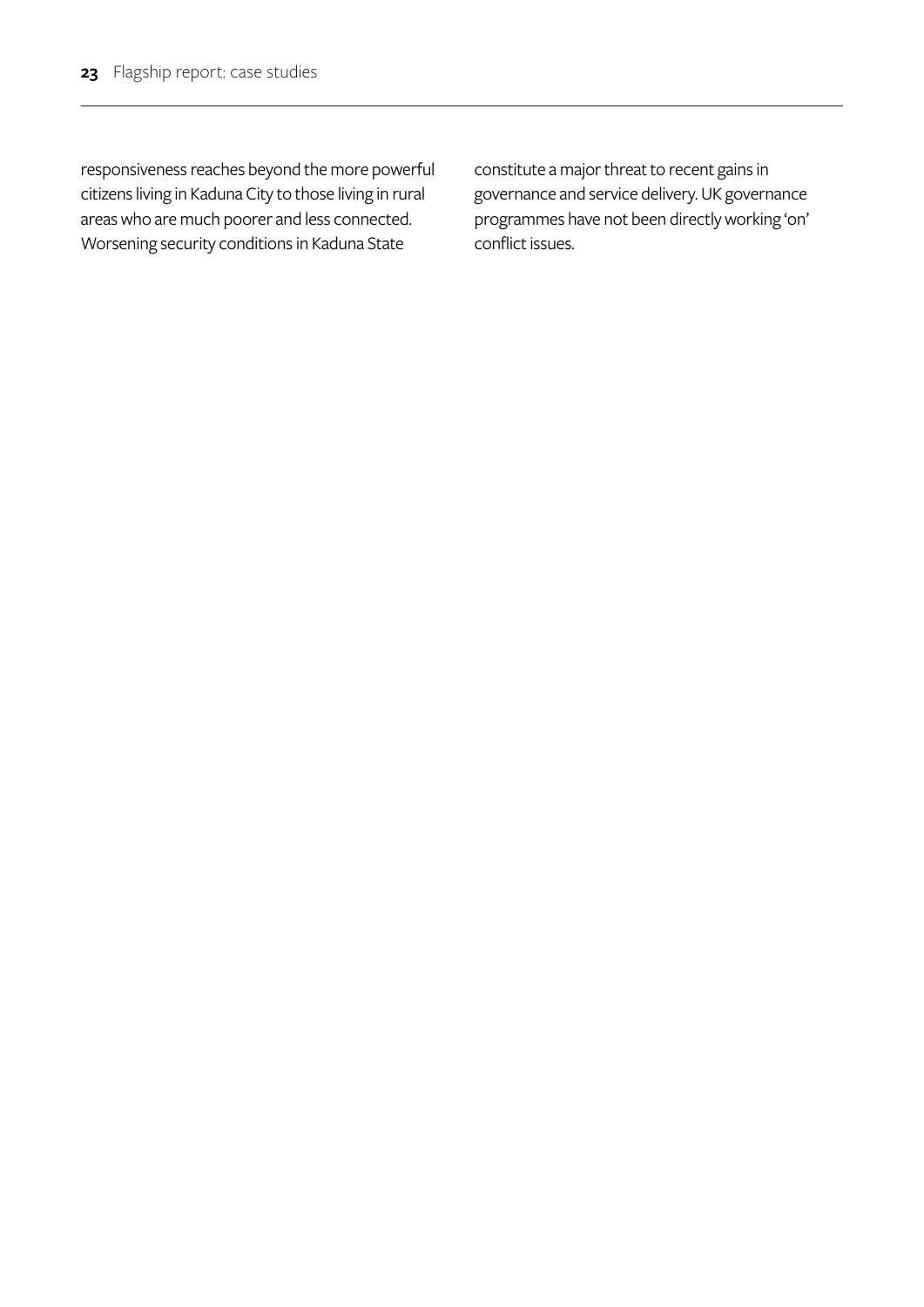# 4 Yobe

# **4.1 Contextual factors**

**Yobe is an agrarian state with a small and predominantly rural population of 3 million, and a high poverty rate**. It was created from Borno State in 1991. There are many ethnic groups with a history of peaceful co-existence and rivalry between Kanuri and non-Kanuri elites. Government revenues are almost entirely dependent on federal transfers with limited IGR capacity.

**The Boko Haram and Islamic State West Africa Province (ISWAP) insurgency has disrupted livelihoods, destroyed infrastructure and denied access to basic services, in particular in the eastern part of the state bordering Borno**.

The crisis peaked in 2014–15, but after a short lull the conflict has worsened since 2018 with frequent attacks on government facilities and villages. There are around 132,000

internally displaced persons living in host communities in Yobe, and a large-scale humanitarian response.

**Yobe is the only case-study state with the same party in power in the executive and legislature since 1999** (APP, ANPP and APC, coinciding for the first time since 2015 with the federal level under President Buhari). As in Jigawa, competition between elites for control of political power and economic rents has been relatively restrained. Political leadership has been able to govern with only limited challenge from political opposition. The civil service is relatively professional and not politicised, some parts of which show strong capacity. The lack of development and economic diversification means that there are few influential business groups or individuals. The private sector is primarily focused on winning government contracts and servicing humanitarian agencies.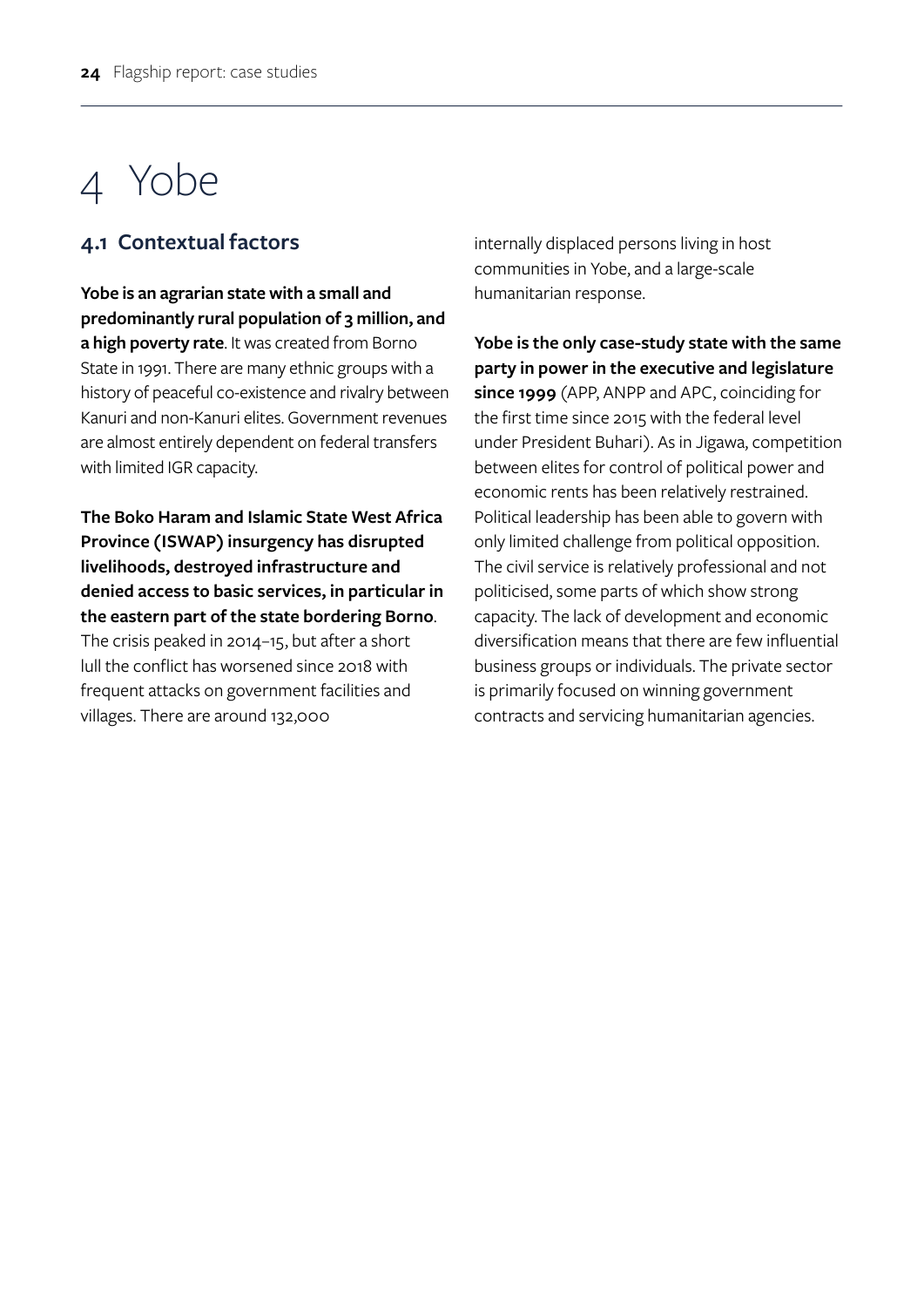**Figure 3** Yobe State political settlement 2020



## **4.2 UK programmes**

**UK governance programmes in Yobe began in 2011 with SPARC and SAVI, followed by PERL in 2016.** This was part of DFID's expansion into Northern Nigeria in 2010–12, bringing in other new states – namely Zamfara and Katsina – and motivated by their low socioeconomic indicators and also by an increase in DFID Nigeria's overall budget. The original rationale for SPARC and SAVI engagement in Yobe was to complement the health programme PRRINN-MNCH by addressing core governance blockages affecting health service delivery. However, the mandate of governance programmes then broadened and included standalone governance interventions. The UK has maintained a strong presence in the health sector with PRRINN-MNCH, MNCH2, W4H and Lafiya, but assistance to the education sector

has been more limited and funded through the Girls Education Programme (GEP). Since the conflict began, there have been large-scale humanitarian programmes supported by the UK and the international community, which has presented particular coordination challenges.

**In March 2021, after 10 years of support, FCDO Nigeria decided to end PERL's activities in Yobe.** UK programmes in Yobe will continue through the North East Nigeria Transition to Development programme (NENTAD), health-sector programmes and humanitarian support.

In addition to relatively a short period of interventions, the distinctive feature of UK governance programmes has been their mainly remote management, with a limited presence in the state due to security concerns.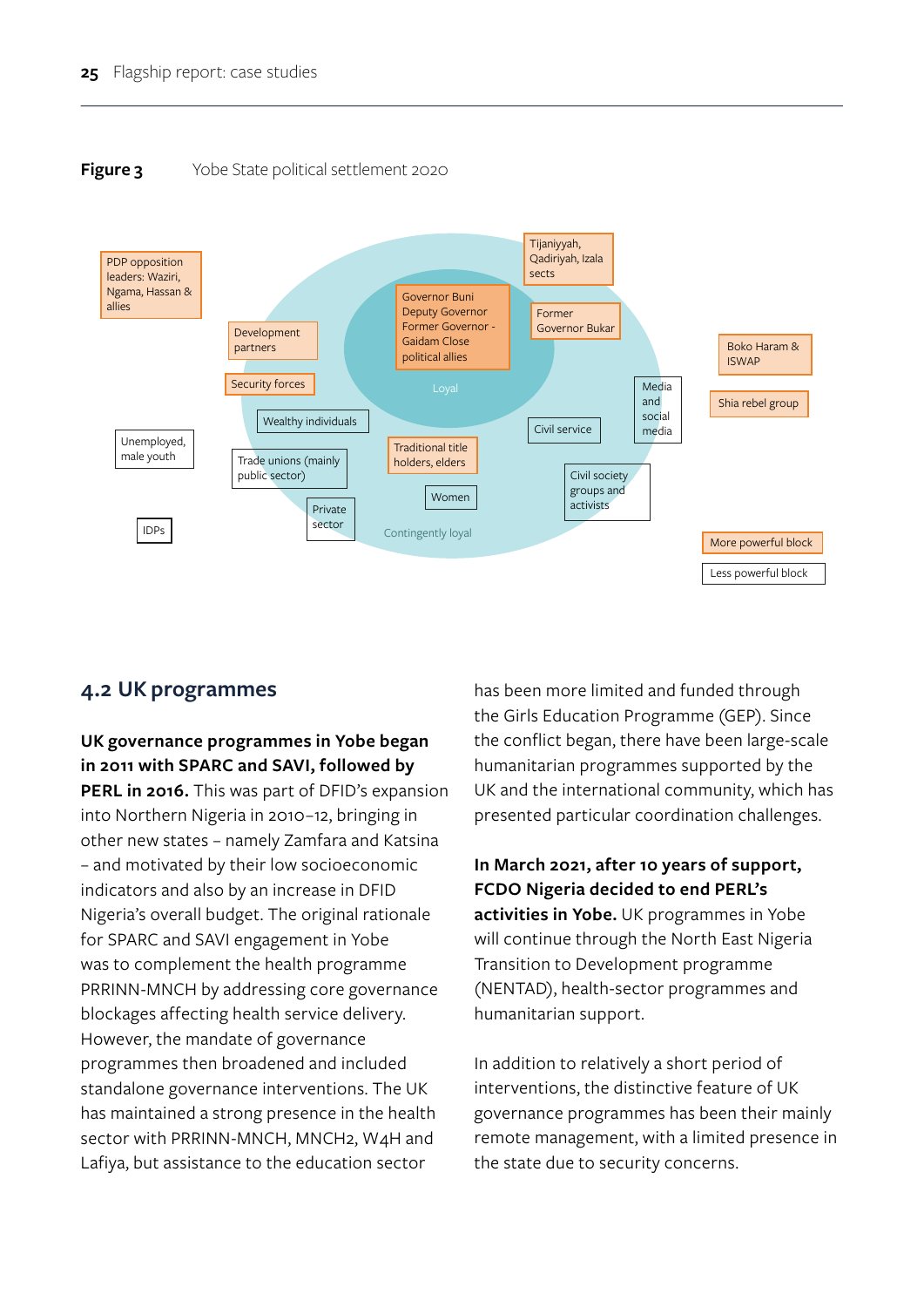#### **4.3 Outcomes**

Yobe State has benefited from UK governance, health and education support for less time than the other three states and much less for education. Nonetheless, it has seen improvements in six of the 11 intermediate governance outcomes, two of five intermediate health outcomes but none of the four intermediate education outcomes over the 2011–2020 period. (Indicators for which there was no data have been excluded.) Data indicates improving trends in five out of seven final health and education outcomes.

**PFM**. There have been significant improvements in budget management, in particular budget transparency (*indicator 2*), parliamentary scrutiny of the budget (*indicator 3*), citizen participation in the budget (*indicator 4*) (through Community Charters of Demand, which are increasingly influencing the composition of the budget), overall improvements in aggregate budget execution (*indicator 5*) and improvements in public procurement (*indicator 6*). Although there is no overall trend in budget execution (*indicator 5*) over the 20-year period, there has been a significant improvement since 2014. These have been closely connected with technical improvements in budget preparation, including greater budget realism and better adherence to the budget calendar. Yobe's improvements in fiscal management have been recognised in the Annual Performance Assessments of the World Bank SFTAS programme. For the 2018 and 2019 assessments combined, Yobe was ranked fifth out of the 35 states participating in the programme (also MSC NE-1).

**Policy and planning.** There are ongoing shortcomings in broader policy and planning functions, mostly at the sectoral level where MTSS processes are weak and there is a lack of connection between state and sector-level plans and the annual budget (*indicators 1, 13 and 20*). However, Yobe's performance in developing its overall state development plans (YOSERA) has been stronger.

**PFM.** PFM indicators do not show improvement (*indicators 7 and 8*), although these may not fully capture the uptake of corporate planning supported by UK governance programmes, the strength of the PFM core group (a group of civil servants leading reforms) and notable improvements in the efficiency of parts of the public administration identified through interviews.

**E&A.** The functioning of CSOs, media and SHoA (*indicators 3, 10 and 11*) has increased markedly over the period of UK programming, leading to greater engagement by citizens and their elected representatives in budget and planning processes and emerging interest in monitoring the quality of service delivery.

**Health and education expenditure.** There has been a notable increase in the share of the public budget allocated to the health sector (*indicator 14*), although not to education (*indicator 21*). This has been during a period when the real value of federal transfers has declined. There are still weaknesses in budget execution at the sectoral level (in particular for health, see *indicator 15*).

**Health and education governance.** There has been no improvement in policy, planning and budgeting processes where MTSS processes are quite weak (*indicators 13 and 20*). Civil society advocacy on health issues has been strengthened (*indicator 18*) through the Yobe State Accountability Mechanism for Health supported by MNCH2, Lafiya and PERL.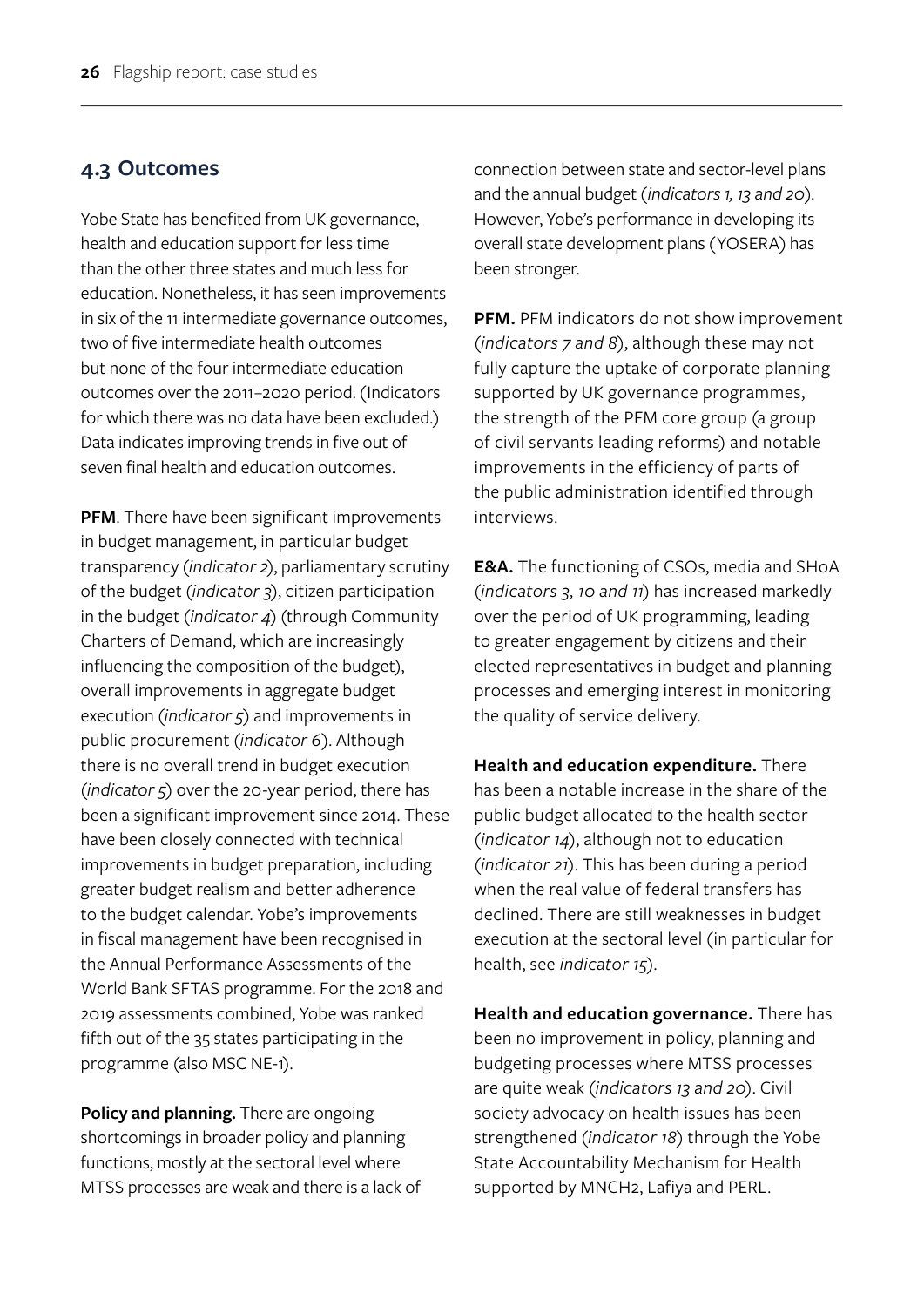**Health and education outcomes.** There have been improvements in most health and education indicators, although immunisation rates and primary school enrolment have not changed. In general health In general, health improvements appear to be stronger than for education.

**Humanitarian coordination**. Another key outcome that is not captured by the indicators is the emerging signs of improvement in the coordination of humanitarian assistance, which has been a major focus of PERL interventions (MSC NE-3; Law et al., 2021).

# **4.4 What combinations of context, interventions and mechanisms explain outcomes in Yobe?**

All of the improvements noted above coincide with areas of focus of UK governance programmes, which have tended to focus on the 'upstream' end of the governance and service delivery chain, working on strengthening core governance improvements by working with state and non-state counterparts.

## 4.4.1 State and non-state engagement in PFM improvements

SPARC and PERL budget interventions with the civil service benefited from two enabling sets of contextual factors in a challenging, but generally supportive, political economy context. The relatively **subdued level of interelite competition and weakness of political opposition (C)** has enabled political leadership to focus on achieving reform. Patronage politics is still active in Yobe State, and has been key to maintaining political stability, but conducted in ways that have not undermined reform progress. Successive governors have pursued coherent agendas; a 'developmental leadership' committed to the State Development Plan and reconstruction agenda with priorities shifting from health (under Governor Gaidam, 2009–2019) to education (under Governor Buni, 2019–present).

In addition, UK governance support built on **pre-existing attempts to reform the civil service (C)** under Governor Gaidam (2009– 2019). Continuity of staffing in middle- to high-level officials committed to developing a rural state can also be identified. However, under current Governor Buni (2019–present), there are increasing indications of politically motivated appointments and spending on patronage projects (e.g. foreign scholarships, infrastructure projects directed at more politically influential constituencies), possibly in response to the **same fiscal pressures (C)** documented in the Jigawa case study.

Budget preparation intervention in Yobe (see Box 10) provides a good example of the relevance of the **'routinisation' mechanism (M)** as a motivating factor in introducing PFM reforms, combined with civil servants' commitment to Yobe as a new state, catching up with Borno, akin to **'state-building' (M)**.

### The **conflict has had negative impacts on service delivery and fiscal management (C)**.

Reduced domestic revenues and unforeseen emergencies and security needs have made it difficult to implement budgets as planned. However, there is also evidence that the conflict is incentivising politicians to seek to improve services and transparency in order to **regain legitimacy in the eyes of the population** affected by violence (Laws et al., 2021). Many interviewees for this study suggested that the security crisis has led to a recognition among politicians of the need to strengthen trust and communication with citizens by demonstrating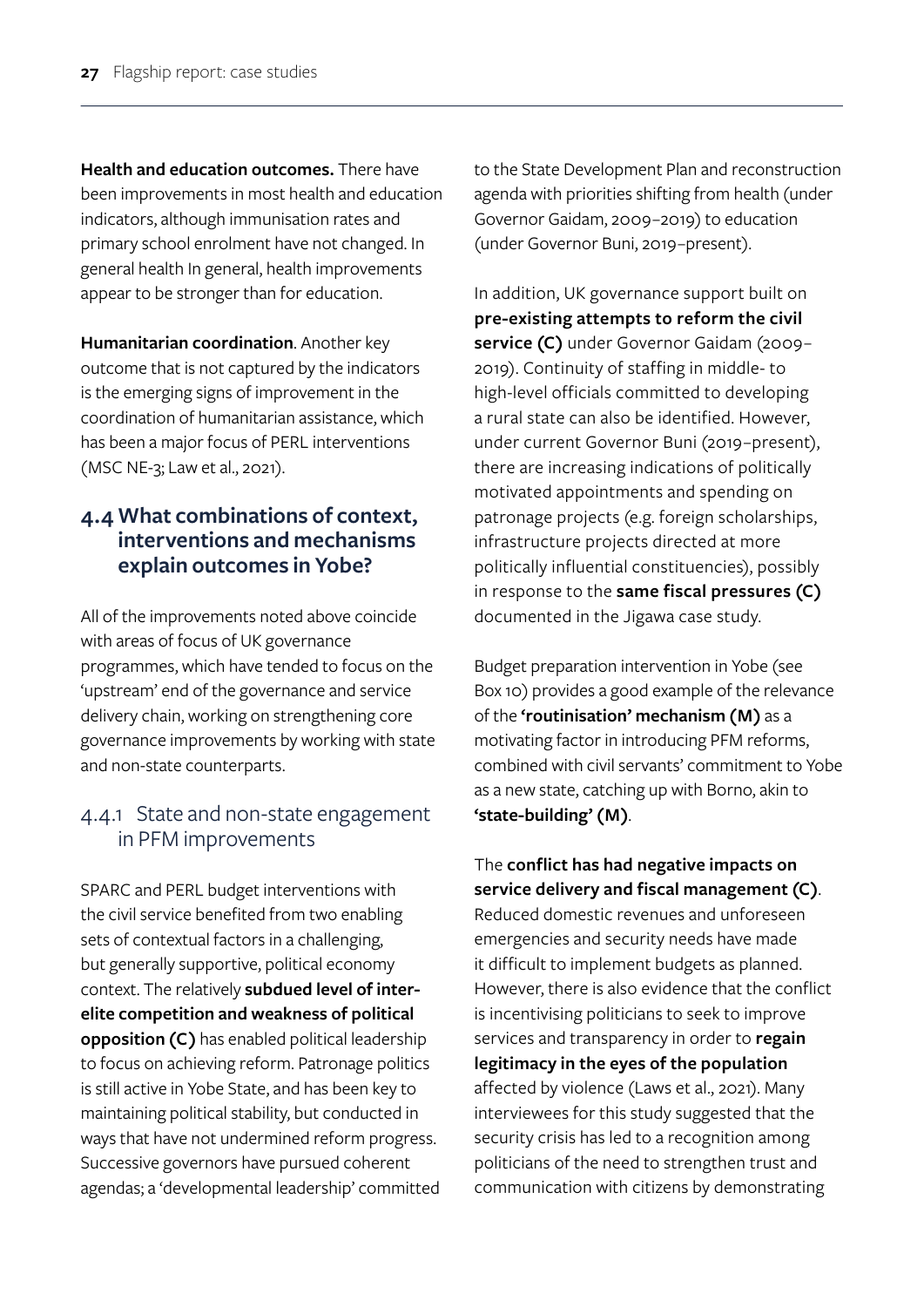responsive and accountable governance. Examples of concrete measures have included providing access to healthcare in the aftermath of attacks, being more transparent in policymaking, or creating spaces for participation in state processes.

PERL's assistance to the Community Charters of Demand (see Box 10) was fully consistent with the nature of political competition and patronage in the state, but can also be seen to draw on a **'broadbased political legitimacy' mechanism (M)**: a

strategy to 'win hearts and minds' in the ideological struggle with Boko Haram/ISWAP by providing citizens the opportunity to express their priorities.

A final causal factor influencing PFM progress has been the availability of additional finance conditional on improved fiscal management stimulating the **'accessing donor funds' mechanism (M)**. In particular, the World Bank SFTAS programme appears to have incentivised recent progress in fiscal reform in Yobe as in Jigawa and Kaduna (see above).

### Box 10 Routinisation and participation in Yobe's budget processes

Yobe budget reforms illustrate the interplay of interventions with state and non-state partners, and how they collectively contribute to a strengthened budget process that is somewhat more responsive to citizens' priorities.

PERL-ARC contributed to more **realistic budgeting and better adherence to the budget calendar (O). Interventions (I)** include technical assistance (in particular the use of revenue forecasting tools), the introduction of budget planning and calendar templates, support for the preparation of a new PFM law, and long-term capacity-building and institutional strengthening of the PFM Core Group and Budget Working Group. PERL influenced bureaucratic incentives, in particular the **'politico-bureaucratic ownership mechanism' (M)** in a context of reform-minded political leadership and a relatively capable and professional civil service **(C)** because it stimulated the PFM Core Group and Budget Working Group to identify and implement their own priorities. The **'routinisation mechanism' (M)** has also been important. As more realistic and timely budgeting becomes more normalised, it makes it difficult to deviate from these improved practices without exacting a political cost. **'Financial incentives' (M)** through the World Bank SFTAS programme have also reinforced political commitment to these reforms.

State–society relations have also been a key part of the mechanisms driving change. In particular, the SHoA, civil society and media supported the push towards realistic and timely budgets, as the routine budget processes gave them more influence **('new spaces and processes' mechanism – M)**. PERL-ECP and SAVI interventions supported this mechanism through the establishment of **the Voice and Accountability platform (I)**, which is a broadly inclusive grouping of citizens and community groups organised in clusters aligned with SHoA constituencies and thematic interests. UK programmes were instrumental in establishing and strengthening the platform by providing organisational support, training, and mentoring and brokering connections with the executive and legislature **(I)**.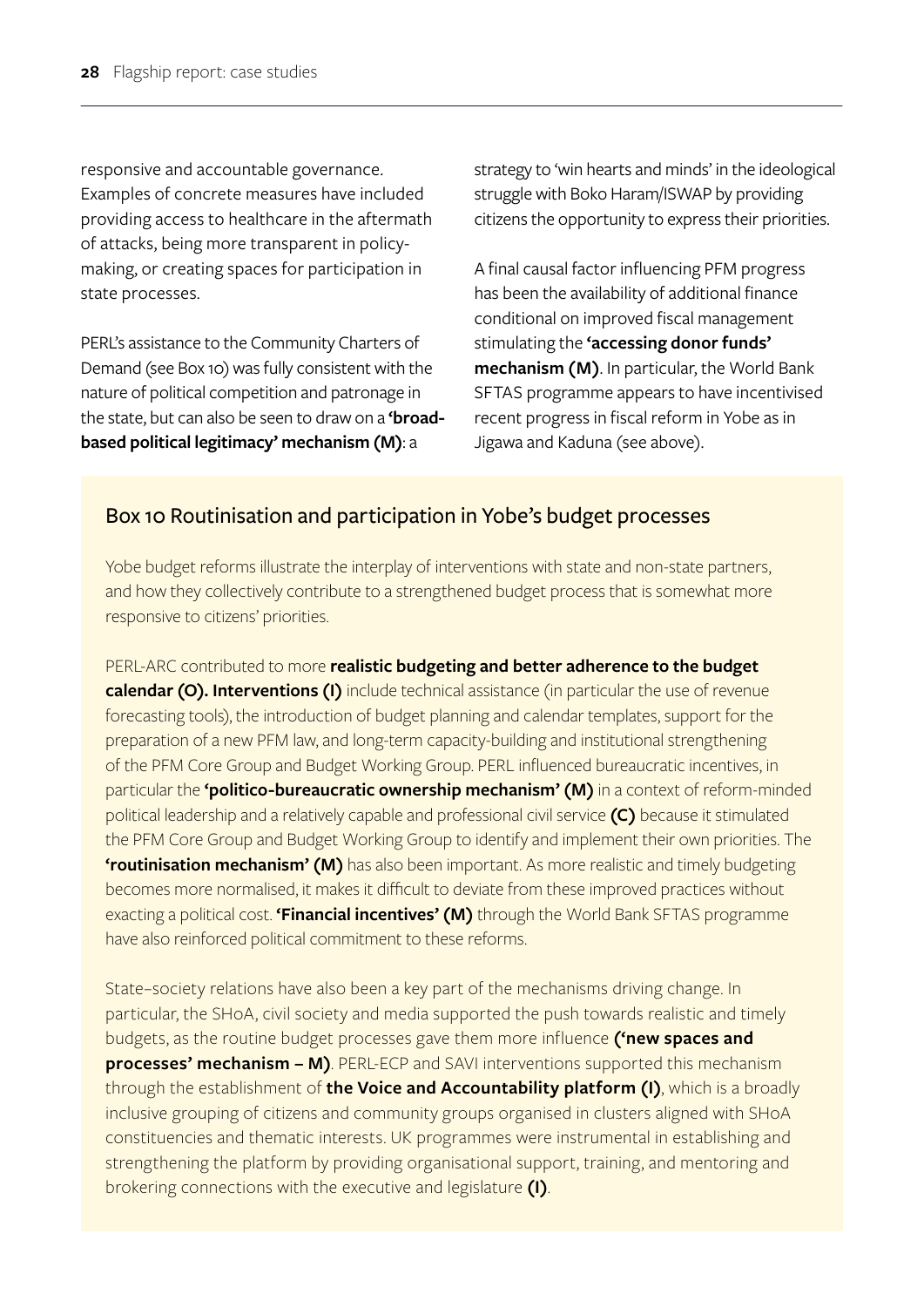With PERL support, the Constituency Clusters have organised **Community Charters of Demand (I)** which have enabled more structured citizen participation in the budget process and resulted in increased implementation of citizen-identified projects **(O)**. Charters of Demand provide an opportunity for politicians to appear responsive to their constituencies and earn **'political credit' (M)**. The context of the ideological struggle with Boko Haram **(C)** may have also prompted politicians to consider the ways in which they could improve trust, and 'win hearts and minds' in their constituency. As a result, Charters of Demand can also be seen as incentivising a **'political legitimacy' mechanism (M),** to ensure a wider and more inclusive distribution of benefits that is more developmental and more broadly distributed than spending based on narrow patronagerelated interests.

These outcomes have been supported by improvements in a complementary intermediate outcome, **budget transparency (O)**. PERL has provided **technical support (I)** to improve the presentation of budgetary data (including a citizens' budget) and enable publication on the state's PFM website (pfm.yb.gov.ng). This has created enabling conditions for **increased scrutiny of the budget by the SHoA (O)** and **increased citizen participation in budget processes (O)**.

The level of contribution of UK programmes to these outcomes is assessed as being **partial to firm**. Some of these changes could have occurred in the absence of UK programmes since the political leadership and bureaucracy were already reform-minded and supported by other development programmes (e.g. SFTAS). However, many of the improvements can be traced to the adoption of PFM tools promoted by UK programmes, long-term relationship-building with the PFM Core Group and Budget Working Group, and the establishment of the Voice and Accountability Platform, which did not exist before UK support.

Sources: Interviews; Williams et al., 2021b

## 4.4.2 Humanitarian coordination

### Yobe is the only case-study state where **humanitarian assistance is significant (C)**.

Spending by humanitarian agencies on providing direct services exceeds government spending, and is only loosely coordinated. Humanitarian assistance in Yobe is estimated at \$500 million per year, considerably larger than the State Government budget of around \$300 million. In this context, successive UK governance

programmes' objectives of improving core governance for service delivery requires improving the targeting and use of humanitarian aid.

PERL contributed to this objective through interventions that fired the **'accessing donor funding through donor coordination' mechanism (M)** by supporting the State Government's own coordination (see Box 11). This mechanism depended on a prior PERL presence during which it had built network and trust across a range of state actors.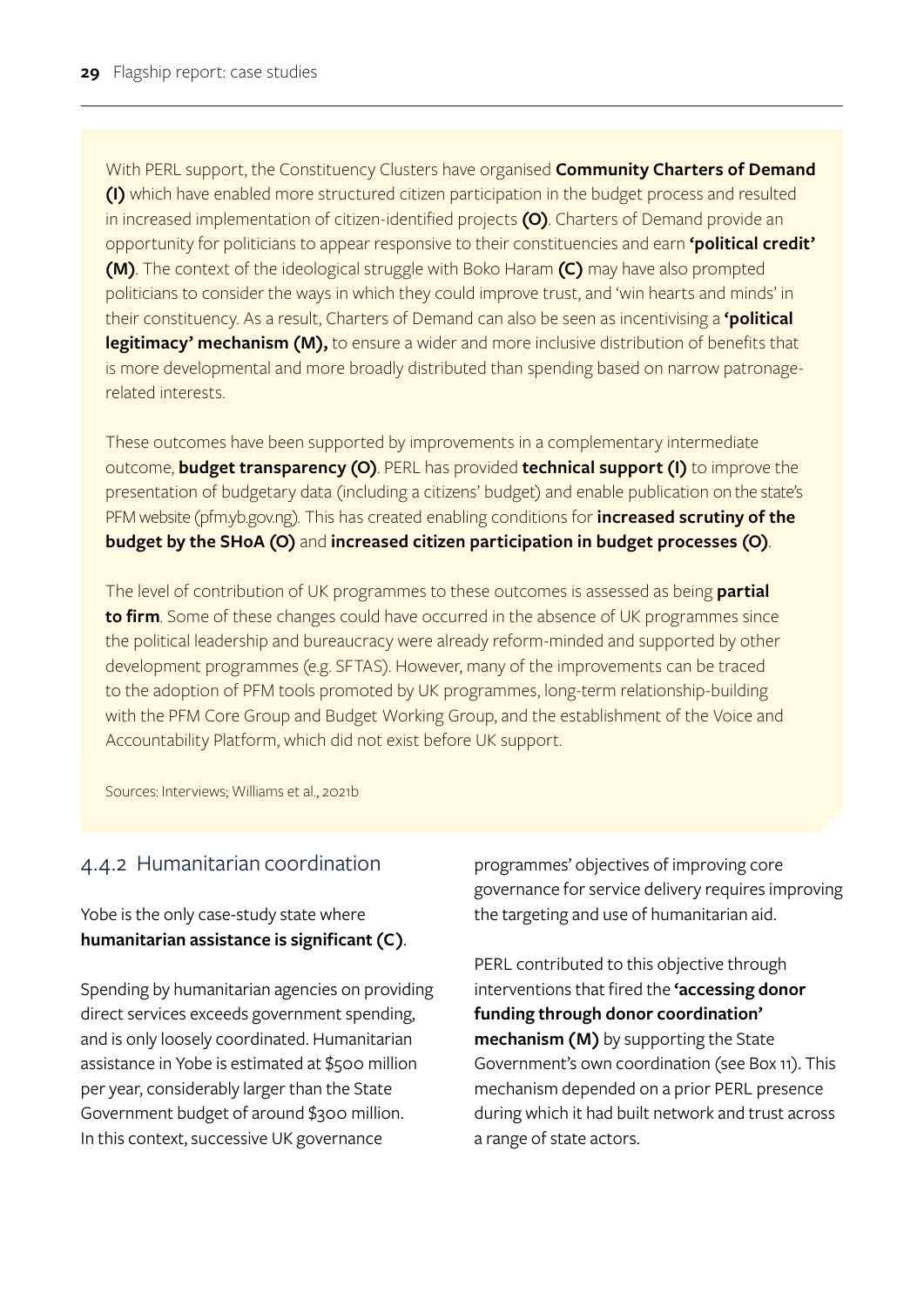# Box 11 Humanitarian coordination and the incentive of 'accessing donor funds'

Rather than attempting to perform a coordination role directly, **PERL interventions (I)** have supported government bodies, such as the Yobe Ministry of Humanitarian Affairs and Disaster Management and the ad hoc Committee on Recovery in the SHoA, and established the Humanitarian Platform of the civil society Voice and Accountability Platform. This has proved challenging in view of a **context (C)** in which reconstruction and humanitarian programmes are fragmented and poorly coordinated with government programmes because of divergent interests, including competition and lack of trust.

PERL's role has generally been appreciated by government partners and humanitarian agencies, and has contributed to **greater alignment between government and humanitarian agencies (O)**, evidenced for example in the joint response to the cholera outbreak in 2018– 2020 and coordinated reconstruction in Gujba and Gulani LGAs under the PERL-brokered 'Governance under One Roof' initiative. PERL was able to capitalise on its strong relationships with the State Government, the SHoA and civil society to enable it to act as honest broker. It was able to draw on these relationships at a critical moment during 2016–17 when the State Government had become so frustrated with the behaviour of humanitarian agencies and their failure to align with State Development Plans that it threatened to expel them. PERL connected humanitarian actors to state-led governance processes in a way that incentivised the **'access to donor funds through coordination' mechanism (M)** because it built trust and improved communications and as a result strengthened mutual willingness to collaborate.

There are few other agencies working on the problem of government-led humanitarian coordination, suggesting that UK governance programmes have made a **firm contribution** to the achievements so far, even though improvements in coordination have to date been quite modest.

Sources: Interviews; Laws et al., 2021

# **4.5 Conclusion**

The results of 10 years of UK governance programmes in Yobe have mainly been at the level of improvements in core governance, although there are signs of improvement in the governance of the health sector. This reflects the shorter duration of UK support and limited education sector interventions.

UK programmes contributed to significant improvements in PFM and E&A in a context of protracted conflict and insecurity. The model of governance programming has been adapted to this context and has also been relevant to peacebuilding and state-building goals (Laws et al., 2021).

An important lesson from the Yobe experience is that in contexts with large-scale humanitarian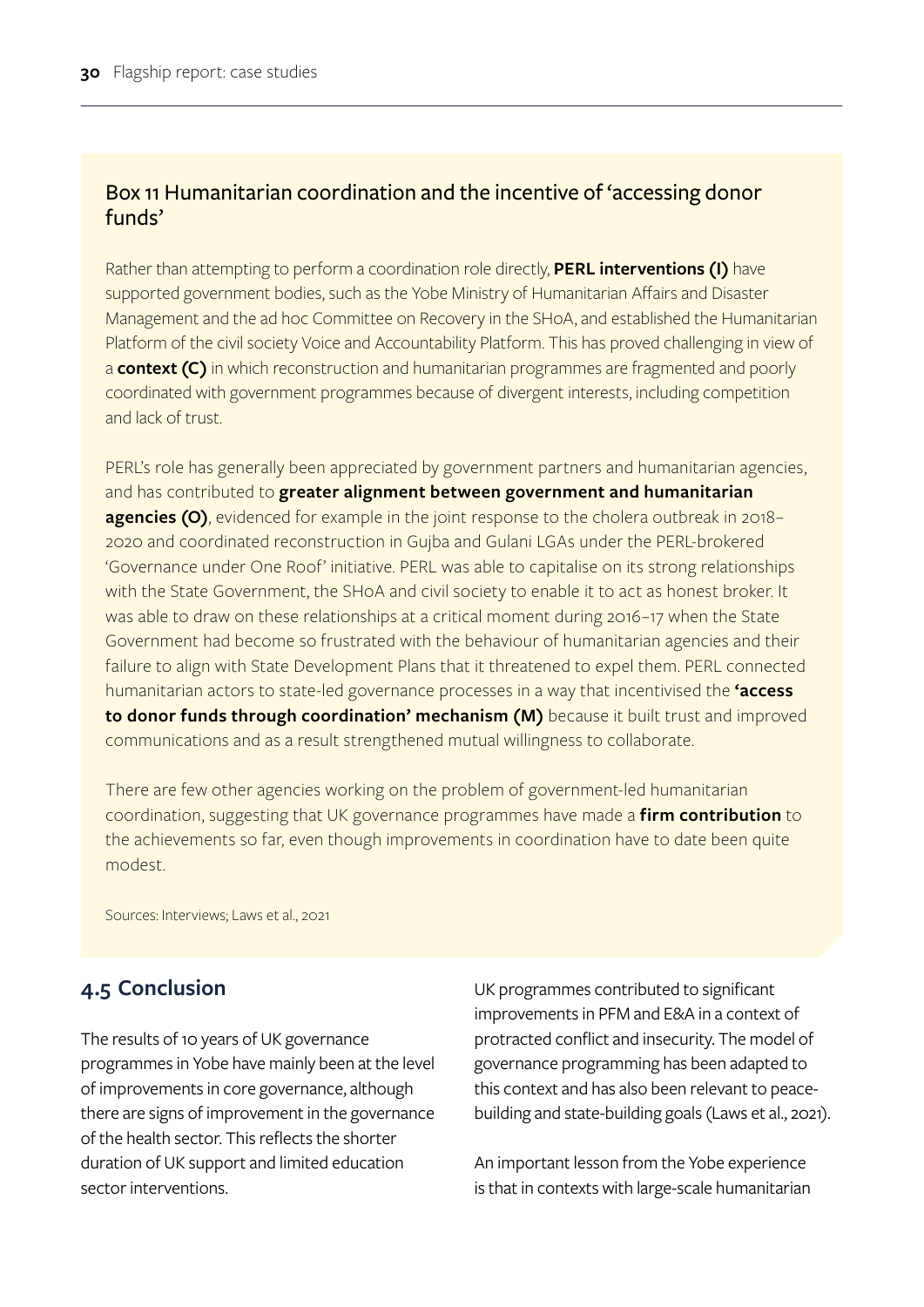programmes, governance programmes should broaden engagement beyond the government budget and services to include resources and services provided by humanitarian agencies.

Government needs to be encouraged and supported to perform a coordination function. So far, this has only been partially effective in Yobe.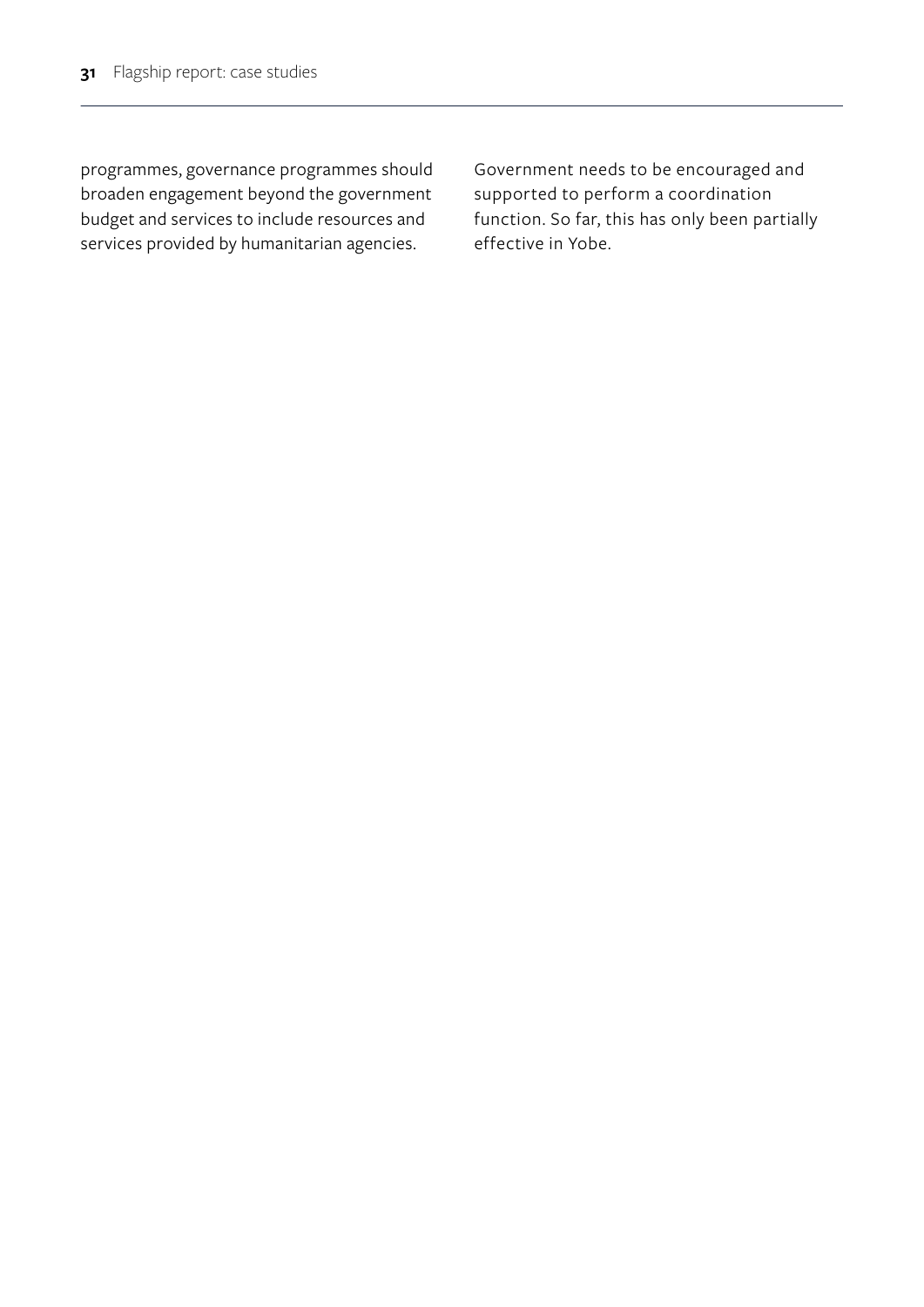# Kano

## **5.1 Context**

**Kano is a powerful Northern state** of regional and national importance, with the largest economy and population (13 million) of the four case studies. Kano has the largest commercial hub in Northern Nigeria but, since the mid-1990s, industry and the wider private sector have struggled to expand. Most residents are Muslim, predominantly Hausa-Fulani, but there is a large number of immigrants from other Nigerian states. Of the four states, it has the highest male literacy rate (higher than the national average) and second highest female literacy rate, but the worst under 5-mortality rate, indicating unequal service provision.

**Kano's politics are characterised by intense political competition** resulting in a fractured political elite, politicians switching parties, election violence, patronage-driven appointments and short-term policies designed to win votes. Power and resource-sharing between the Emir of

Kano and successive State Governors is often a source of political tension. Successive Governors have experienced political insecurity, which has motivated personalised control of the budget and prevented the SHoA or wider citizen groups from scrutinising it (PERL, 2019f).

Governor Ganduje, in power since 2015, belongs to the APC, as did the previous Governor Kwankwaso (2011–15), but their rivalry led Kwankwaso to defect to the PDP. Political heavyweights in the PDP have been displaced by Kwankwaso and joined the APC (PERL, 2019f). Currently, political power is concentrated among a small group of allies (including the Governor's wife, reportedly influential in appointing officials). The Governor's political insecurity may have prevented him from according greater control and resources to the state bureaucracy, civil society, the SHoA and the Emirate. Instead, to protect his power, he has appointed loyalists to the civil service and deliberately weakened its capacity by removing staff who may have supported Kwankwaso (PERL, 2019f).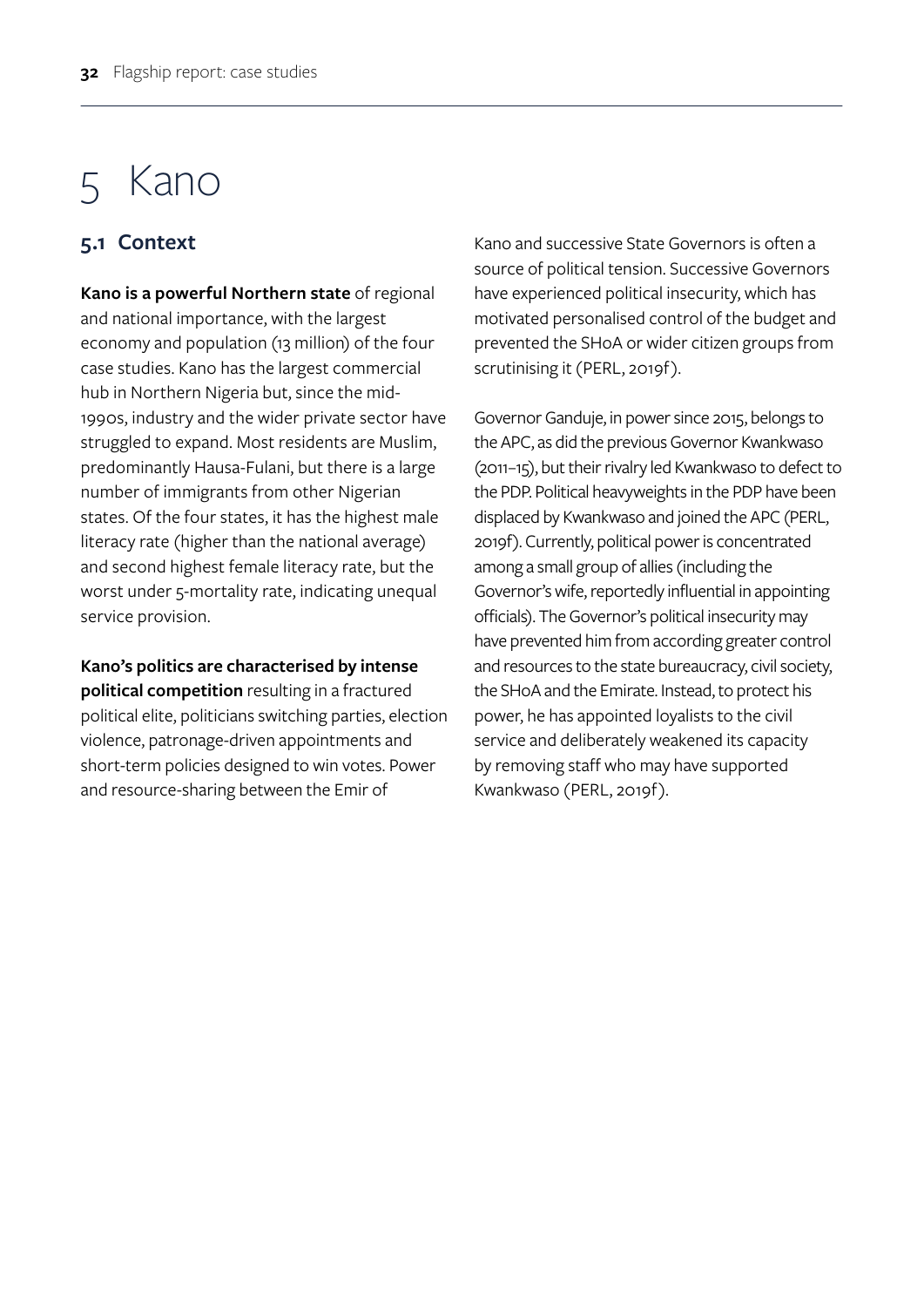

**Figure 4** Kano State political settlement 2020

## **5.2 UK programmes**

**UK governance support started in 2004** with SLGP when Kano became a DFID focal state, followed by SAVI, SPARC and PERL. Health programmes had already started with PATHS1 in 2001, followed by PATHS2, MNCH2, W4H and Lafiya. Education programmes started after SLGP (with CUBE in 2006, followed by GEP, ESSPIN and TDP).

### **Kano State is a politically significant partnership for the UK government given its population size and regional influence.**

DFID set up a Northern Nigeria office in Kano for a period and the UK has continued to invest in development despite successive governors' limited interest in UK governance programmes.

# **5.3 Outcomes**

**Kano State demonstrates the weakest performance in terms of intermediate outcomes** for which data has been analysed (with improvements in four of 11 governance indicators, two of seven health sector governance indicators, and two out of six education sector governance indicators). However, out of the four states, it has the strongest performance in terms of the number of improved final health and education outcomes. All eight indicators improved. This is despite the lack of progress on governance and sector governance (second only to Yobe State, which has received much less sustained UK assistance).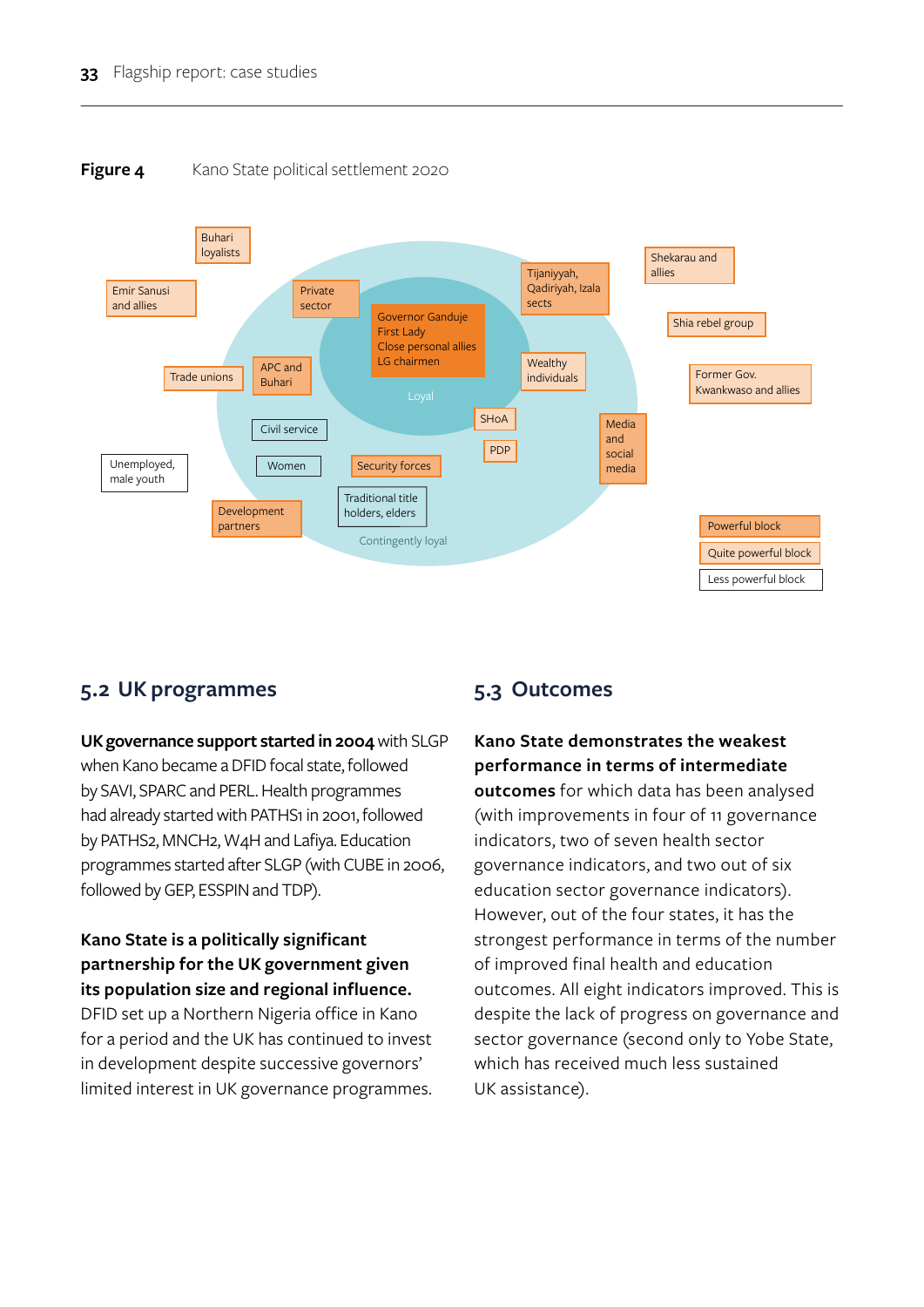**PFM.** There has been an improvement in budget transparency (*indicator 2*), but no improvement over the 15 years of UK governance assistance in citizen participation in budget processes (*indicator 4*) and aggregate budget execution is weak and has worsened (*indicator 5*). Kano's weak PFM performance is also reflected in the low level of grants received under the World Bank SFTAS programme.

**Policy and planning.** Kano has established statelevel and sectoral development plans, but these practices are judged to be less institutionalised than in the other states, and are not well connected to annual budgets (*indicator 1*).

**PSM.** There has been no improvement in corporate planning processes for State Government MDAs (*indicator 7*) and central civil service HRM (*indicator 8*).

**E&A.** There has been an improvement in media reporting on governance and accountability (*indicator 10*) and civil society capacity to hold the State Government to account (*indicator 11*). There has been a sustained improvement in SHoA scrutiny of the budget preparation (*indicator 3*), but SHoA oversight of the budget and legislative implementation has worsened (*indicator 9*).

**Health and education expenditure.** Kano has increased the share of expenditure on health and education (*indicators 14 and 21*), but budget execution rates have not improved (*indicators 16 and 23*). In per capita terms, Kano still has the lowest expenditure on health and education of any of the four states.

**Health and education governance.** There have been no measured improvements in policy planning and budgeting frameworks for health and education (*indicators 13 and 20*), but some

very recent improvements in health and education financing have been documented in the latest PERL case-study evidence (MSC Kn-5 and Kn-7). Civil-society-led advocacy and accountability appear to be stronger in the education sector than the health sector (*indicators 18 and 25*).

**Health and education outcomes.** The indicators reviewed for this study indicate strong improvements for health and education outcomes, but there is no available data since 2016 for education and 2018 for health. Before these dates, donor programmes were heavily engaged in the direct provision of health and education services which may partly explain the observation of improving service provision in a context of weak governance and low per capita government spending.

## **5.4 What combinations of context, interventions and mechanisms explain outcomes in Kano?**

## 5.4.1 PFM interventions with government and parliamentary partners

## In the context of **competitive politics in a large, urbanised and influential state (C),**

UK governance programmes have had less traction than in smaller, rural states. This political insecurity, and resulting instability, have prevented longer-term reform agendas concerning core governance processes, such as predictable, transparent and inclusive policy, planning and budgeting. For example, SPARC provided **technical assistance to central government agencies (I)**, but a reliance on patronage for political survival meant there was little uptake. SPARC therefore withdrew support to MTSS processes and cash management. Greater success was achieved through SPARC's support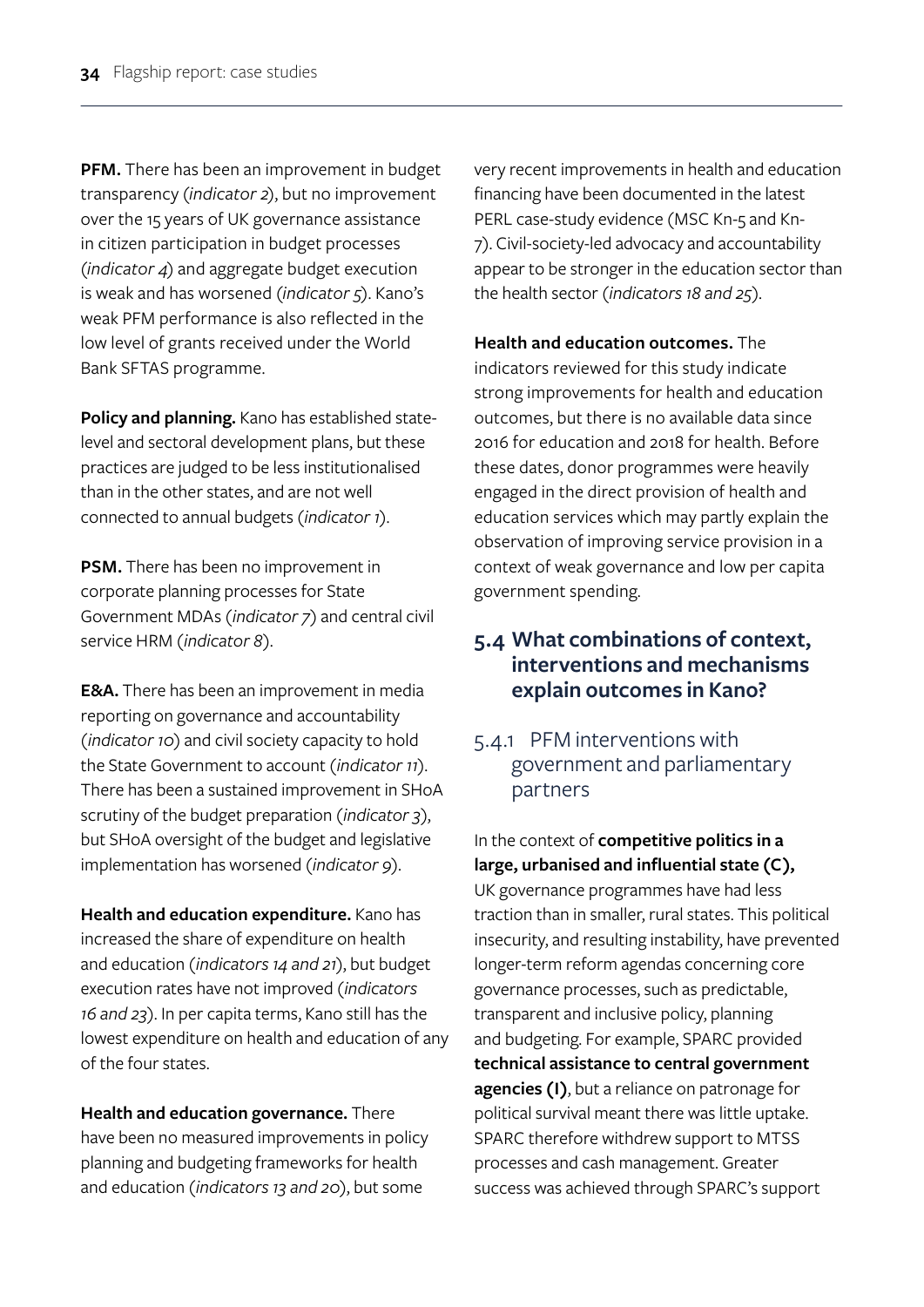to increase IGR where there were **political incentives (M)** to allow bureaucrats to work more effectively with SPARC as an issue with **politico-bureaucratic ownership (M)**.

When SLGP adopted the issues-based approach to water management, making improvements in governance visible to beneficiaries, it was able to achieve targeted progress on **water management**  **in Wudil (O)** despite the difficult political context (see Box 12). The programme incentivised change through visible progress affecting a large number of people, thereby making it **politically salient (M)**. It changed provider–citizen relations by enabling consumers to **have a say (M)**. SLGP's ability to **support reform ownership (M)** due to its flexibility to experiment and respond was critical to this and other initiatives.

# Box 12 Wudil Water Issues-Based Project

From 2003, in response to the DFID Drivers of Change study findings, SLGP introduced Issues Based projects in all states – practical service-delivery projects involving government and nongovernment actors working together, designed to make the role of governance reform visible to beneficiaries and galvanise support for it. The key was to identify locally salient issues and collaborate with those willing to address them **('reform ownership' – M)**.

The Wudil Water project is widely acknowledged to have been the most successful. It involved the rehabilitation of tube wells, water pumps and transmission pipelines supplying water to five LGAs (and a population of about 250,000) and related management arrangements **(I)**. The scheme was large, visible and extremely popular **('political credit' and 'constituency visibility' mechanisms – M)**. It was notable in particular for achieving significant **changes in water governance (O)**. It established an innovative system whereby the supplier of water was answerable to consumers, who paid for their water supply and whose interests were represented through 128 consumer associations **('new spaces and processes', as well as 'eyes, ears and voice' mechanisms – M)**. However, by the end of SLGP in 2008, this arrangement was still in its infancy.

Sources: Interviews; Mshana et al., 2007; DFID, 2008

In Kano, politically insecure State Governors operating in **highly competitive politics (C)** have come under pressure over issues affecting a large rural population with little access to healthcare or education. Rural populations are important as a vote bank; the presence of an international programme can benefit a Governor. Politically, there is little to lose, and potentially more to gain, by being seen to contribute to more girls attending schools or

fewer mothers dying in childbirth **('low cost' political mechanism – M)**. Access to federal and international funds for health, without having to implement core governance reforms, creates a strong **financial incentive (M)**, which contributed to improved **health outcomes (O)** in Kano (see Box 13). The clearest improvements in the education and health sectors have been achieved through narrow, semi-vertical interventions, such as immunisation and school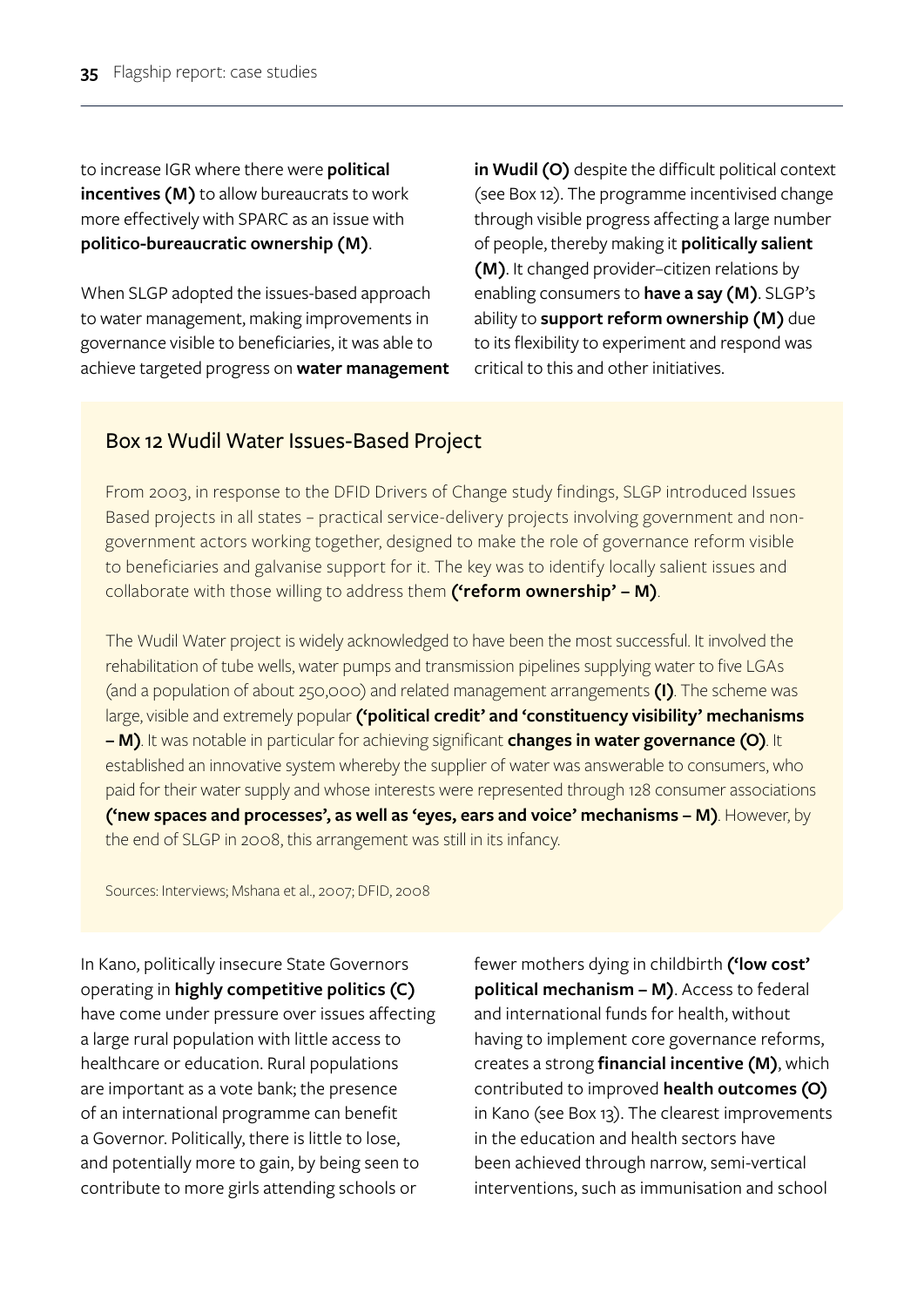feeding. These have not directly challenged rentseeking structures and in some cases have even

supported them. As such, they have not posed a threat to political stability.

## Box 13 Accessing federal and international health funds

The national Primary Healthcare Under One Roof (PHCUOR) programme was developed with support and pressure from Nigerian civil society and international donors, including federallevel DFID/FCDO programmes over many years **(I)**.

PATHS2 was important in encouraging and supporting the Kano State Government to implement the PHCUOR reform in the state by first establishing a State Primary Health Care Management Agency and Board (SPHCMA/B). PATHS2 and PERL **supported the SPHCDA to meet the federal government requirements (I)** so that the board would be eligible for the **release of funds from the Basic Health Care Provision Fund ('federal funding' – M)**.

Similarly, the World Bank's Saving One Million Lives (SOML) programme offers funding to state governments if the health sector fulfils a set of governance criteria. The **'financial incentive' combined with the opportunity to 'claim political credit' at 'low political cost' (M)** motivated the Kano State Governor to support the required improvements in health governance. MNCH2 worked with the SPHCDA and State Ministry of Health to enable Kano State Government to be awarded SOML funding.

These two illustrations show that if a State Governor wishes to boost his political reputation and needs greater revenue, and a reform does not seriously challenge existing political interests **('low political cost' – M)**, State Government MDAs may be receptive to technical assistance.

We find **partial contribution** by UK governance programmes in these examples given the influence of UK and other donors' health programmes in Kano.

Sources: Interviews; DFID, 2016; DFID, 2019b

While such funding for service delivery looks unsustainable, development partners can be assumed to have made a bet that eventually, **external funding (I) may shift citizens' expectations (O)**, thereby influencing the context such that the respective State Governments will

face sustained demand from a broad section of citizens for continued service provision **(new C)**. This would be an example of development partners influencing the institutional context of norms and expectations (but not the core distribution of power or political settlement).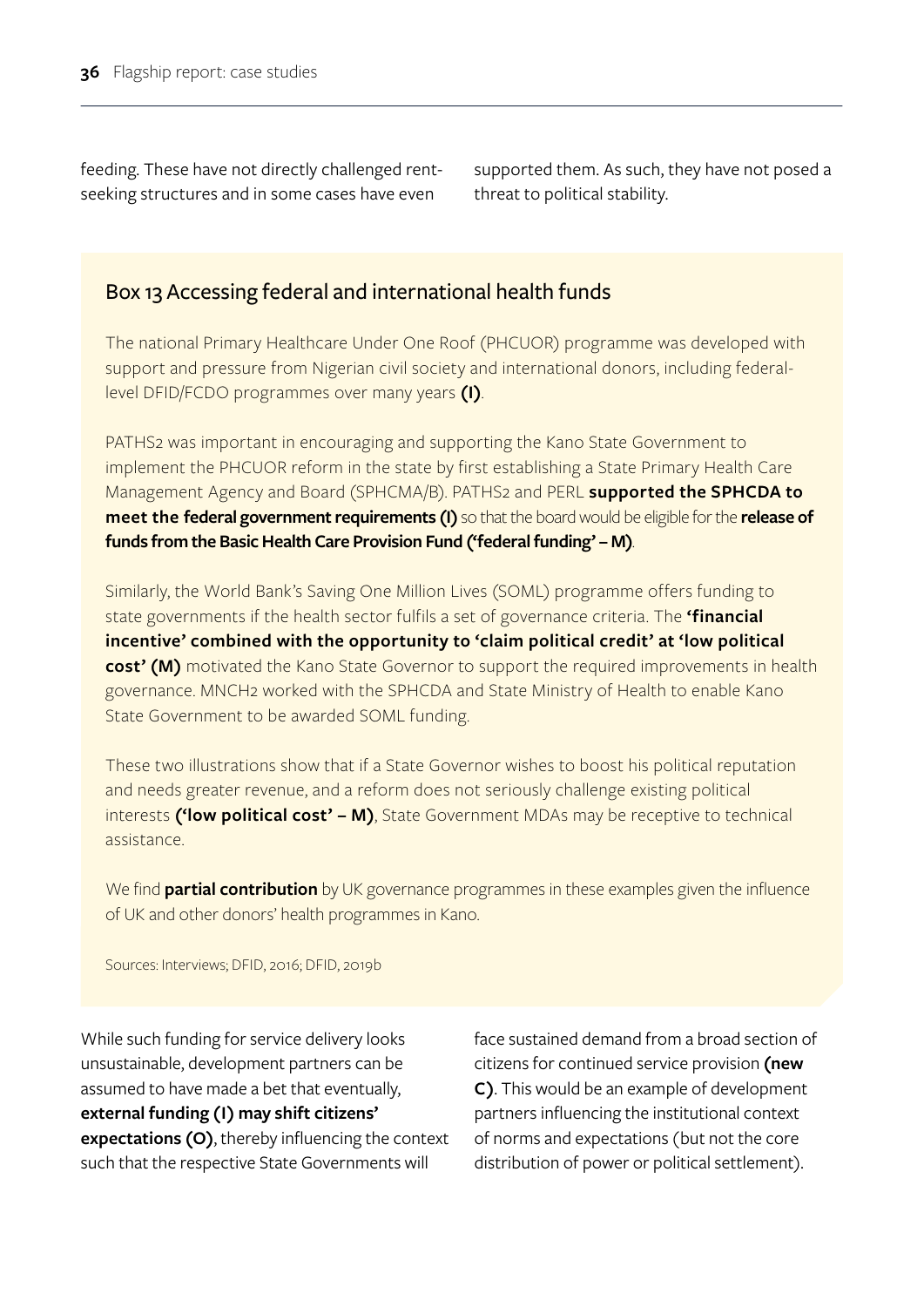This appears to have happened in Kano where Governor Ganduje has been pushed to reinstate his predecessor Governor Kwankwaso's schoolfeeding programme, in response to popular demand (see Box 14).

## Box 14 Political interest in education in Kano State – but not in sector governance reforms

High-level political interest in education in Kano State has primarily concerned prominent public schemes closely linked to the State Governor at the time. The state school-feeding programme and the Free and Compulsory Basic and Post-Basic Education (FCBPE) programme appear to encourage an **increase in school enrolment (O)** by creating immediate, tangible incentives for children to attend school while also generating **high visibility and 'political credit'** for the Governor **(M)**. PERL and other donor agencies' programmes are seeking to embed the reform within the state education system, although this, arguably, goes against the political interest driving the programme.

For example, the Kano State school-feeding programme was closely associated with former Governor, Kwankwaso, who used it to gain widespread popularity while also channelling the funding via political appointees rather than the Ministry of Education. This appears to have allowed Kwankwaso to use the programme to increase his political security by offering rents to his supporters and evading scrutiny from robust monitoring and evaluation systems **(political incentives – M)**.

**Technical assistance to Kano State education MDAs (I)**, combined with performance-based **financing to the sector** by other donor agencies, creates **potential political credit (M)** and motivated the Governor to allow bureaucrats to work with donor agencies so that the state can receive grants from the World Bank Global Partnership for Education and Better Education Service Delivery for All (BESDA) schemes.

Similarly, ESSPIN supported the SUBEB to develop a workplan and MTSS **(I)** which has enabled it to meet UBEC requirements **(O)**, and **access federal funds (M)**. Overall, while State Government efforts to improve the education sector have not been consistent, sustained or comprehensive, there has been gradual progress. The state education sector budget has slowly increased, and enrolment rates and gender equity in primary schools have improved.

In Kano State, it could also be argued that UK and other development partners' efforts to promote good governance reforms in the context of the current State Government-led FCBPE are seeking to push the government in a direction that goes against the interests of those driving the policy. Meaningful reform to governance and budgeting could threaten political security, while the education programme is generating political credit for Governor Ganduje.

Source: Interviews; Outhred and Turner, 2020; PERL, 2021k (MSC Kn-5); PERL 2021k (MSC Kn-7)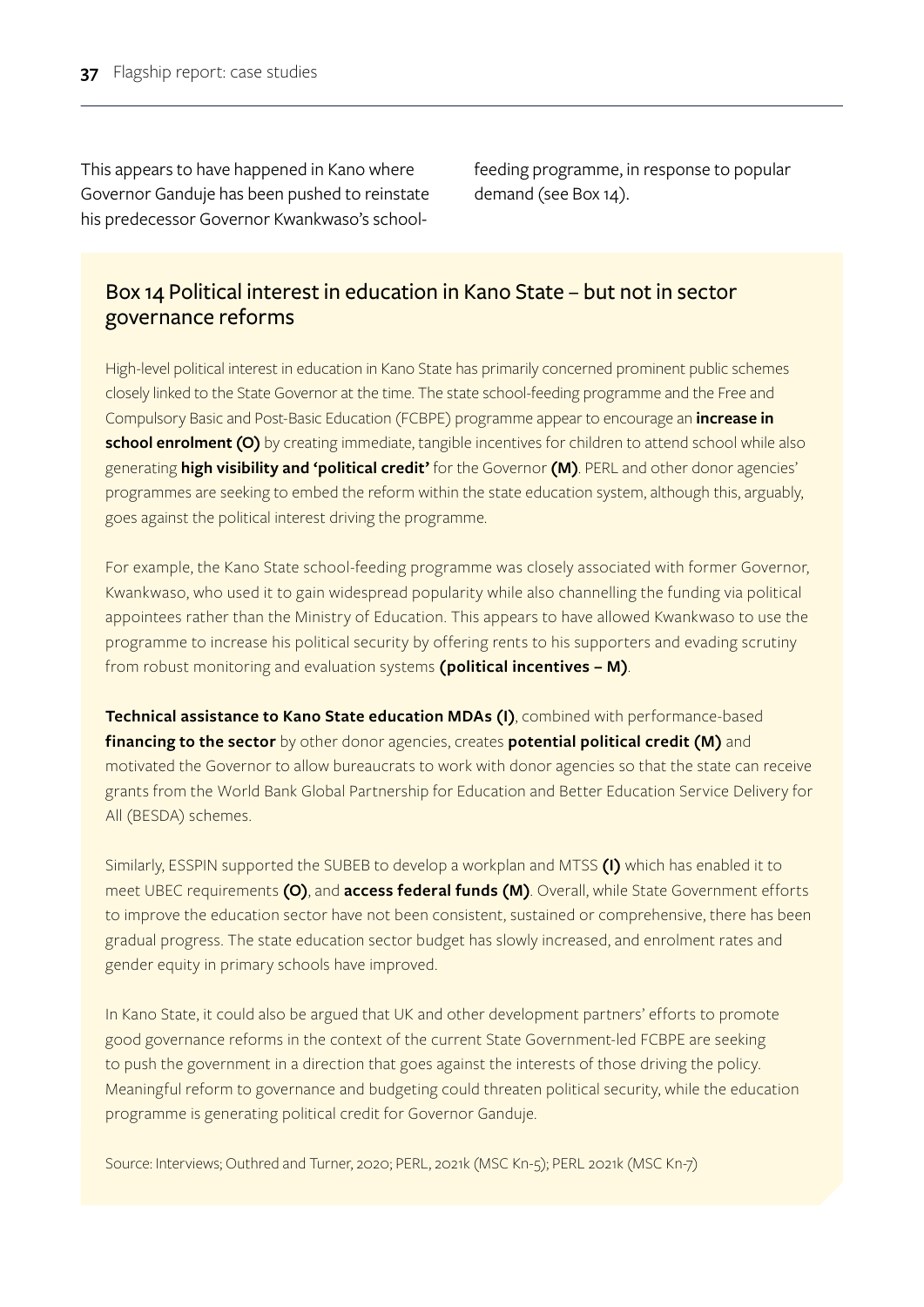In such a context, governance initiatives can contribute to human development outcomes if they either (i) **directly support stakeholders who can influence the use of public resources for service delivery at state level** and/or (ii) support the **operations of large** 

**development partners** sector programmes which have political clout. An example of the former is the progress in SHoA scrutiny of the budget, which can be attributed to direct UK governance programmes support (see Box 15).

# Box 15 Skills and innovation to use horizontal accountability channels

UK programmes have supported 'horizontal accountability' channels by developing **skills and systems in SHoA and their committees to help them understand their roles and potential for influence (I)**. UK programmes' facilitation then helped SHoA partners to apply their skills. Governors play an important role in selecting SHoA candidates, which reduces their political independence. Federal and State Governments have not prioritised parliamentary development in their resource allocations, creating space for external programmes to make a clear contribution.

In Kano, SAVI and PERL have continually supported the State Government and members of the SHoA with **tools and processes for realistic budget planning and budget scrutiny (I)**. In the past, the executive presented the appropriation bill to the SHoA without its prior contribution; SHoA members would then add their own priorities, which contributed to an unrealistic overloaded budget. Since 2017, the legislature, executive and civil society now prepare the state's budget together, which may have contributed to **budget realism (O)**, and the approval of the 2019 budget without adjustment. These improvements have not yet been picked up in the indicators reviewed for this study, which cover the period up to 2018. The motivating factors seem to have been the realisation by SHoA members that SAVI and PERL could benefit them by enabling them to **understand and exercise their full powers in the SHoA, and gain more independence by engaging directly with citizens ('skills and innovation' mechanism – M).**

While these interventions have **contributed to improved budget scrutiny (O)** by the SHoA in Kano, this has not yet had a major impact on expenditure allocation and execution.

UK governance programmes have demonstrated **partial contribution** to this change, which is associated with their interventions, although SHoA members are also motivated by other powerful interests and PFM outcomes are still to be confirmed.

Source: Interviews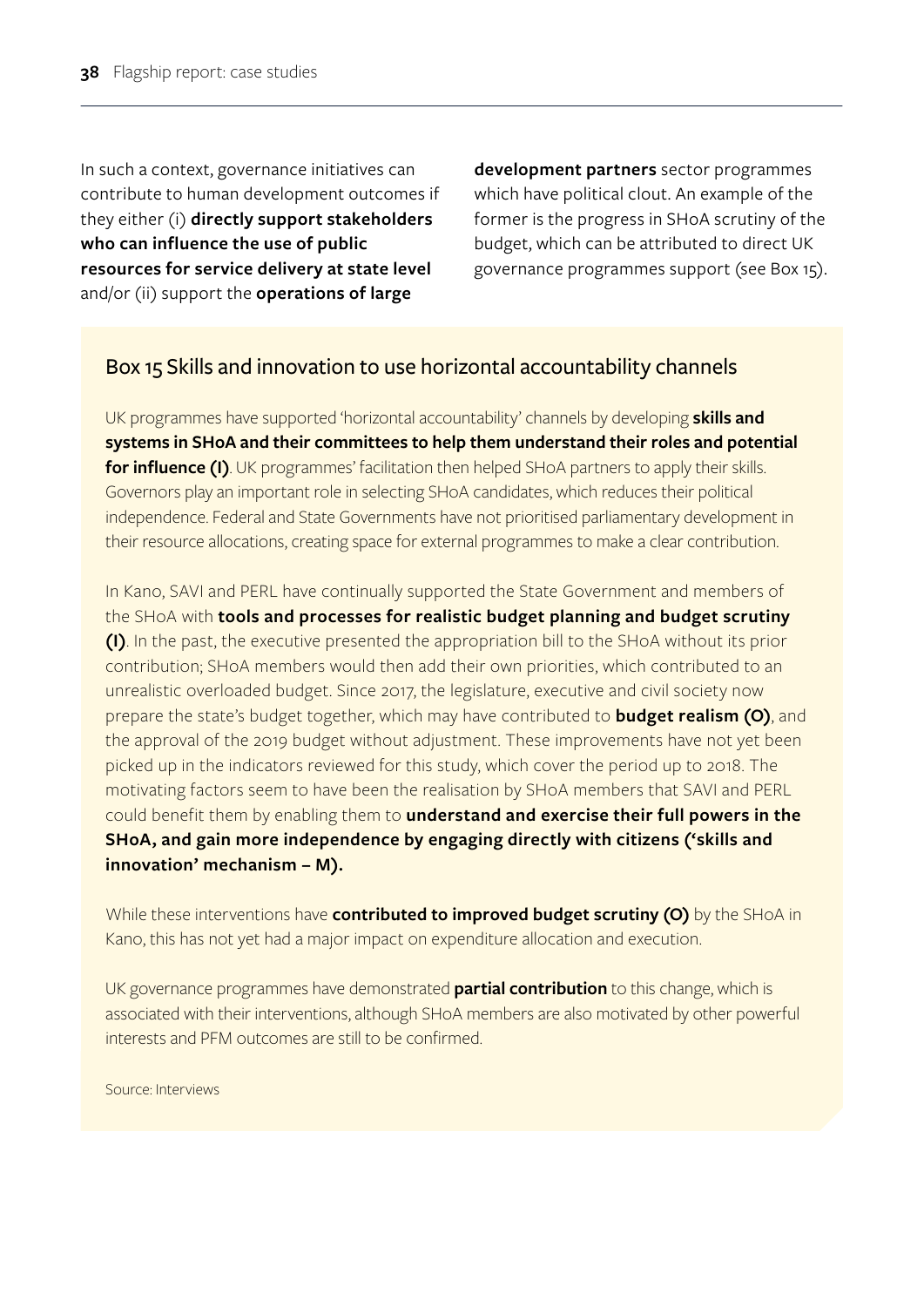#### 5.4.2 E&A and sector outcomes

UK governance programmes' constructive approach to state–civil society engagement has in all four states contributed to specific human development processes through collaboration

with UK sector programmes. The case of free MNCH advocacy (Box 16) illustrates the combination of **public and private forms of constructive engagements by civil society groups, the media as well as the SHoA (M)**.

## Box 16 Free MNCH advocacy as an example of government–CSO constructive engagement

In Kano, the State Government's free MNCH policy has provided a focus for civil society groups. SAVI and PATHS2 supported these groups to work with media partners and the SHoA to **campaign for a bill to pass a free MNCH law (I)**. PERL has continued to support civil society to advocate better MNCH. Although the bill was not passed into law, activities raised the profile of the issue. The combination of highly competitive state politics, a large rural population with little access to healthcare, national and international pressure to improve healthcare and local public advocacy on the issue makes it politically difficult for the State Government to ignore MNCH concerns **('low political cost' mechanism – M).** 

The support from SAVI and PATHS2 enabled civil society to identify and focus on an achievable, specific change, which would resolve a blockage in the service delivery chain. SAVI and PATHS2 **supported civil society to lobby (I)** for monthly (instead of quarterly) disbursements from the State Ministry of Health to the State Hospital Management Board to improve the flow of funds for maternal healthcare. Civil society actors collected their own data on the problem and used radio as a public platform for sharing their campaign **('eyes and ears with voice' mechanism – M)**. They also used their contacts within the State Government to advocate for the change at a dinner organised in 2012 by another health programme. Working through personal contacts, civil society insiders used their power to persuade key individuals in the State Ministry of Health to make this change to funding disbursements **('insider' mechanism – M)**.

These activities did not affect political patronage ties or rent-seeking opportunities, and therefore operated within Kano's existing political context. There is **partial contribution** by SAVI and PATHS2 to these small-scale results, as there were many other MNCH programmes and interventions.

Source: Interviews; SAVI (n.d.)